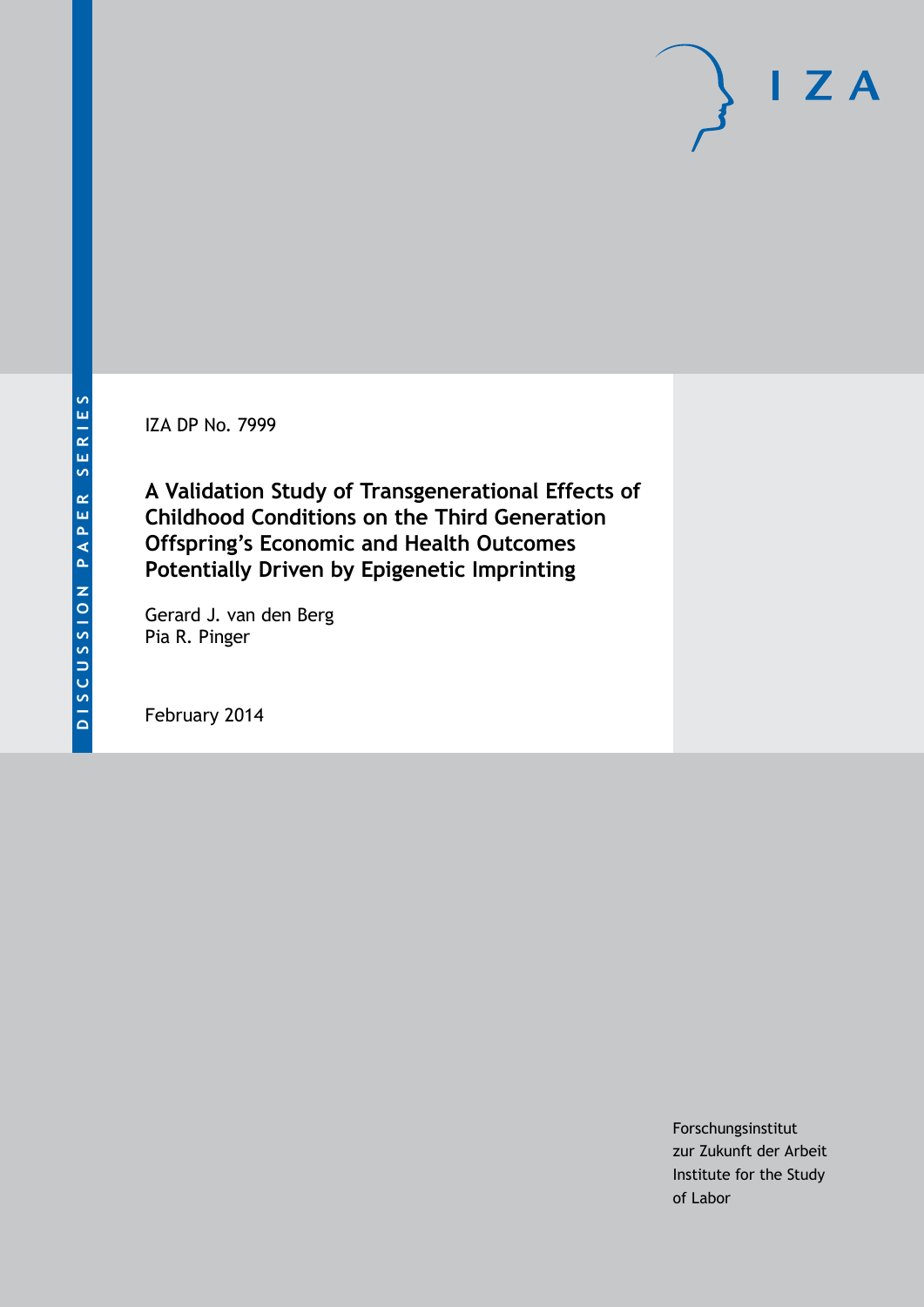# **A Validation Study of Transgenerational Effects of Childhood Conditions on the Third Generation Offspring's Economic and Health Outcomes Potentially Driven by Epigenetic Imprinting**

# **Gerard J. van den Berg**

*University of Mannheim, IFAU-Uppsala, VU University Amsterdam and IZA*

# **Pia R. Pinger**

*University of Bonn and IZA*

### Discussion Paper No. 7999 February 2014

IZA

P.O. Box 7240 53072 Bonn Germany

Phone: +49-228-3894-0 Fax: +49-228-3894-180 E-mail: [iza@iza.org](mailto:iza@iza.org)

Any opinions expressed here are those of the author(s) and not those of IZA. Research published in this series may include views on policy, but the institute itself takes no institutional policy positions. The IZA research network is committed to the IZA Guiding Principles of Research Integrity.

The Institute for the Study of Labor (IZA) in Bonn is a local and virtual international research center and a place of communication between science, politics and business. IZA is an independent nonprofit organization supported by Deutsche Post Foundation. The center is associated with the University of Bonn and offers a stimulating research environment through its international network, workshops and conferences, data service, project support, research visits and doctoral program. IZA engages in (i) original and internationally competitive research in all fields of labor economics, (ii) development of policy concepts, and (iii) dissemination of research results and concepts to the interested public.

<span id="page-1-0"></span>IZA Discussion Papers often represent preliminary work and are circulated to encourage discussion. Citation of such a paper should account for its provisional character. A revised version may be available directly from the author.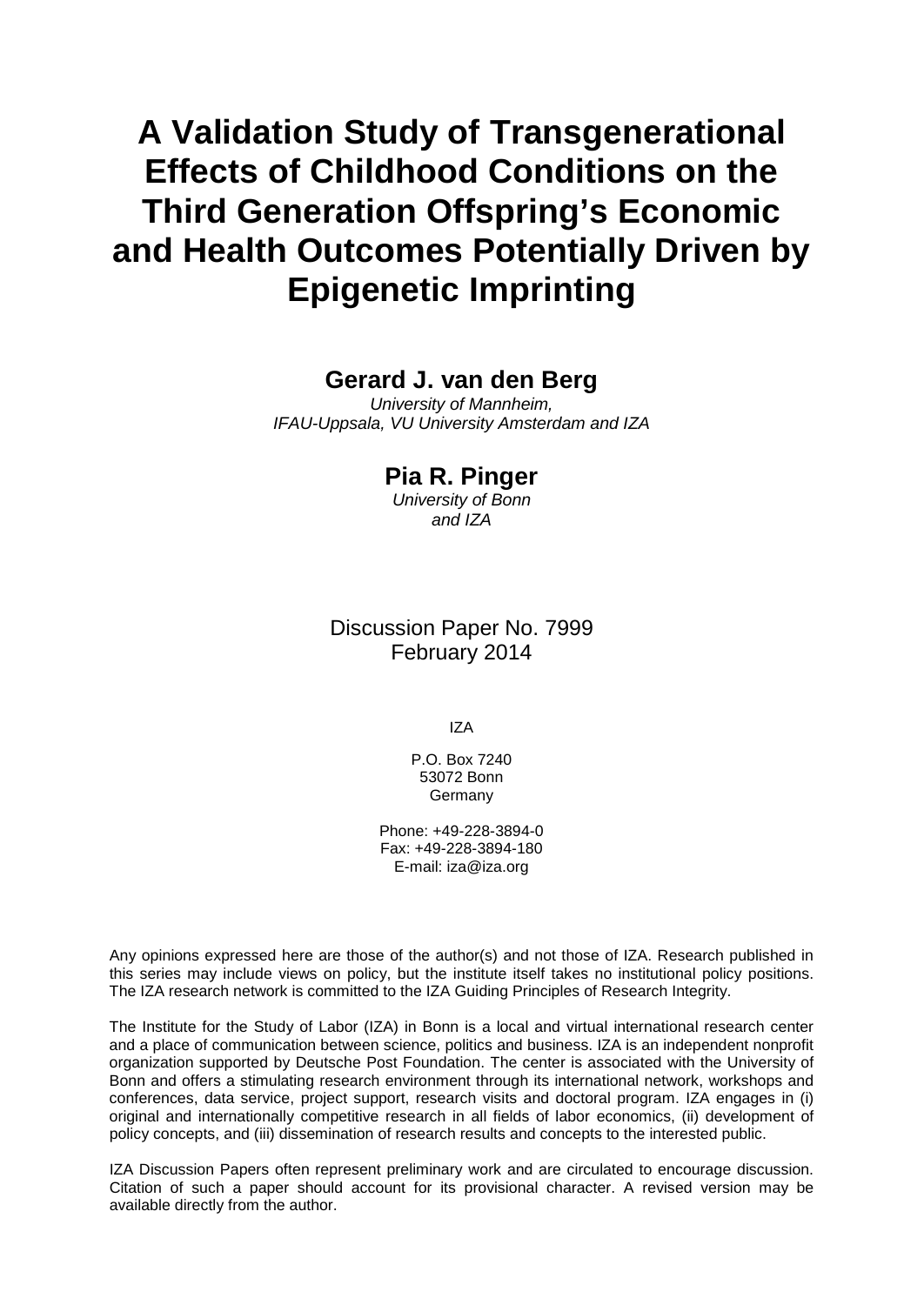IZA Discussion Paper No. 7999 February 2014

# **ABSTRACT**

# **A Validation Study of Transgenerational Effects of Childhood Conditions on the Third Generation Offspring's Economic and Health Outcomes Potentially Driven by Epigenetic Imprinting[\\*](#page-1-0)**

At the crossroads of economics and human biology, this paper examines the extent to which pre-puberty nutritional conditions in one generation affect productivity-related outcomes in later generations. Recent studies have found a negative association between conditions at ages 8-12 and the grandchild's over-all and cardiovascular and diabetes mortality in a single historical dataset. It has been argued that this association reflects epigenetic imprinting, which has been corroborated in animal studies. We provide an external validation by analyzing the impact of the German famine of 1916-1918 on children and grandchildren of those exposed to the famine at ages 8-12. Our findings support and extend the evidence so far. Among the third generation, males (females) tend to have higher mental health scores if their paternal grandfather (maternal grandmother) was exposed. We do not find robust effects on the probability of obtaining an upper secondary education.

JEL Classification: I12, J11

Keywords: famine, transgenerational transmission, epigenetics, mental health, education, long-run effects, nutrition, intergenerational effects, slow-growth period

Corresponding author:

Gerard J. van den Berg Department of Economics University of Mannheim L7, 3–5 68131 Mannheim Germany E-mail: [vandenberg@uni-mannheim.de](mailto:vandenberg@uni-mannheim.de)

\* We thank Denny Vågerö, George Davey Smith, Jim Heckman, Anders Björklund, Timo Hener, Jean-Marc Robin and participants of the IZA Summer School for useful comments.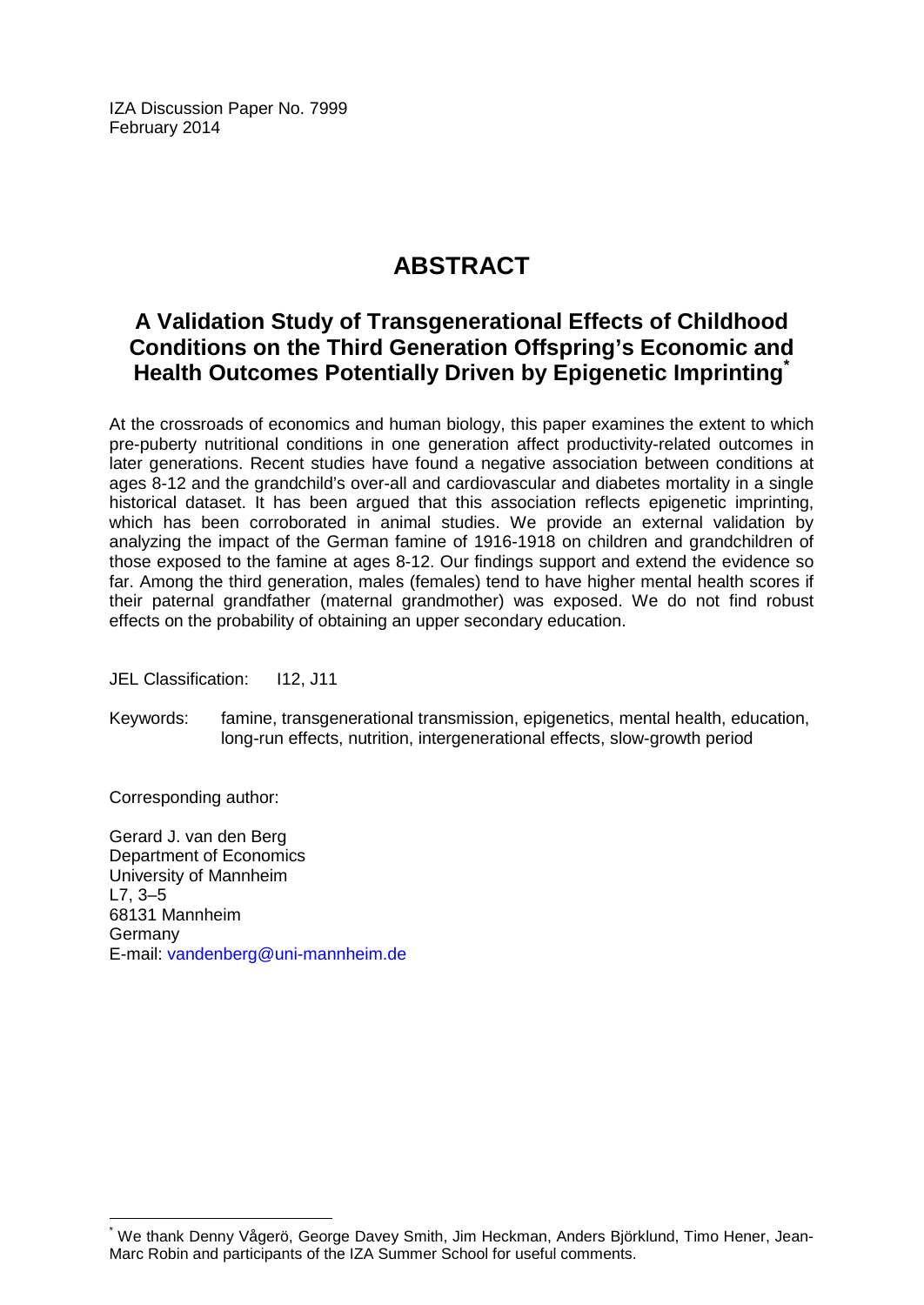## **1 Introduction**

In this paper we validate and extend findings in a recent set of exciting studies on the transgenerational impact of nutritional shocks, where the mechanism plausibly runs via epigenetic imprinting. Recently, epigenetics has become a focal point in medical, biological and epidemiological research on the long run effects of nutrition, stress and other early life circumstances (see Gräff and Mansuy, 2008, Masterpasqua, 2009, Lundborg and Stenberg, 2010, Hochberg et al., 2011, Kuzawa and Thayer, 2011, and Low et al., 2012, for overview articles). Epigenetics is defined as the process by which patterns of gene expression are modified through methylation of the chromatin. Methylation involves the addition of a methyl group to the DNA base, which can turn down a gene's activity or switch it off entirely. This may be driven by environmental shocks such as exposure to malnutrition or stress. In this context, the possibility of transgenerational transmission is particularly interesting (see e.g. Harper, 2005, Gräff and Mansuy, 2008, Masterpasqua, 2009, Grossniklaus et al., 2013). *Epigenetic imprinting* is the phenomenon that shortly after conception, when stem cells are formed, some of the methyl tags from previous generations remain, causing heritable changes in gene functioning that are not driven by changes in the DNA sequence. Methyl markers are passed on through the germ line, with potentially different expressions of the maternal and paternal alleles in the offspring. Epigenetic modifications may depend on the sex of the parent who transmits it and can lead to transgenerational non-genetic inheritance of lifetime experiences across generations (Hochberg et al., 2011).

So far, most of the empirical evidence on epigenetic transgenerational transmission in mammals stems from animal experiments on mice and rats. Research with human probands is rare. Evidence focusing on later-life health and cognitive outcomes among offspring has to rely on non-experimental data, which leads to identification problems if parental conditions are endogenously related to unobserved characteristics that also influence outcomes in another way. To identify causal effects of food deprivation on subsequent generations, one needs to observe an exogenous shock in nutrition in the first generation as well as the relevant outcomes in subsequent generations. By now, a consensus has emerged that the study of transgenerational epigenetic inheritance that is induced by environmental shocks early in life requires the observation of at least three generations (see Grossniklaus et al., 2013). After all, effects of parental exposure to environmental shocks on their children's health may not only run through an epigenetic pathway but can have many other biological and behavioral explanations. Moreover, environmental shocks during pregnancy affect the mother, the fetus, *and* the fetus's primordial germ cells that will produce the grandchildren of the mother. Along these lines, it is particularly interesting to consider environmental shocks that may occur before reproductive ages, and to simultaneously analyze any effects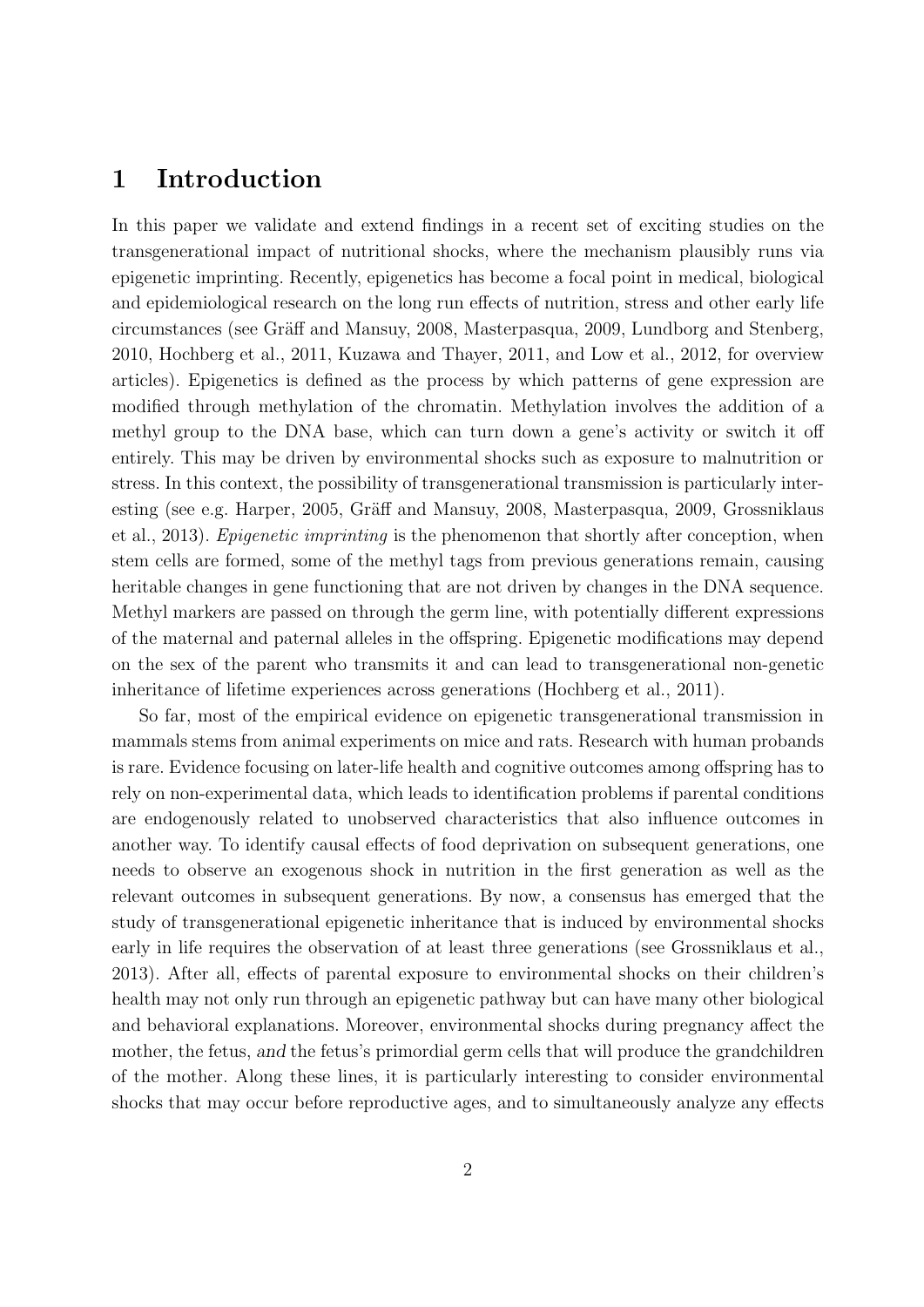of conditions faced by each grandparent.

The transmission over three generations of humans has only been studied in a single line of research papers using historical harvest data and church registers from the remote Overkalix region and connected regions in Northern Sweden (Bygren et al., 2001, Kaati, Bygren and Edvinsson, 2002, Pembrey, 2002, Pembrey et al., 2006, Kaati et al., 2007, Pembrey, 2010, Kaati, 2010). The authors find that low paternal grandfather's food supply in the years just before adolescence is associated with a lower mortality risk of grandsons, while low paternal grandmother's food supply is linked to a lower mortality risk of their granddaughters. Low food supply during the paternal grandfather's pre-puberty phase is also associated with lower third generation mortality from cardiovascular diseases, and higher diabetes mortality with a surfeit of food. The authors postulate that these effects are triggered by methylation of epigenetic marks during the ancestor's slow growth period (SGP) which took place at ages 8-10 for girls and at ages 9-12 for boys. The SGP is a sensitive period for the methylation of male sperm, and the authors hypothesize that the resulting methyl tags are transmitted to subsequent generations via epigenetic imprinting (Pembrey et al., 2006). This mechanism could be an evolved transgenerational response to developmental conditions. Adverse grandparental SGP conditions may then cause an improvement in the offspring's capability to face certain living conditions. Note that the sign of the effect within the first generation members' lives (as typically found in singlegeneration studies of long-run effects of early-life conditions) is then opposite to the sign of effects on certain later generations.

Due to its pathbreaking nature, the sequence of studies based on the Överkalix data has evoked great interest (see e.g. Zeisel, 2007, Gräff and Mansuy, 2008, Masterpasqua, 2009, Francis, 2011, Low et al., 2012, and Grossniklaus et al., 2013). At the same time it is fair to state that from a statistical point of view the analysis of the Overkalix data has some limitations. The studies consider up to three different degrees of food availability, among six ancestors (4 grandparents and 2 parents), during several parental and grandparental pre-adult age periods, and they examine their associations with several outcomes among grandchildren distinguished by sex. In the absence of strong theoretical priors, this amounts to the detection of a large number of associations. Even if no transgenerational transmission exists, a statistical analysis would typically result in a few number of false positives. Simply put, under the null hypothesis of no effects, and with a 5% test size, one finds an effect in 5% of the cases. Furthermore, samples of third generation members are rather small, ranging from ca. 100 to 300 individuals. For such a large number of parameters and given the small sample size, it is possible that the authors found effects that prove unimportant in other samples.

In this paper we aim to assess the external validity of these findings and extend the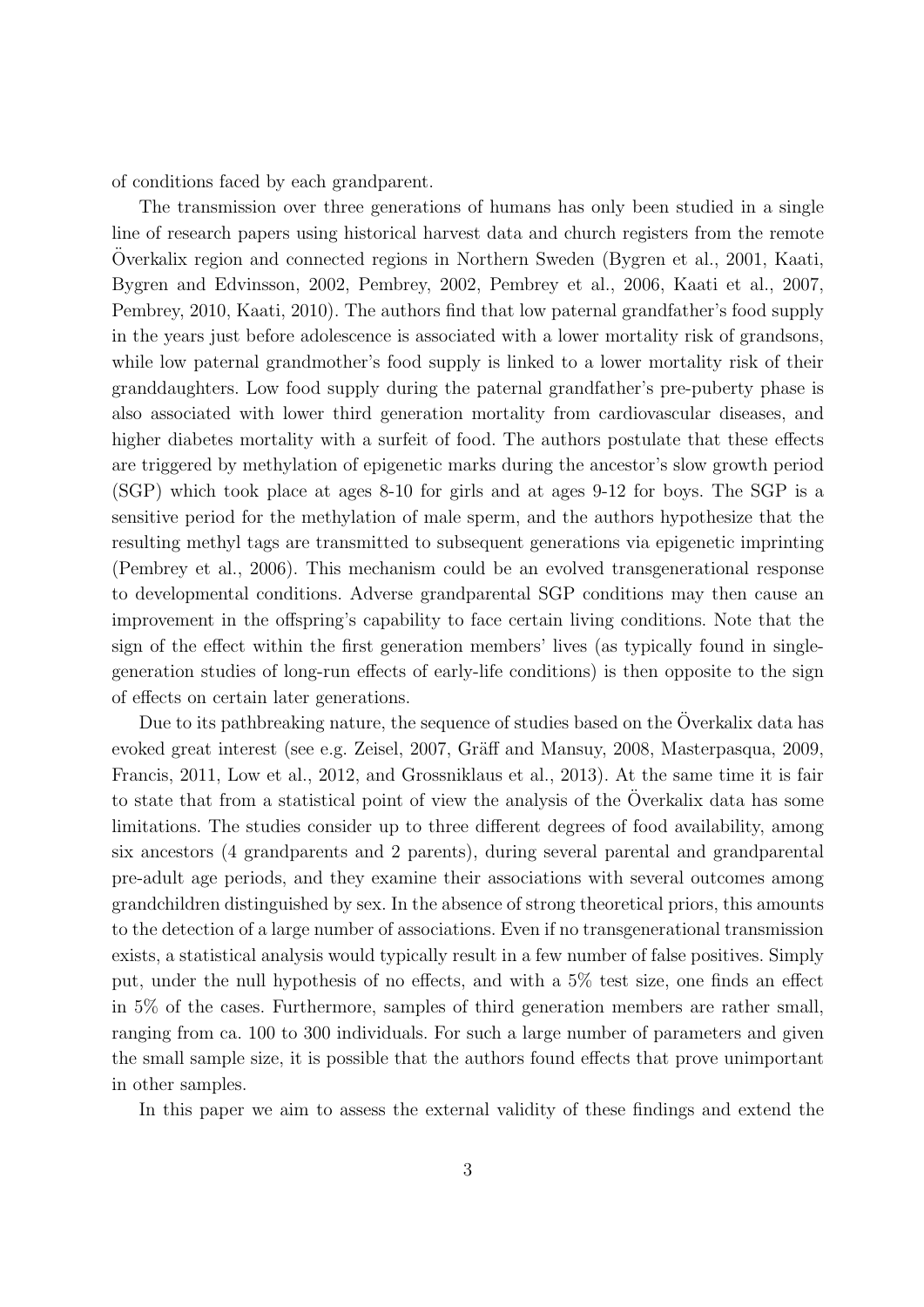analysis to schooling and mental health outcomes. Specifically, we examine adult outcomes of subsequent generations following first-generation exposure to the severe German famine of 1916-1918 during the slow growth period. Clearly, any external validation requires unusual data, containing the date of birth of the first generation as well as relevant outcome measures for the third generation. Currently available administrative register data do not date back sufficiently far to meet these requirements. The same applies to longitudinal panel survey data. However, surveys may gather retrospective information obtained from second or third generation individuals about the relevant variables from the first generation. This is the approach we follow in this paper. We use data from the German Socioeconomic Panel (SOEP), a large longitudinal household panel since 1986 that is representative for the German population. The data allow us to identify whether a first generation of individuals (usually the parents of SOEP respondents) was exposed to the famine during the SGP. Furthermore, they contain information on a wide range of health information, longevity, education and economic outcomes for the second and third generation. We expect a firstgeneration individual's famine exposure during the SGP to be positively associated with favorable second and, in particular, favorable third generation outcomes. Furthermore, if famine exposure during SGP affects methylation of the male gametes but not the female ones, we expect only male SGP famine exposure to affect offspring results.<sup>1</sup> Moreover, any causal impact of the famine, epigenetic or not, should be stronger for individuals who suffered from the famine for a longer period of time during their SGP.

As an exogenous shifter of nutritional conditions in the SGP, the German famine has several advantages. Specifically, it is well documented, it was severe, and it is sharply delineated in time. Yet, its usage also involves two limitations. First, following the famine, Germany was hit by the Spanish influenza, so that famine and influenza effects are hard to disentangle. Secondly, the famine was a single event, so that exposure during the SGP is equivalent to birth around 1907. Historical events, including World War II, may have affected the SGP famine cohort differently than adjacent cohorts. A number of additional empirical issues are common across studies of transgenerational effects. Notably, the study of three consecutive generations of a family requires that family members of the first two generations survive until reproductive ages and that they actually get children. This condition may be selective in that it relates to evolutionary fitness. We deal with many of these issues by carefully selecting the multigenerational sample and by estimating models that include a large number of indicators of secular changes in society and background controls.

Notice that the third-generation individuals in our sample are too young to have died of a natural cause so that we cannot study third-generation mortality outcomes. Instead, we

<sup>&</sup>lt;sup>1</sup>The female oocytes fully develop during fetal development.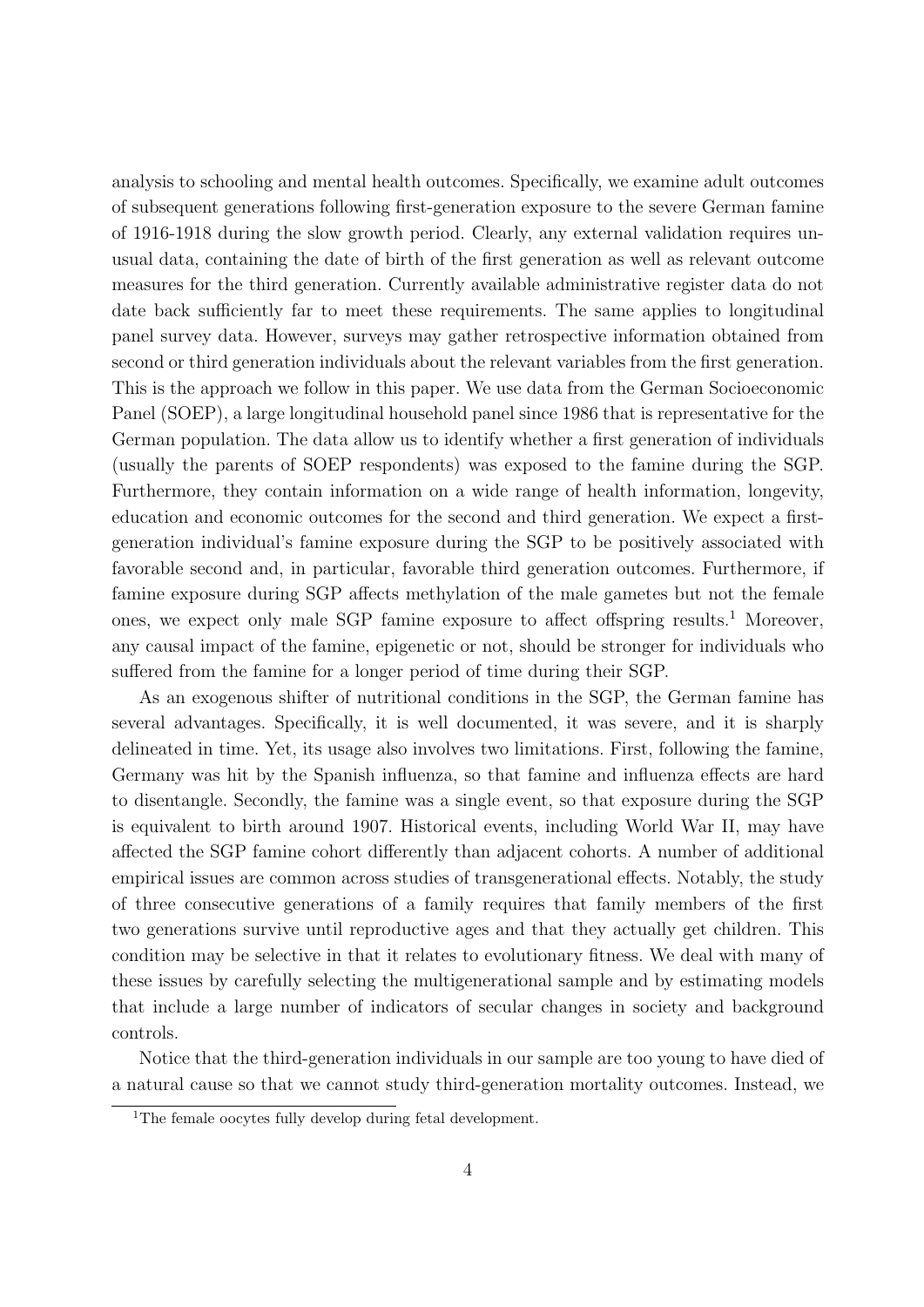examine adult height, adult mental health outcomes, as well as the highest attained level of education. Adult height is a universally accepted summary measure of pre-adult conditions that influence late-life health outcomes, notably longevity (Waaler, 1984, Steckel, 2008). It has been shown to be sensitive to nutritional deficits in the SGP (see van den Berg et al., 2009). Mental health has been shown to be particularly sensitive to epigenetic changes and it has been argued that it is also sensitive to epigenetic imprinting (see the above overview articles as well as McGowan et al. (2008) and Radtke et al. (2011)). Moreover, just like mortality and cardiovascular disease, the mental health outcome has been shown to be sensitive to early-life conditions (see Lumey et al. (2011) for a systematic overview of the evidence on the effects of in utero exposure to famines on schizophrenia and other mental disorders). Alternative potentially important health outcomes such as dementia or cardiovascular diseases are virtually absent in the third generation up to the end of the observation window, so that we cannot analyze them. Education is closely linked to cognitive and noncognitive skills and to social class. It is not clear why this outcome should reflect epigenetic imprinting, but as a determinant of economic well-being later in life it is interesting to consider it nevertheless. Moreover, cognitive skills at high ages have been shown to depend on early-life conditions, and the underlying mechanism may be related to the dependence of cardiovascular diseases on early-life conditions (Doblhammer et al., 2013).<sup>2</sup> Concerning the second generation, we also investigate late-life mortality and adult height.

Like the Överkalix data, our data lack information on methylation patterns. This means that even if the transgenerational associations that we focus on all have the expected sign and significance, it can not be completely ruled out that other transgenerational mechanisms are also at play. In particular, exposure to a famine at pre-pubertal age may lead to more mature behavior. Elder (1999), investigating the impact of the Great Depression on children born in 1920-1921, finds that economic hardship around the age of 10 leads to more resilience and psychological strength. This may translate into a different style of upbringing of children. However, if such a mechanism is important then we expect it to lead to stronger effects on the second generation than on the third.

The paper proceeds as follows. Section 2 discusses recent developments in relevant branches of literature. Section 3 describes the 1916-1918 famine and summarizes the ex-

<sup>2</sup>To avoid confusion, notice that it is not an aim of our paper to study long-run effects of *in-utero* exposure to adverse conditions on the health of the individual him- or herself. As mentioned above, such conditions are known to lead to epigenetic changes (see e.g. Heijmans et al., 2008, and Tobi et al., 2009, for evidence on individuals exposed to the Dutch hunger winter around birth). It is not inconceivable that these are transgenerational. Heijmans et al. (2008) find different methylation levels of several genes almost 60 years after exposure, compared to unexposed siblings. Potentially, this could be inherited by subsequent generations.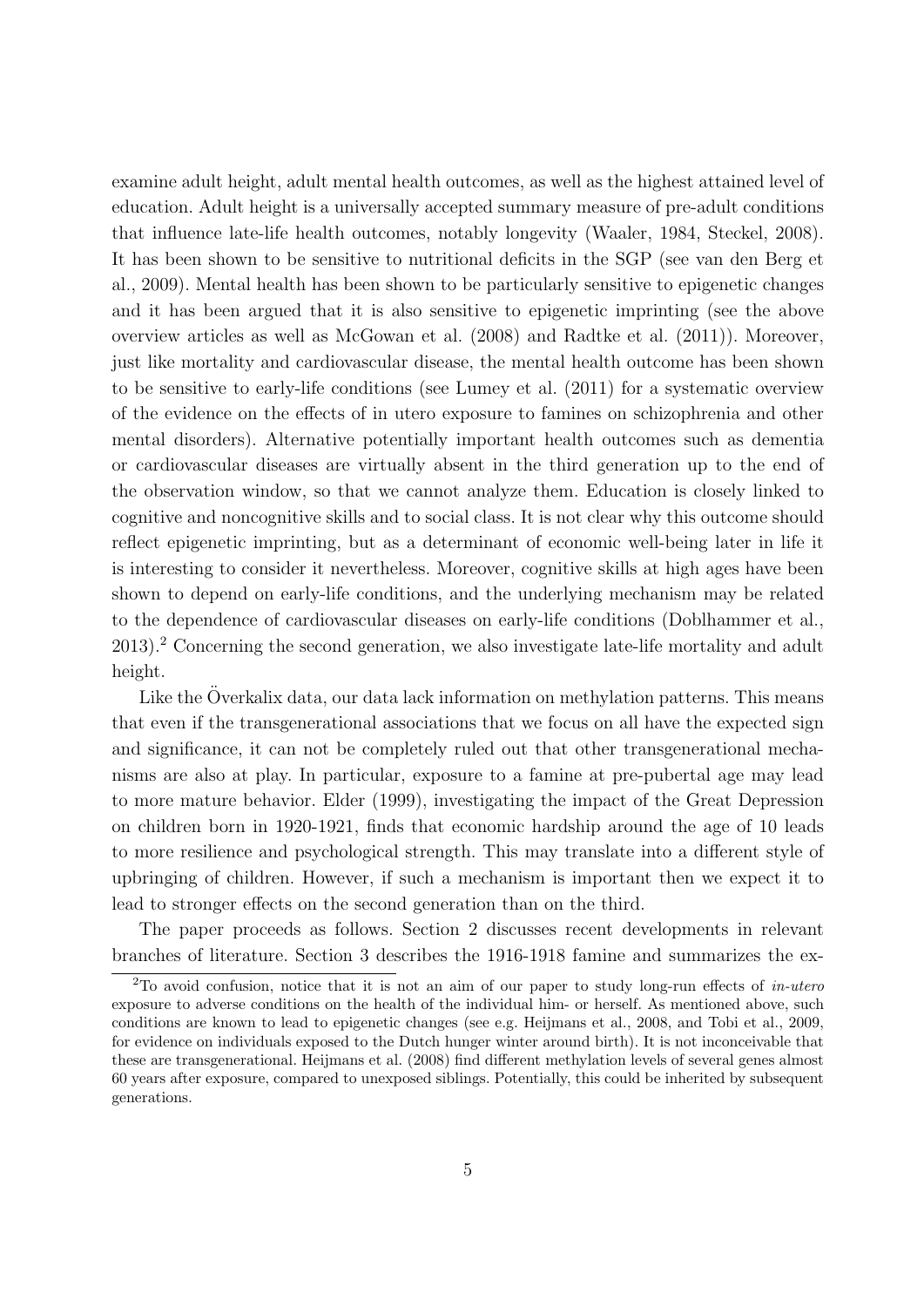isting empirical evidence on its impact. Section 4 describes the empirical approach. We discuss a range of selection issues that may affect the results and that may have plagued the existing evidence. In Section 5 we describe our data. Section 6 presents our main findings. We investigate how results change if we extend the basic set of covariates with additional background variables that potentially account for non-biological pathways. We also present robustness checks in which the famine intensity is taken into account and its presumed time interval is adjusted. Section 7 concludes.

# **2 Epigenetic Imprinting**

The logic behind epigenetics is evolutionary, but it potentially has important implications for the effects of health interventions and the economic modeling of human capital formation. Epigenetic marks play an important role in normal development because methylation patterns determine how stem cells develop into certain types of tissue which then maintain cell identity over the lifetime of an individual. In addition, epigenetic alterations cause gene regulation and changing phenotypes, and thus help cells to adopt to different purposes or environments in an evolutionary manner. Such epigenetic patterns are formed over the entire life-course (Fraga et al., 2005) and are strongly influenced by nutritional shocks (Heijmans et al., 2008, Tobi et al., 2009). Scientific evidence suggests that several health dimensions are related to epigenetic modifications. Epigenetics play an central role for the development of cancer cells and cardiovascular diseases and thus determine old-age mortality in humans (Ordovás and Smith, 2010, Jones and Baylin, 2002). Moreover, epigenetic changes influence mental health and cognition (Gräff and Mansuy, 2008, McGowan et al., 2008, Radtke et al., 2011).

Epigenetic imprinting and epigenetic inheritance imply that adaptive methylation patterns in one generation influence gene expression in the next. How such epigenetic transmissions or inheritance in humans works biologically is not fully resolved (Harper, 2005). Shortly after conception, when the first cell divisions are taking place, the stem cells are generally cleared of all methylation (Farooq, 2010, Mayer et al., 2000). However, if epigenetic modifications take place on the part of the genome that is genetically imprinted, this could explain sex-specific epigenetic inheritance. 'Imprinted genes' keep their methyl tags (about 1% of genes), which function as a biological marker to flag up their maternal or paternal origin (Masterpasqua, 2009). Epigenetic inheritance may thus be a biological means for humans to adopt to changing environments and to transmit environmental information to the next generation.

Kaati and co-authors argue that the slow growth period of a child may be a sensitive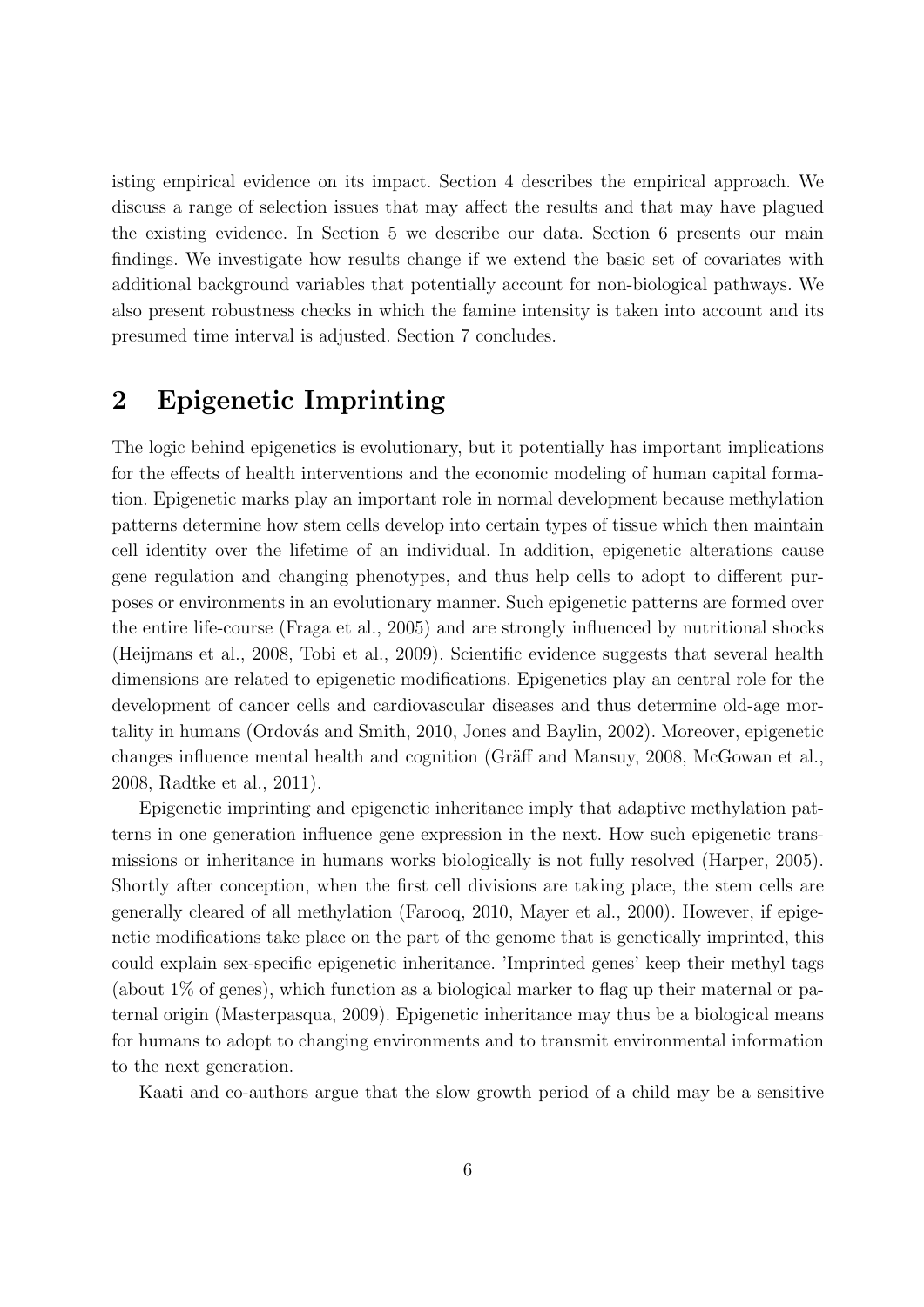period for epigenetic modifications on the male gametes and thus for epigenetic imprinting.<sup>3</sup> In this period, the first sperm cells mature, which may make it an important period for the reprogramming of methylation imprints (Pembrey, 2002). The latter part of this period of childhood is also known as the 'fat spurt': growth is low and the body is accumulating reserves for in anticipation of the puberty-related development spurt (Marshall and Tanner, 1968, Gasser et al., 1994, Gasser, 1996). Therefore is plausible that limited food availability during pre-adolescence leads to worse pubertal development and to epigenetic modifications on the sperm or egg. $^{4}$ 

It is perhaps fair to state that economists and social scientists are more interested in whether adverse experiences can be transmitted non-genetically from one generation to the next than in underlying biological mechanisms.<sup>5</sup> Any non-genetic biological transmission of experiences would revolutionize economic thinking about transgenerational transmission and human capital accumulation in at least two ways. First, if life experiences were transmitted not only via upbringing and social circumstance but also biologically, from one generation to the next, this would imply that the costs and benefits of any policy measure would have to be re-evaluated to include such biological effects on subsequent generations. Second, it would imply that nature (genetic predisposition) and nurture (upbringing) are inseparable, and the long-fought nature-nurture debate would become obsolete. Future models of human capital investment would need to account for gene expressions and gene-environment interactions as well as for critical and sensitive periods of epigenetic transmission.

# **3 The Famine**

The World War I famine which we use to study the effects of an exogenous variation in nutrition among the first generation was sharply delineated in time and extremely severe. In fact, it is said to be the severest famine experienced in Europe outside of Russia since Ireland's travail in the 1840s (Raico, 1989). At the end of the war, the German 'Reichsgesundheitsamt' (Health Office) calculated that 763,000 German civilians died from starva-

<sup>&</sup>lt;sup>3</sup>Indeed, this growth period has previously been found to be a sensitive period for development. Sparén et al. (2004) find that a famine at this age increases cardiovascular problems later in life and Lindeboom et al. (2010) and van den Berg et al. (2009) find this age period to be a sensitive period for life expectancy and adult height, respectively.

<sup>4</sup>So, effects along the female line could also be driven by maternal nutrition during SGP. Indeed, mice models indicate that epigenetic imprinting may take place along the female germline (Cooney, 2006).

<sup>&</sup>lt;sup>5</sup>For an overview of molecular genetics and economics see Lundborg and Stenberg (2009). For the role of epigenetics in psychology see Harper (2005).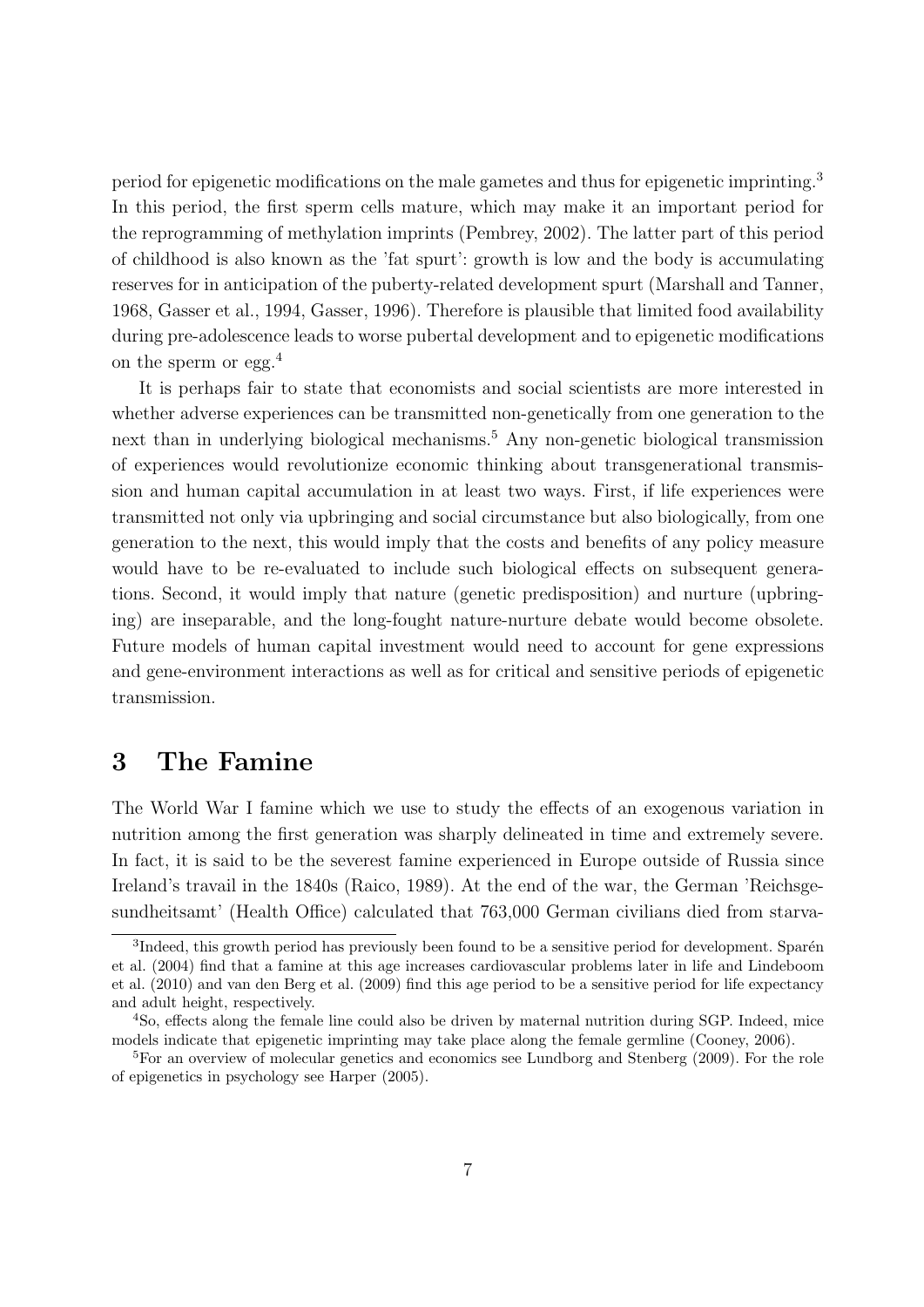tion.<sup>6</sup> The period of food scarcity started in June 1915 when bread began to be rationed. In early 1916, food rationing became severe. From 1916 to mid-1919, the German population on average had to live on less than 1500 calories per day (Starling, 1919). Because the portion of bran in the bread was very large, the caloric value was further reduced by about 15 to 20 percent.<sup>7</sup> Most Germans had to live on a meagre diet of dark bread, slices of sausage without fat, three points of potatoes per week and turnips (Vincent, 1985). Table 1 displays an overview over the amount of food consumed during the famine as compared to prewar times.<sup>8</sup> While these amounts are well below subsistence to begin with, the situation was aggravated by the mere length of the famine which started in 1916 and extended into 1919. At the height of the famine, purchasing foodstuffs on the black market was the only way to prevent starvation. Black market prices in cities skyrocketed (see Table A.2) and many families had to rely on excursions to the countryside to feed their children.

Four factors led to the extreme shortage of food. First, by mid-1916 the Allied Powers had successfully enacted a complete naval blockade of Germany restricting the maritime supply of raw materials and foodstuffs. Before the war Germany had imported one third of its food, but after the blockade Germany was cut from foodstuff imports of all sorts: fodder for livestock, grain and potatoes. The blockade continued even after the Armistice and until June 1919 to force Germany to sign the Treaty of Versailles. In fact, throughout 1919 rationing was maintained in many parts of the country at a rate of 1000-1300 calories per day (Vincent, 1985).<sup>9</sup>

Second, due to the general war mobilization, around 40% of the male agricultural labor force was absent, with a similar fraction of horses and cattle. This reduction in the male work force was not adequately compensated by employment of prisoners of war, women, adolescents and children (Huber and Fogel, 1920). As a consequence, between 1913 and 1919, annual production of crops, potatoes and milk decreased to about 50% when compared to pre-war levels (Blum, 2011).

Third, in the summer of 1916, the root crop and grain harvest were particularly bad and the potato crop failed almost completely. The latter was particularly detrimental, because much of the German food supply was based on potatoes and during the war more agricultural crop land had been shifted away from turnip cultivation and towards potatoes (Klein, 1968). The Winter of 1916-1917 thus marked the peak of the famine and is today

 $6$ The overall population of the German empire at that time was about 65 million. In addition there were about 2 million military deaths, who in a conventional ground-based war like World War I, were almost exclusively men of age 17-60.

<sup>7</sup>Typically, a man needs about 2500 calories a day and a women about 2000.

<sup>8</sup>For further evidence see Table A.1.

<sup>9</sup>The reason for continued food rationing was that even after the end of the blockade in June 1919 Germany could not import freely, since all funds had to be saved for war reparations.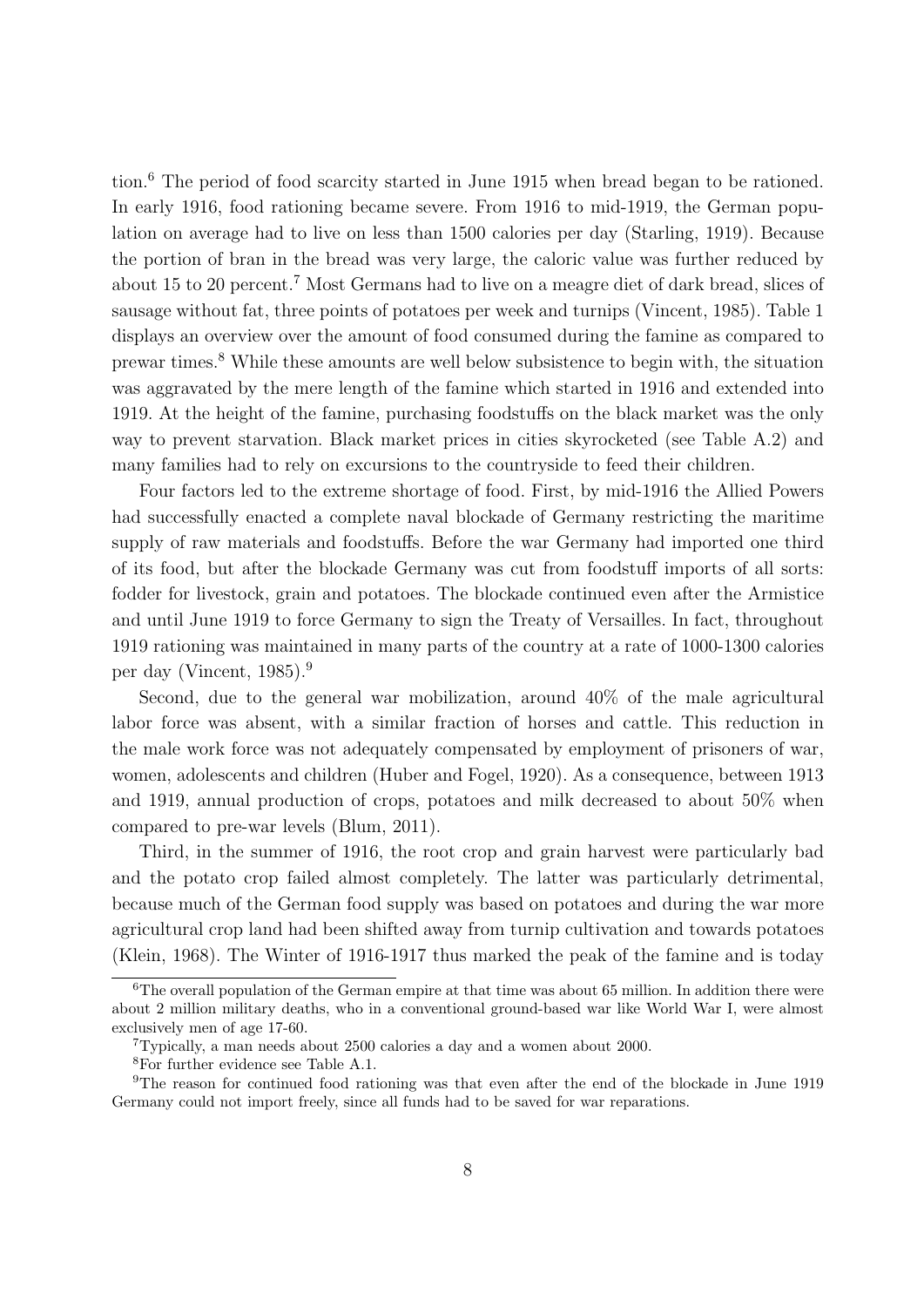remembered as the 'turnip winter' (Steckrübenwinter), because the only food in sufficient supply during that winter were turnips.

Last, food storage was a concern. Before the war most of the potato crop was stored in the countryside and only supplied to the cities on demand. After the start of the war, transportation and dislocation became more difficult, and potatoes had to be stored in larger quantities by individuals unschooled in the proper techniques of storage, which led to spoilage and waste (Vincent, 1985).

| Item          | Before War        | During Famine    |
|---------------|-------------------|------------------|
| Calories      | $2280$ per day    | $1313$ per day   |
| Protein       | 70g per day       | $30-40g$ per day |
| Fat           | 70g per day       | $15-20g$ per day |
| <b>Bread</b>  | $225g$ a) per day | $160g$ per day   |
| Meat          | $1050g$ per week  | 135g per week    |
| Potatoes      | $100\%$           | 71%              |
| Grain         | $100\%$           | $53\%$           |
| Sugar         | $100\%$           | 49\%             |
| Vegetable oil | $100\%$           | 39%              |
| Meat          | $100\%$           | $31\%$           |
| <b>Butter</b> | $100\%$           | 22%              |
| Eggs          | $100\%$           | $18\%$           |
| Pulse         | 100%              | 14%              |
| Cheese        | $100\%$           | $3\%$            |

Table 1: Food consumption before and during the famine

*Notes:*

Adult quantities reported. Lower part of the table (percentages) indicate official rations and not actual amounts which were often lower. Products that vanished almost entirely: cheese, fruit, leather. a) in 1915. *Sources:* Ernest H. Starling, 1919, Report on Food Conditions in Germany. (London: H.M. Stationary Office) pp. 7-16. Paul C. Vincent, 1985, The politics of Hunger. Klein, 1968, Deutschland im ersten Weltkrieg. For more details on food ratios and average caloric consumption see Table A.1.

The famine had a large impact on the German population and in particular on young adolescents. On average, individuals lost 15-25 percent of their weight between 1916 and 1919 and height in the male population born in the period between 1914 and 1917 is around 1.5cm less than for adjacent cohorts (Blum,  $2011$ ).<sup>10</sup> Children were less likely to die than adults, but often suffered from hunger-diseases such as edema, tuberculosis, rickets,

 $10$ Individuals who had lost 30 percent or more mostly died.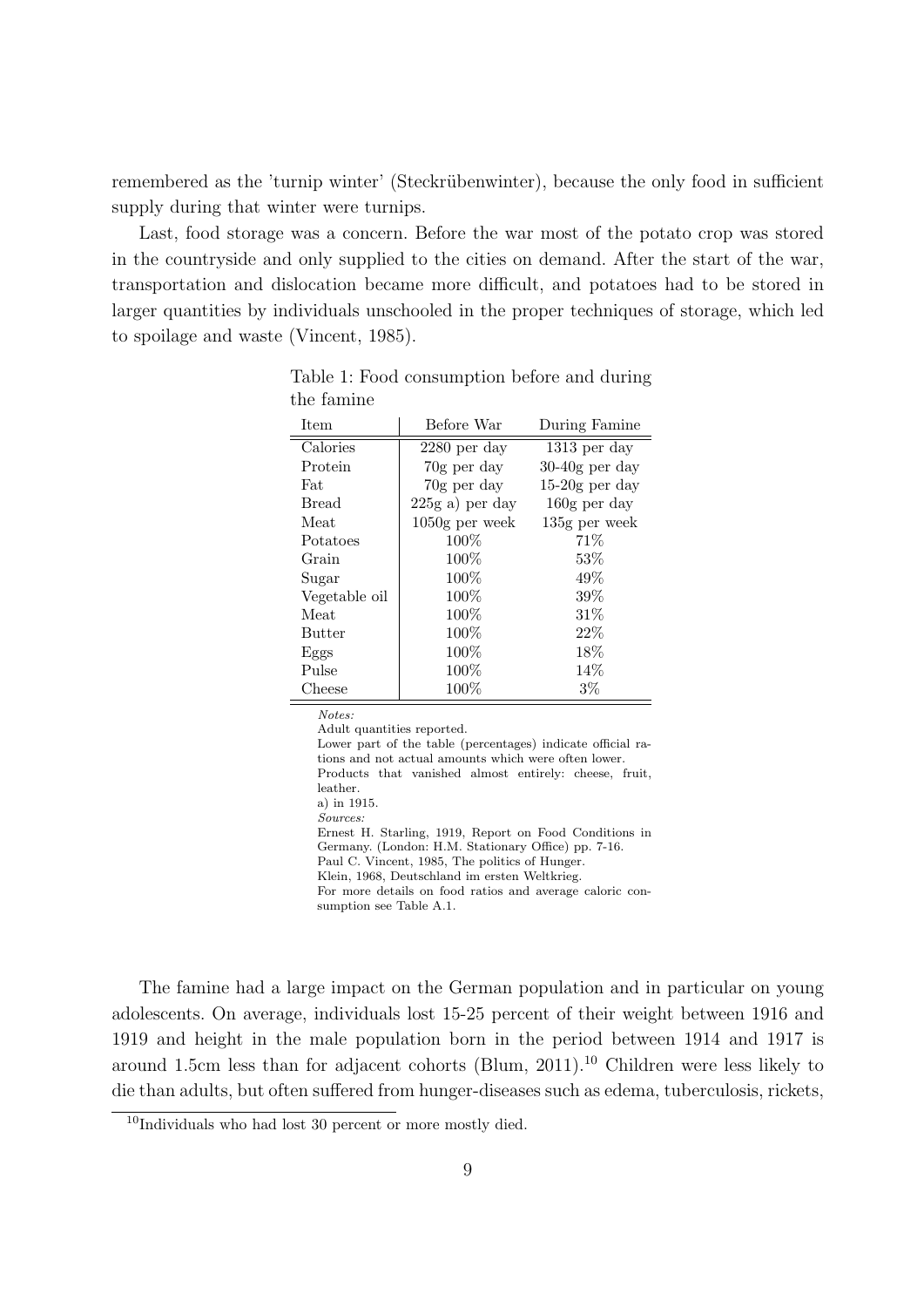influenza, scurvy, and keratomalacia (Roesle,  $1928$ ).<sup>11</sup> Under-consumption of food during that time was particularly dramatic among male adolescents. As a consequence, late-life mortality is much higher for male (but not female) individuals who were around age 15 at the end of the famine (Horiuchi, 1983).

The first wave of the Spanish Influenza pandemic hit Germany in June 1918, the second one in the Fall and the third one in January 1919 (Witte, 2008). In Germany, about 150,000 individuals died in this period as a result of the disease (Vincent, 1985). This number is low when compared to the overall number of deaths that resulted from starvation, but it is still considerable. Because identification in our study relies on comparing outcomes of the descendants of adjacent first-generation cohorts, it is difficult to separate the effects of the famine from the effects of the influenza pandemic. However, evidence from Norway suggests that, for the most part, the Spanish Influenza was lethal only for individuals of ages 20-40, such that selective survival is not an issue for our cohorts of interest (Mamelund, 2003). Nevertheless, since the continuation of the blockade and the third wave of the Spanish influenza extended well into 1919, we conduct sensitivity checks that include the year 1919 in our famine period.

# **4 Identification and Outcome Models**

We use common coefficient models and matching to identify the effect of SGP famine exposure of first generation (G1) ancestors on second (G2) and third generation (G3) individuals. We thus calculate a famine effect among G2 and G3 individuals with the same background and birth year, who differ with respect to exogenous first generation famine-SGP exposure. Because, first generation famine-SGP exposure is a historical incident that is exogenous at the individual level, our approach allows us to identify the impact of having ancestors of a certain age during the famine on the second and third generation.<sup>12</sup>

#### **4.1 Famine exposure**

To investigate systematically how adult outcomes of G2 and G3 vary with first generation SGP exposure to the famine, we focus on individuals who have at least one ancestor born

<sup>&</sup>lt;sup>11</sup>The number of occurrences of epidemic diseases such as typhoid, rabies, trichiniasis and dysentery stayed roughly constant in the population.

 $12$ Note that our measure of famine exposure is whether someone had reached a certain age by the time of the famine. This measure thus reflects the intention to treat (ITT) and not the actual treatment effect (TE). Our data do not contain information on whether a first generation individual actually went hungry during the famine (for a discussion of ITT and TE effects in famine studies see van den Berg et al., 2012). Recall however that the famine was widespread and more severe than other famines in Europe in the past 150 years.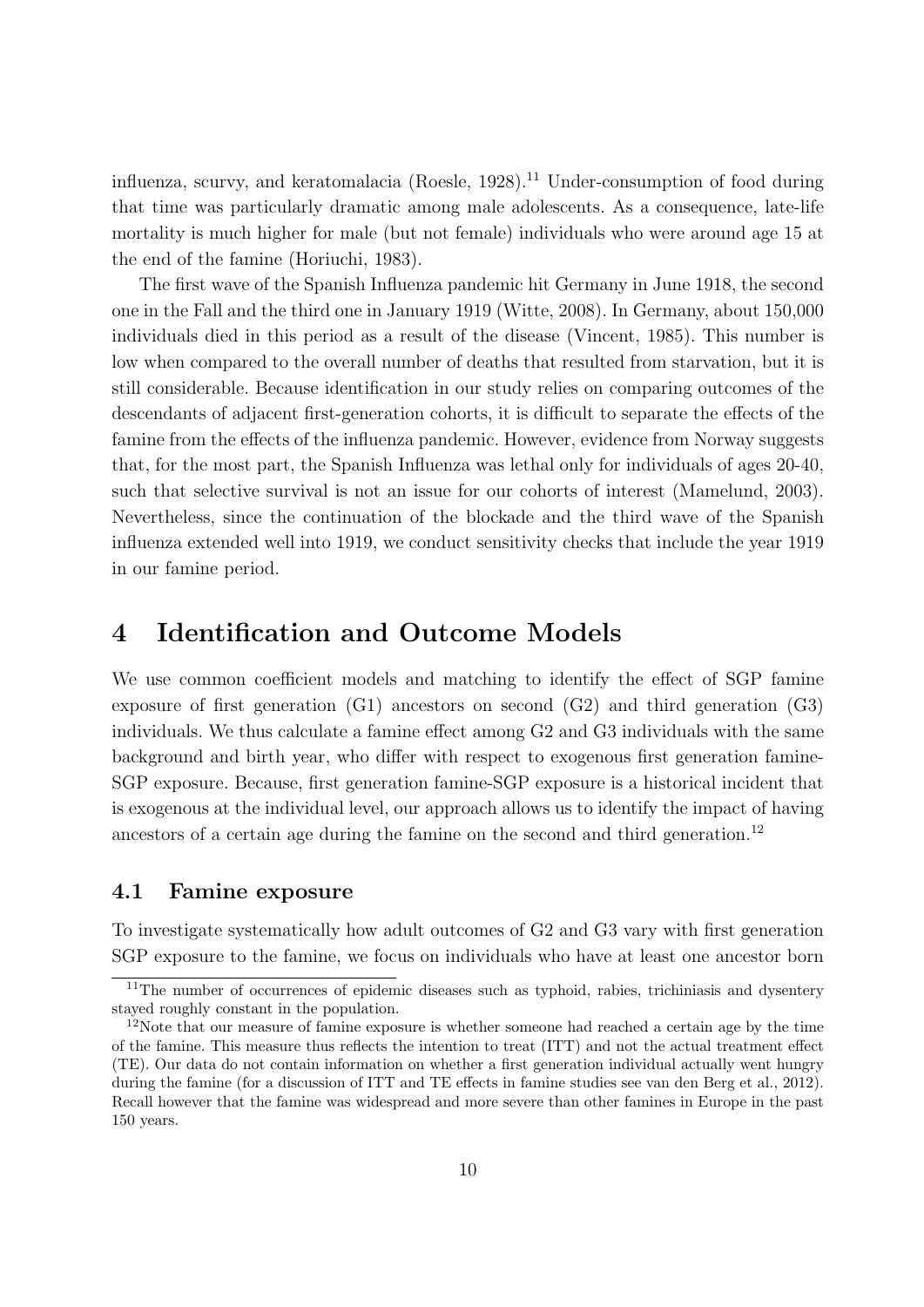

Figure 1: Birth rate, German empire

*Source:* H. Birg, 2001, Die Demographische Zeitenwende.

during the years 1902-1913. Note that male individuals in this cohort were too young to have been drafted and females were too young to have conceived a child during Word War I. Also, none were born during the war.

Table 2 displays the number of years the famine affected different birth cohorts of first generation individuals during their SGP, defining 1916-1918 as the famine period. Note that all first-generation individuals have been affected by the famine, but that exposure occurred at different ages.<sup>13</sup> We thus identify the effect of being famine exposed during SGP as compared to being affected by the famine at a different point in time.

Our analysis relies on the assumption that there are no systematic differences in famine survival between individuals affected by the famine during the SGP and the control groups. Hence, we assume that children in their slow growth period were about equally likely to die from the famine than children that were slightly younger or older at the time. Historical sources seem to back this claim: death rates of children between the ages of one and five had risen by fifty percent during the famine, while for children from five to fifteen were only slightly higher (55 %) (Vincent, 1985). Selection into fertility would be a problem if parents from different social classes had been more or less likely to conceive children in the periods 1902-1903 (1902-1904) or 1910-1913 (1911-1913) than during the years 1904-1909 (1906-1910). Figure 1 however shows that for the time period of births we are analyzing (1901-1914), overall birth rates do not show any systematic pattern. Of course, it was impossible to anticipate the famine a decade earlier.

The exogenous shifter in nutrition,  $Z \in \{0,1\}$ , is defined as an indicator of whether G1 ancestors were SGP-exposed to the famine, i.e. of ages 8-10 (females) and of ages 9-12 (males) in 1916-1918. For G2, *Z* is a 2x1 vector with the first entry indicating whether the mother was affected by the famine during her SGP and the second indicating whether the

<sup>&</sup>lt;sup>13</sup>A rare exception for a historical event where there is a control group which is largely unaffected is the Dutch Hunger Winter (see e.g. Scholte et al., 2012).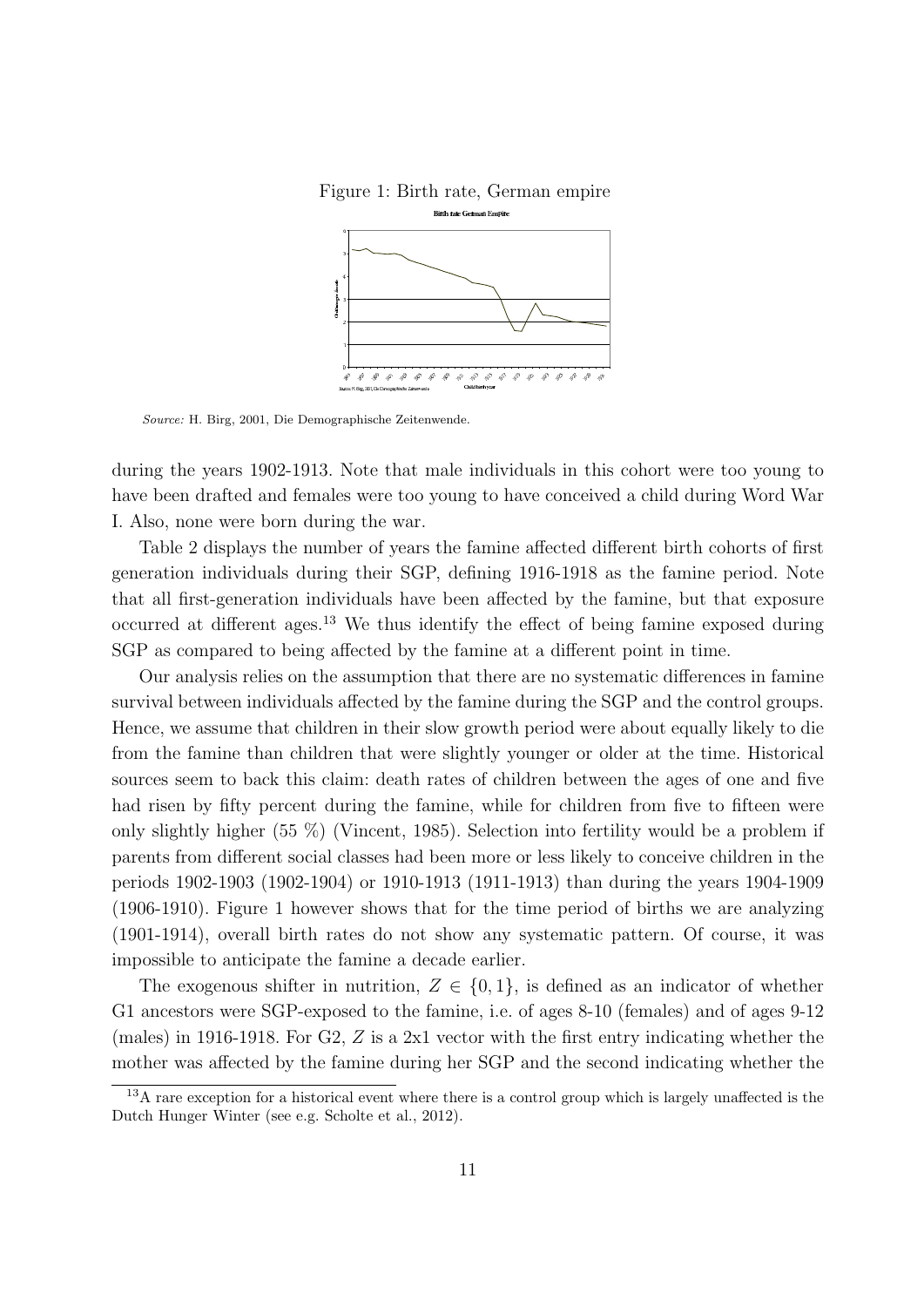Table 2: Number of years of famine exposure during the slow growth period, first generation males and females.

| Birth year                                                                                                          | 1902 | 1903 | 1904 | 1905          | 1906 | 1907   | 1908             | 1909 | 1910     | 1911    | 1912 | -1913 |
|---------------------------------------------------------------------------------------------------------------------|------|------|------|---------------|------|--------|------------------|------|----------|---------|------|-------|
| Males<br>Females                                                                                                    |      |      |      | 2<br>$\Omega$ | 3    | 3<br>2 | $2^{\circ}$<br>3 | 2    | $\theta$ |         |      |       |
| Age during famine 14-16 13-15 12-14 11-13 10-12 9-11 8-10                                                           |      |      |      |               |      |        |                  | 7-9  | 6-8      | $5 - 7$ | 4-6  | $3-5$ |
| Famine years: 1916-1918. The slow growth period ranges from ages 8-10 and 9-12 for females and males, respectively. |      |      |      |               |      |        |                  |      |          |         |      |       |

father was affected during that same period. Following the same logic, for G3, *Z* has four entries: whether paternal grandfather (PGF) was SGP famine affected, whether paternal grandmother (PGM) was SGP famine affected, whether maternal grandfather (MGF) was SGP famine affected and whether maternal grandmother (MGM) was SGP famine affected.

#### **4.2 Outcome models**

We estimate three different types of outcome models to account for the different distributional properties of the respective outcome variables: a duration model for individual mortality, a discrete choice probit model for the decision to obtain a higher secondary school degree and a linear regression model for the continuous outcomes height and mental health. In all models, x denotes an individual-specific vector of observable characteristics, which always comprises some basic control variables and in some specifications an additional set of background controls. *f<sup>y</sup>* is a vector of birth year dummies for the respective generation that captures any variation that may be cohort or birth year specific.

#### **4.2.1 Duration model**

First, to estimate the impact of the famine on longevity of the second generation, we model the hazard of mortality at any given point in time as being composed of the baseline hazard and a systemic part. Following the standard biological literature on modeling mortality, the baseline hazard has the shape of a Gompertz distribution with ancillary parameter *γ*:

$$
h(t) = exp(\gamma t) exp(\sum_{i=1}^{N} Z_i' \delta + x_i' \beta + f_y' \eta).
$$
\n(1)

Our sample is special in a sense that selection into the sample is conditional on ever having responded to a the household questionnaire. We thus account for left truncation by adjusting the likelihood for the fact that individuals only enter in adult life, using age at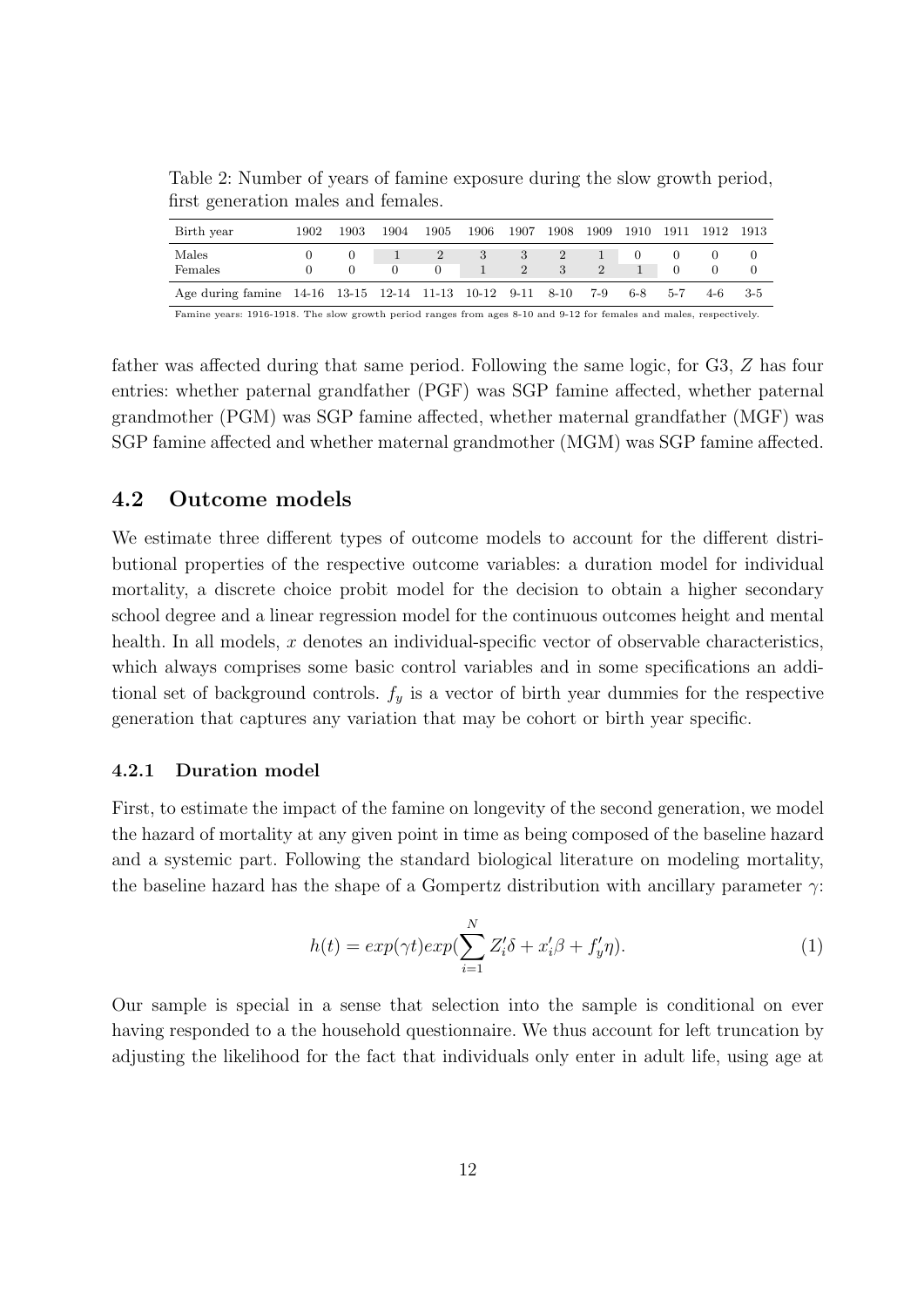first interview as truncation point.<sup>14</sup>

#### **4.2.2 Probit model**

We model binary outcomes such as disability status or upper secondary schooling as a binary outcome latent index model with  $Y_{it} = 1_{[Y_{it}^* > 0]}$ , where  $Y_{it}^*$  denotes the latent continuous variable. The latent variable in turn is determined by famine exposure, birth year fixed effects and observable control variables. We assume a linear structure and additive separability in the error term:

$$
Y_i^* = Z_i' \delta + x_i' \beta + f_y' \eta + \epsilon_{it}.
$$

The observed binary variable  $Y_i$  is an indicator variable that is assumed to equal one if the latent variable crosses zero as a threshold  $Y_i^* > 0$ . We estimate a probit model, assuming that  $P(Y_{it} = 1 | x_i, f_y, Z_i) = \Phi(Z_i' \delta + x_i' \beta + f_y' \eta)$  where  $\Phi$  denotes the normal cdf.

#### **4.2.3 Linear regression model**

For continuous outcomes, we estimate the following linear model between outcomes  $Y_{it}$ , famine effects and covariates for adult i born in year t:

$$
Y_i = Z_i' \delta + x_i' \beta + f_y' \eta + \epsilon_{it}.
$$

again  $x_i$  denotes a vector of control variables and the equation comprises a vector of own birth-year fixed effects  $(f_y)$  to capture any variation that may be cohort or birth year specific.

### **5 Data**

The German Socioeconomic Panel is a representative longitudinal survey data set. Since 1984, around 12,000 households, comprising more than 20,000 individuals, are followed over time. The sampling unit is the household, and all household members aged 17 or above participate in the survey. Individuals who leave the household to form a new household are kept in the sample, as are their new household members. At the age of 17, children of

$$
h(t) = \alpha \mu_0. \tag{2}
$$

<sup>&</sup>lt;sup>14</sup>We conduct robustness checks where we introduce a frailty term  $\alpha$ ) that enters the hazard function multiplicatively:

We find that the introduction of unobserved heterogeneity hardly affects the results.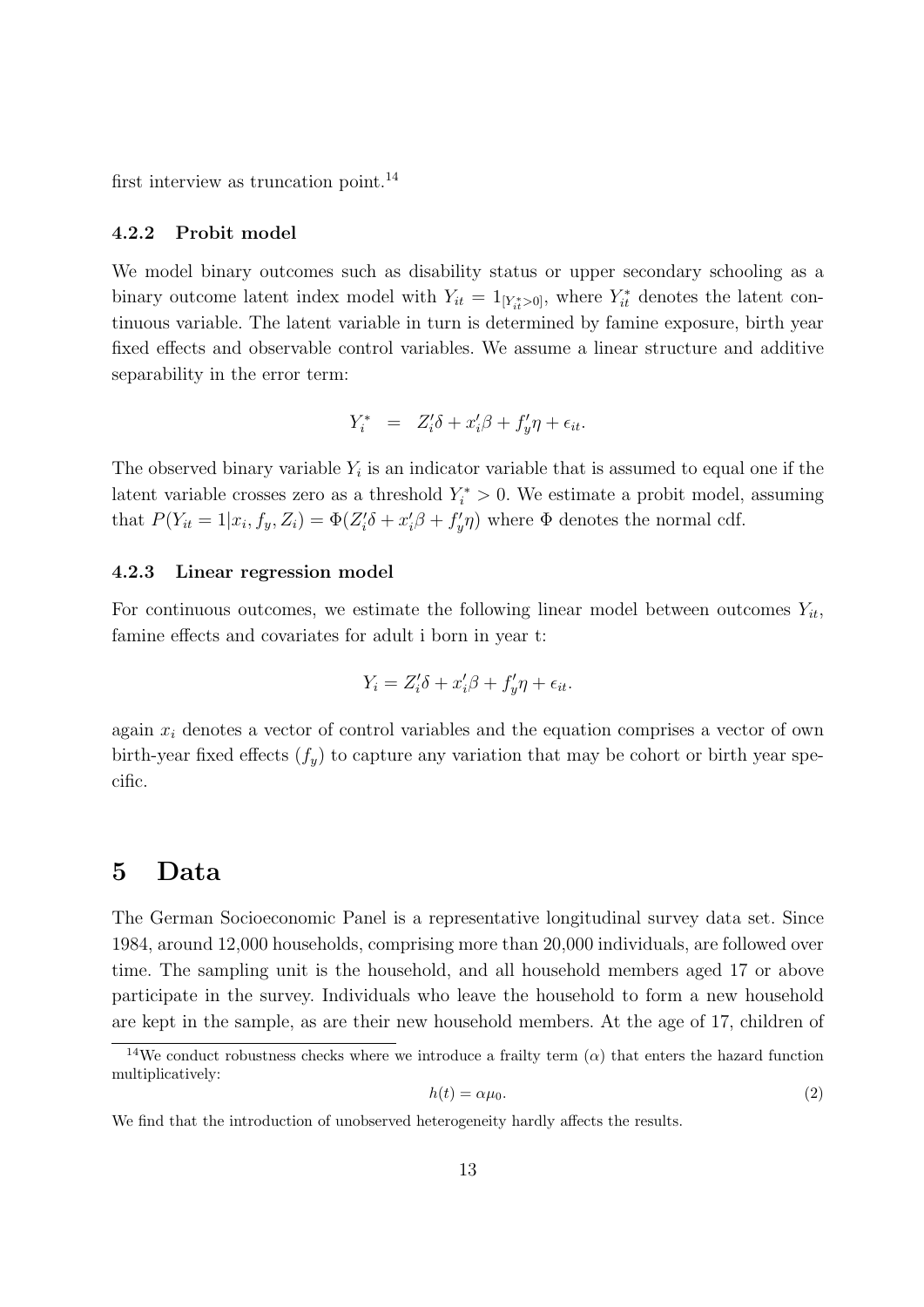participating households become full-blown survey participants. Attrition from the panel is compensated by refreshment samples aimed at maintaining representativeness for the full population.

The survey participants are interviewed once a year. An average interview takes about 1.5 hours. The survey is a broad multi-purpose survey. It aims to obtain extensive information on socioeconomic outcomes, demographic conditions, living conditions, opinions, behavior, consumption, etc. of the respondents and their household. In certain waves of the survey, individuals are exposed to modules covering special topics such as health status, cognitive abilities, or family trees. In their respective first SOEP interviews, the adult respondents were asked about the birth years of their parents if the latter were not SOEP respondents themselves. In case a parent had died, the death year was also asked for.

#### **5.1 Sample**

The data design leads to a natural choice of what constitute the three generations in our analysis. The second generation (G2) are adult SOEP respondents. The first generation (G1) are their parents, while G3 are their children. This is the only choice that leads to a substantial number of G1 individuals who experience the 1916-1918 famine in their SGP. By relating their birth year to the famine period we infer whether they were exposed to the famine during their SGP or indeed during any other age interval.

The actual selection of the G1, G2, G3 sample is rather involved. First, we select all adult SOEP respondents as candidate G2 members whose parents are of German nationality and do not have a migration background. We then exclude candidate G2 members who reported unreasonable G1 birth years in a sense that their fathers (mothers) would have had the G2 individual before age 15 (15) or after age 70 (50). Similarly we exclude all candidate G3 members for whom the age differences between G2 and G3 individuals are unreasonably high or low. G1 members are then only selected if they have G2 children who are adult in at least one wave of the survey. Moreover, all G1 members need to be one of two G2 parents or one of four G3 grandparents of which at least one needs to be born in 1902-1913. In other words, we link all G2 individuals to their parents and all G3 individuals to their grandparents and only keep individuals in our G3-sample (G2-sample) if at least one grandparent (parent) is born in 1902-1913. If the latter condition is not satisfied or if the relevant years are missing for at least one grandparent (parent) then the candidate G3 (G2) member is excluded from the G3-sample (G2-sample). Similarly, if one of the candidate G2 members was born in 1902-1913 then the family is discarded.

As a result, our G3-sample (G2-sample) contains 2670 (6548) G1 individuals who were born in 1902-1913. In addition, 580 (855) and 1914 (873) G1 individuals are born before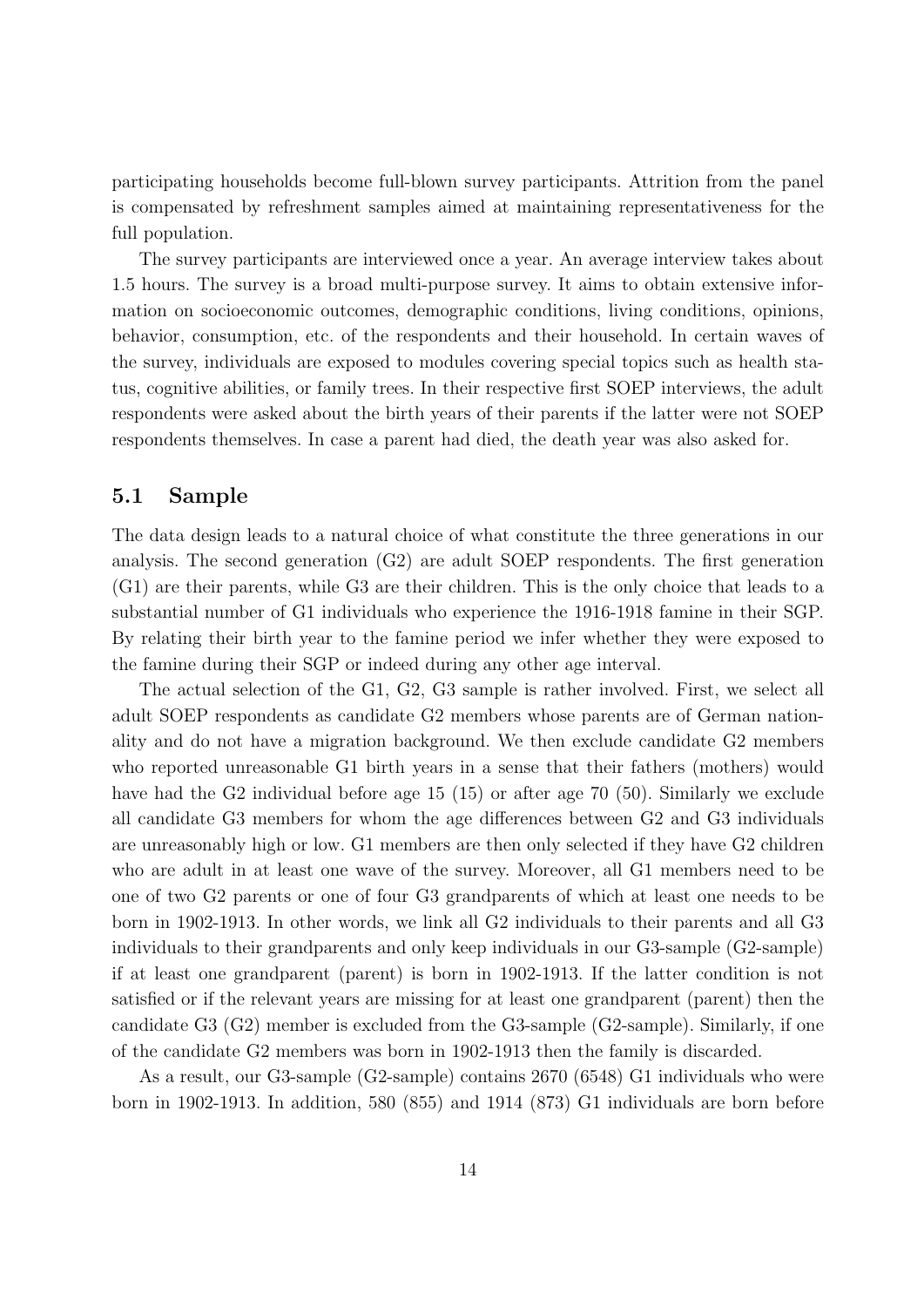1902 and after 1913, respectively. The data contain 4138 G2 individuals and 1291 G3 individuals.<sup>15</sup> See Table 3 for more details.<sup>16</sup>

As noted in Section 1, our study design faces a few potential limitations. Some of these are inevitable (but often ignored) in the study of transgenerational effects. Specifically, the study of three consecutive generations of a family requires that family members of the first two generations survive until reproductive ages and that they actually get children, and that the family members of the third generation survive until the moment that the outcome of interest can be observed. Moreover, the second generation individuals must have received the children in a relationship that was sufficiently stable to observe both partners in the same household. Further, the third generation individuals only enter the survey if they lived in the same household with their parents at some point after the household entered the study (most households entered in 1984). This explains why most of the third generation individuals in our sample were born after 1963 and are thus relatively young, and why the second generation individuals were on average relatively old when they had children. These conditions may be selective in that they relate to evolutionary fitness. In our observation window, the single largest peak in mortality occurs during and right after World War II. This would be a problem if World War II affected reproductive behavior in the SGP famine cohort differently than in adjacent cohorts. It is likely that many G1 individuals, although mostly older than 30 years of age during World War II, were drafted in that war. This holds true for both the treatment and the control group, such that there should be no systematic differences in battlefield exposure. Also, World War II occurred after most G1 individuals (whether in the SGP famine cohort or not) had obtained their first children and before the G2 individuals reached ages at which they were drafted. Nevertheless, we deal with the peak in mortality by including indicators for G2 birth years in the models we estimate.

A potential limitation compared to the design of the Överkalix studies is that the 1916-1918 famine was a single adverse event, so that exposure during the SGP is equivalent to birth in or around 1907 (specifically, for boys in the interval 1904-1909 and for girls in the interval 1906-1910, where the highest exposure during the SGP occurred in the middle of the intervals). This is not so much a sampling limitation as a limitation of the historical variation in SGP conditions. In the Overkalix studies, favorable and adverse years follow each other with a certain frequency. Our design would be flawed if 1907 and the years around it were special in the sense that the composition of newborns was systematically

<sup>&</sup>lt;sup>15</sup>In addition we conduct robustness checks where we restrict our attention to only those G1 individuals who were born in 1902-1913. That is, we then focus *only* on G2 and G3 individuals if *all* their G1 ancestors were born in that period. This leaves us with much smaller sample sizes of 1232 G2-males and 1261 G2-females and of 178 G3-males and 137 G3-females, respectively.

<sup>&</sup>lt;sup>16</sup>In the G3 generation sample we count 659 siblings who mostly have the same ancestors.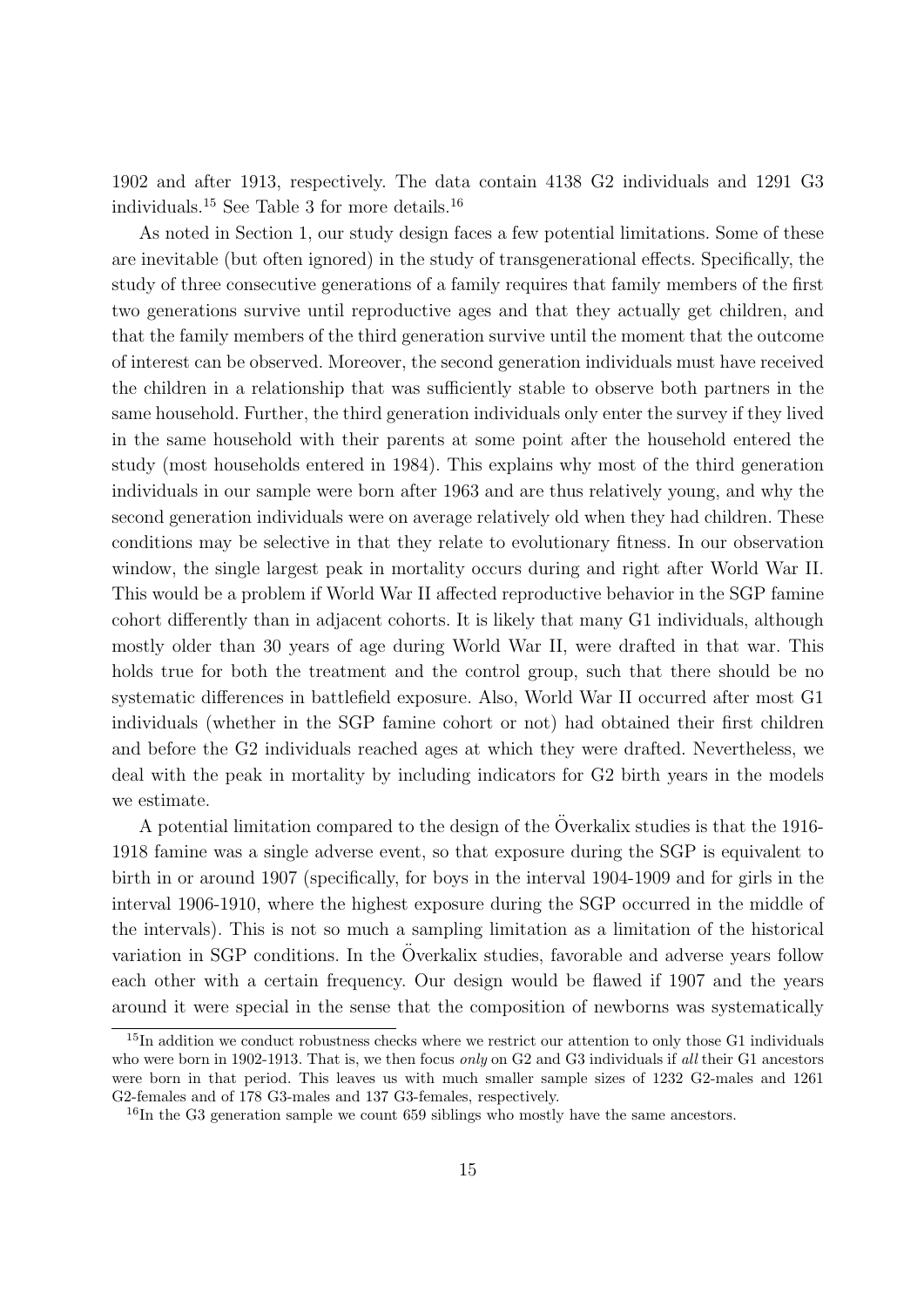different. However, macro-economic statistics of the years 1900-1910 do not suggest that this was the case. For example, the German economy grew at a rather steady rate until World War I. A similar potential problem could arise if the 1907 cohort was exposed to a cohort-specific shock later in life. In general, these concerns are dealt with by including a large number of indicators of secular changes in society and background controls. In addition, we point out that if the cohorts born in and around 1907 are selective in a way that is unrelated to the effects we are interested in then we would expect this to affect the results for each of the four grandparents. It is unlikely that the presence of an effect of the parental grandfather's SGP exposure is caused by a mechanism that is unrelated to the effects we are after if we do not find an effect of the maternal grandfather's SGP exposure.

An additional issue originates from the combination of the single adverse famine shock and the fact that the sampling starts with potential G2 members. The latter come from the cross-section of individuals alive at some point during the SOEP observation window. Because of the age composition of the population, this means that they were born on average in the late 1930s. Any G1 parent of such an individual who was exposed to the famine in his/her SGP can not have been a young father in the late 1930s (on average they were around 30 years old). This could affect the G2 upbringing. Moreover, epidemiological studies have shown a positive association between higher paternal age at birth and leukocyte telomere length in adulthood (see e.g. Kimura et al., 2008). The latter is known to be associated with beneficial health outcomes later in life such as a lower mortality rate. We address this issue in the same way as in the previous paragraph, by conditioning on indicators of secular trends and background control variables. Moreover, recall that among the G1 members who were not famine-exposed in their SGP we also observe many who received offspring in their thirties or after that.

| Variables            |         |                      | Second generation |                      |         |                | Third generation |           |
|----------------------|---------|----------------------|-------------------|----------------------|---------|----------------|------------------|-----------|
|                      | Males   |                      | Females           |                      | Males   |                | Females          |           |
| Father famine in SGP | 0.40    | (0.49)               | 0.42              | (0.49)               |         | $\cdot$ )      |                  | $\bullet$ |
| Mother famine in SGP | 0.35    | (0.48)               | 0.33              | (0.47)               |         | $\blacksquare$ |                  | $\cdot$   |
| PGF famine in SGP    | ٠       | $\ddot{\phantom{0}}$ | ٠                 | $\cdot$              | 0.29    | (0.45)         | 0.35             | (0.48)    |
| PGM famine in SGP    |         | ا د                  |                   | $\cdot$ .            | 0.23    | (0.42)         | 0.24             | (0.43)    |
| MGF famine in SGP    |         | $\ddot{\phantom{0}}$ |                   | $\ddot{\phantom{a}}$ | 0.26    | (0.44)         | 0.22             | (0.42)    |
| MGM famine in SGP    | ٠       | $\bullet$            | $\cdot$           | $\cdot$              | 0.19    | (0.39)         | 0.16             | (0.37)    |
| Birth year           | 1938.86 | (6.36)               | 1938.76           | (6.63)               | 1973.20 | (7.85)         | 1974.41          | (7.15)    |
| N                    | 2061    |                      | 2077              |                      | 715     |                | 576              |           |

Table 3: Sample size and ancestor famine affectedness.

**Source**: German Socioeconomic Panel (SOEP).

Own calculations.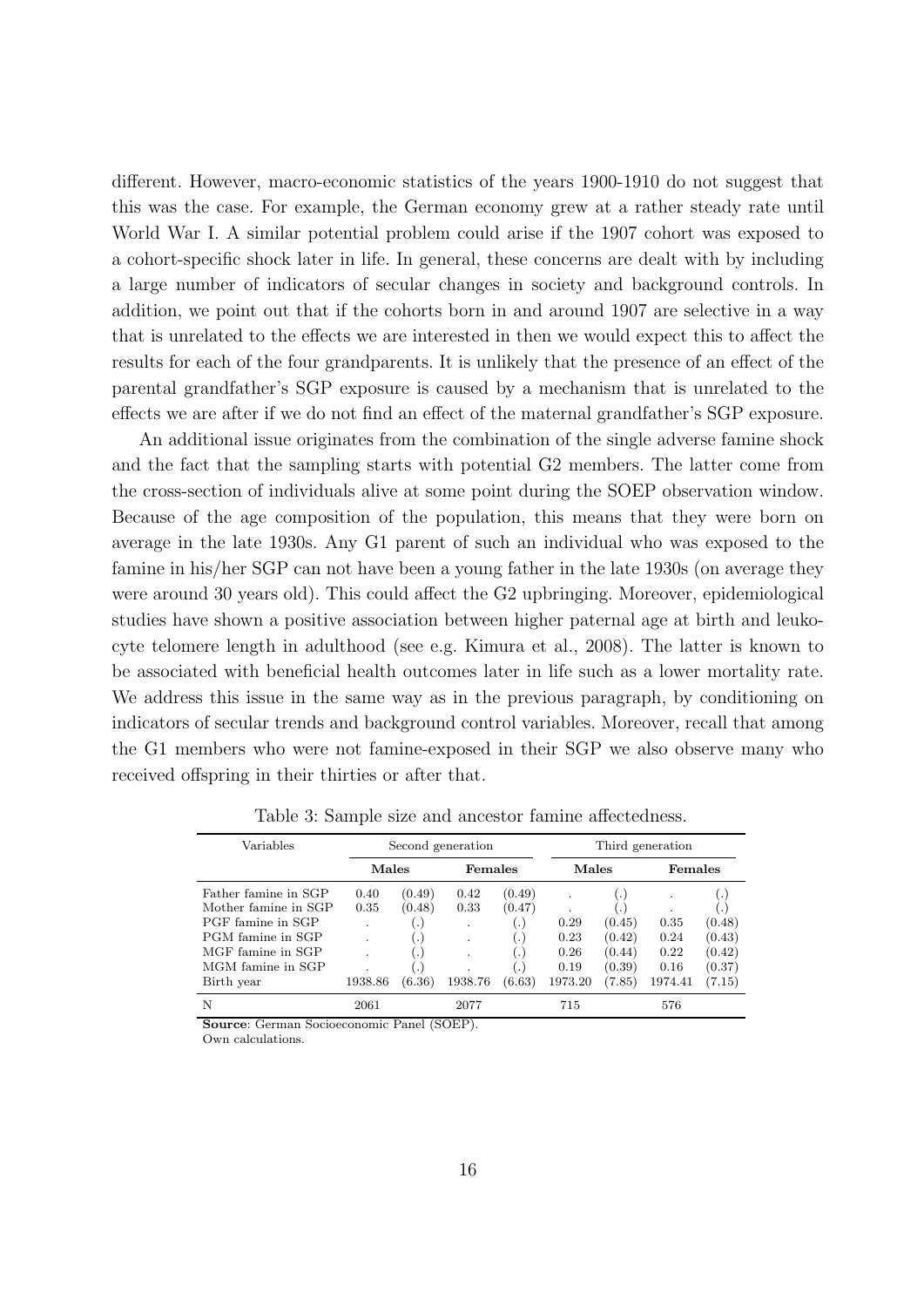#### **5.2 Outcome variables**

Our outcome measures (*Yit*) are height, longevity, mental health and whether an individual has obtained an upper secondary school degree. In the SOEP, age at death can be obtained for individuals who have participated in the survey at least once and who dropped out of the survey because they died. The death year is provided by the SOEP in the socalled person-based metafile. Mental health and height measures are obtained using the most recent information from the biannual SOEP health module. Height is self-reported and mental health is measured by the Mental Component Summary Scale (MCS), one of the two sub-dimensions of the SF-12 questionnaire. The MCS is measured on a scale that ranges from 0 to 100 with mean 50 and standard deviation 10. It results from a factor analysis comprising the dimensions 'general mental health', 'emotional functioning', 'social functioning' and 'vitality' each measured on separate scales (for details see Andersen et al., 2007). We define whether an individual has obtained the German university or technical college entrance diploma (German "Abitur" or "Fachhochschulreife") using the international Comparative Analysis of Social Mobility in Industrial Nations (CASMIN) classification. Table 4 comprises summary statistics of all outcome variables.<sup>17</sup>

| Variables                     |        |        | Second generation |         |        |        | Third generation |        |
|-------------------------------|--------|--------|-------------------|---------|--------|--------|------------------|--------|
|                               | Males  |        |                   | Females | Males  |        | Females          |        |
| Age at death                  | 71.91  | (6.35) | 72.90             | (6.24)  |        |        |                  |        |
| Height                        | 175.52 | (6.63) | 163.72            | (6.03)  | 180.51 | (7.05) | 167.76           | (6.06) |
| Mental health                 | 52.50  | (9.77) | 50.45             | (10.69) | 49.44  | (9.18) | 47.57            | (9.98) |
| Upper secondary school degree | 0.36   | (0.48) | 0.19              | (0.39)  | 0.49   | (0.50) | 0.52             | (0.50) |
| N                             | 2061   |        | 2077              |         | 715    |        | 576              |        |

Table 4: Descriptive statistics: Age at death, height, mental health and schooling outcomes by sex and generation.

**Source**: German Socioeconomic Panel (SOEP).

Own calculations.

#### **5.3 Control variables**

We define two sets of control variables: basic control variables and background control variables. Basic control variables comprise all variables that account for any bias that may arise because famine-affected G1 individuals (and their offspring) are (may be) born in different years than the corresponding control group members. Most importantly, in accordance with research showing that wars and famines can have lasting scars on those

<sup>&</sup>lt;sup>17</sup>We do not consider wages, because our data are a cross section of individuals who are sampled at different points in their lives, which makes the computation and comparison of (permanent) income problematic.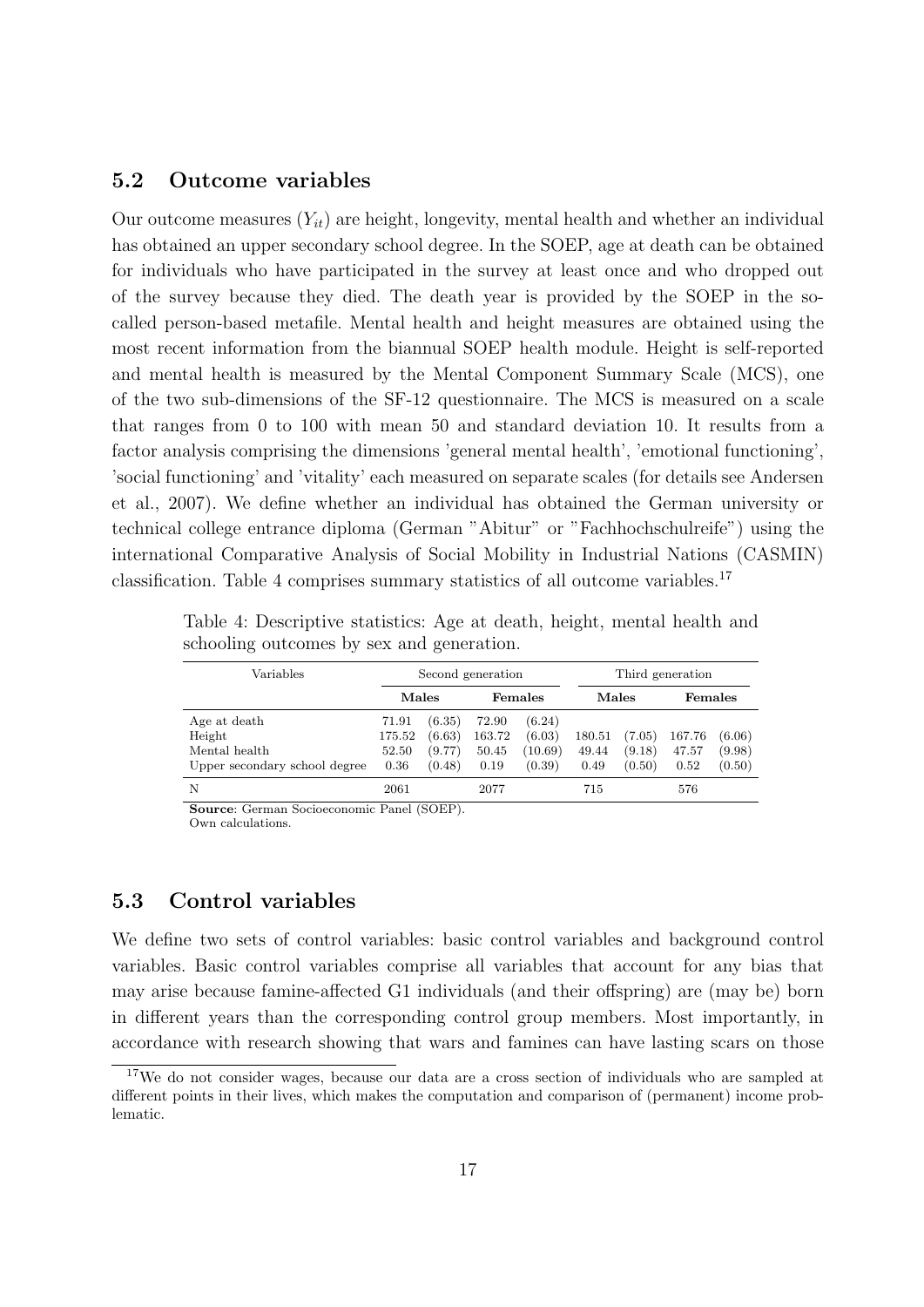

Figure 2: GDP per capita and population size, German Empire

individuals who were born at that time (see e.g. Lumey et al., 2011), we are including indicator variables for whether G2 individuals were born during World War I and for whether G2 individuals were born during World War II. Note however that our sample comprises rather few of those individuals (68 G1 and 140 G2). Second, we are controlling for individual birth year fixed effects to capture cohort or birth year specific variation in outcomes. Last, we include detrended GDP per capita during the year of birth of G1 (see Figure 2) in line with a strand of literature which demonstrates that economic and health conditions at birth and during infancy can have long-run mortality and height effects. (For the effect of business cycle variation on outcomes see e.g. van den Berg et al., 2011, Woitek, 2003 and Sunder and Woitek, 2005.)

We include background variables as additional covariates in some specifications to detect behavioral, non-biological pathways. One of the potentially most important pathways goes through parental education, reflecting parental cognitive ability, parenting skill, social class and family earnings potential all of which are essential for health and schooling outcomes. We define parental education dummies for different educational degrees in Germany. In addition, we include the number of siblings, as a proxy for parental resources. Descriptive statistics of all included background variables can be found in Table 5.

# **6 Empirical results**

The results are discussed in two stages. First, in Subsection 6.1 we discuss how grandparental SGP famine exposure affects outcomes in the third generation. These are the findings that most reliably allow us to draw conclusions about epigenetic pathways and that can be connected directly to the main findings in the Overkalix studies. We investigate

*Notes:* GDP per capita (logarithm) is measured in 1990 International Geary-Khamis dollars. GDP was detrended using the Hodrick-Prescott-Filter  $(\lambda=100)$ .

*Source:* A. Maddison (2006). The World Economy: Historical Statistics, OECD Development Centre, Paris 2006.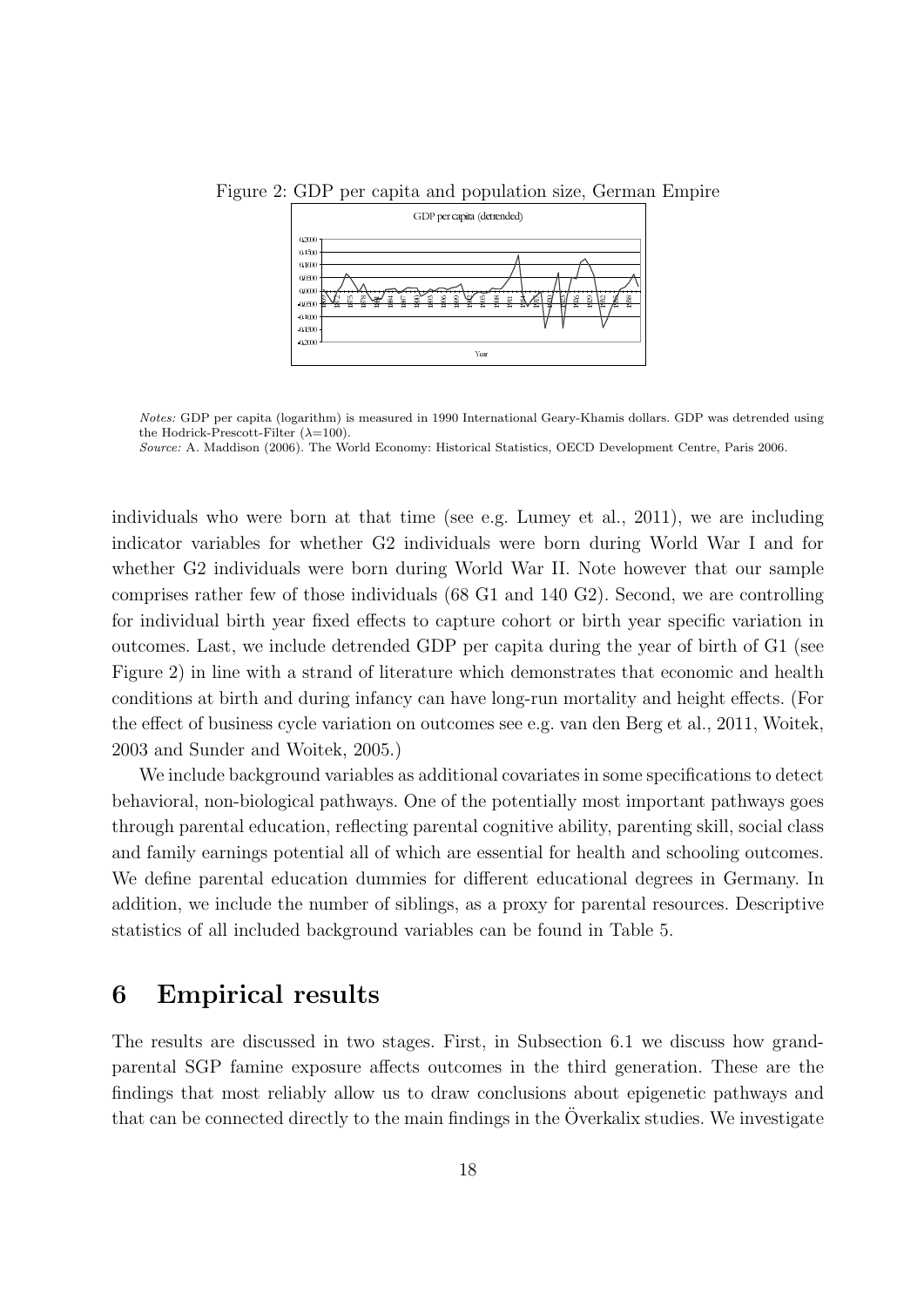|                               |      | Second generation Third generation |      |        |
|-------------------------------|------|------------------------------------|------|--------|
| Father upper secondary school | 0.10 | (0.30)                             | 0.33 | (0.47) |
| Father intermediate school    | 0.09 | (0.28)                             | 0.17 | (0.37) |
| Mother upper secondary school | 0.03 | (0.17)                             | 0.21 | (0.41) |
| Mother intermediate school    | 0.11 | (0.31)                             | 0.26 | (0.44) |
| Number of brothers            | 0.99 | (1.06)                             | 0.72 | (0.77) |
| Number of sisters             | 0.99 | (1.10)                             | 0.77 | (0.87) |
| N                             | 4138 |                                    | 1291 |        |

Table 5: Descriptive statistics: Background control variables.

**Source**: German Socioeconomic Panel (SOEP).

Own calculations.

how the results change if we move from controlling only for a basic set of variables to controlling for additional background variables, which potentially account for non-biological channels. We also conduct robustness checks where we vary famine intensity and period, e.g. by excluding individuals who experienced the famine for only one year and by extending the famine period to 1919. If famine exposure has a causal effect on outcomes, we expect this effect to become larger and more significant if individuals with weak famine exposure are excluded from the analysis. Last, we restrict the sample to individuals for whom all G1-ancestors were born during the period 1902-1913.

Second, in Subsection 6.2 we discuss the results of parental SGP famine exposure on the second generation, keeping in mind that these findings may be driven by a range of mechanisms including epigenetic mechanisms but also direct behavioral or environmental processes. Nevertheless, we expect these results to be informative about how any potential effect transmits from the first to the third generation.

#### **6.1 Third generation**

The coefficients in Table 6 display the effect sizes of grandparental SGP-famine exposure on height, mental health and schooling, conditional on the basic set of control variables and on the combined set of basic and background controls. Since epigenetic inheritance may be sex specific, we perform all analyzes separately for males (left panel) and females (right panel) (Pembrey et al., 2006). We report p-values that correspond to robust standard errors clustered at the household level, because siblings share genes, environment, and history of ancestral famine exposure. Note that there are four ancestors who have potentially been affected by the famine during their SGP: the paternal grandfather, the paternal grandmother, the maternal grandfather and the maternal grandmother. If our results are driven by transgenerational epigenetic mechanisms, we should expect positive and significant effects on G3 height, schooling and mental health. Of particular interest is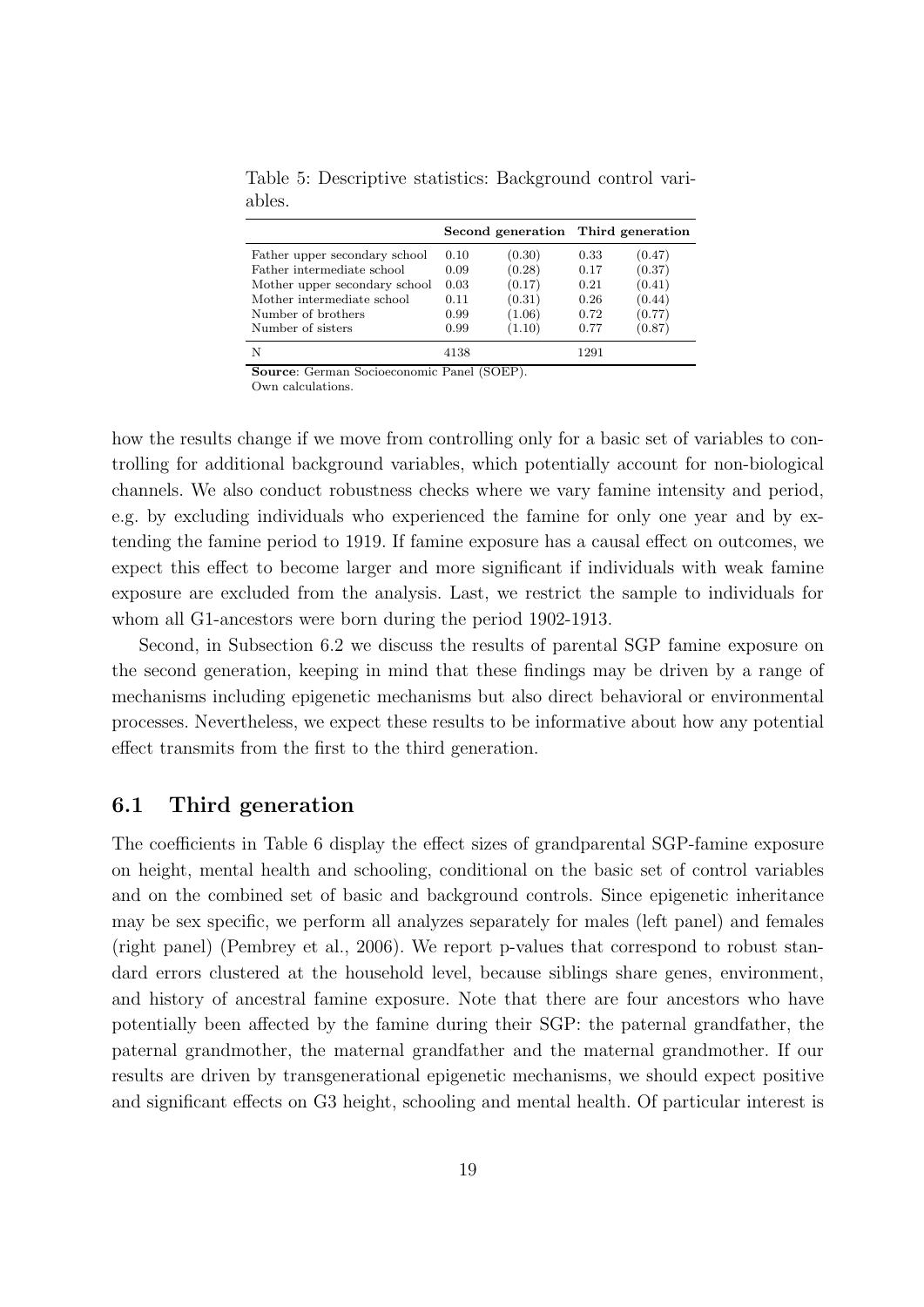whether we find positive and significant coefficients for paternal grandfather exposure for males and for maternal grandmother exposure for females.

The coefficients displayed in rows 1 and 7 of Table 6 do indeed indicate positive effects on height along the male and female lines, but the effect sizes are small and insignificant. Similarly, the effects on schooling are close to zero. Hence, for these two outcomes we do not find evidence in support of epigenetic transmission mechanisms. For mental health, the case is different: in line with the findings by Kaati et al. (2007) our results displayed in Columns 3 and 9 of Table 6 indicate that paternal grandfather SGP exposure does indeed have a positive effect on mental health of grandsons, while maternal grandmother SGP exposure positively affects granddaughters' mental well-being. Thus, as predicted by the theory, mental health is positively affected by a nutritional shock to the first generation, and the effect transmits along the male and female line, respectively. The right columns in Table 6 display coefficients for models with additional controls for parental education and sibship size. If our findings were driven by changing opportunities, fertility or first generation cognitive ability, we would expect changes to our coefficients' size and significance after the introduction of these additional background variables. We conduct a likelihood ratio test for the improvement in model fit due to the additional variables and find that controlling for parental background improves the fit to the data, but does not reduce the size and significance of mental health coefficients. The results indicate that having a paternal grandfather or a maternal grandmother who has been affected by a famine during SGP improves mental health by about 1.6 points, or 16% of a standard deviation, for males and by about 2.2 points, or 22% of a standard deviation, for females.

Table 7 displays the coefficients of the robustness check where the left column shows the famine effect of at least two years of famine exposure, excluding individuals who experienced the famine for only one year of their SGP from the sample, and the right column shows the SGP famine effect with the extended famine period. We expect coefficients to increase if only the more highly affected individuals are included in the analysis. We find that point estimates for mental health mostly increase if we only include the most highly affected individuals. If the paternal grandfather is affected by the famine during his SGP, grandsons' mental health now tends to be 21% of a standard deviation higher and if the maternal grandmother is affected. The increase in mental health for granddaughters is only slightly smaller than in the previous specification, but now turns insignificant. Effects remain large and significant when the famine period is extended to the year 1919.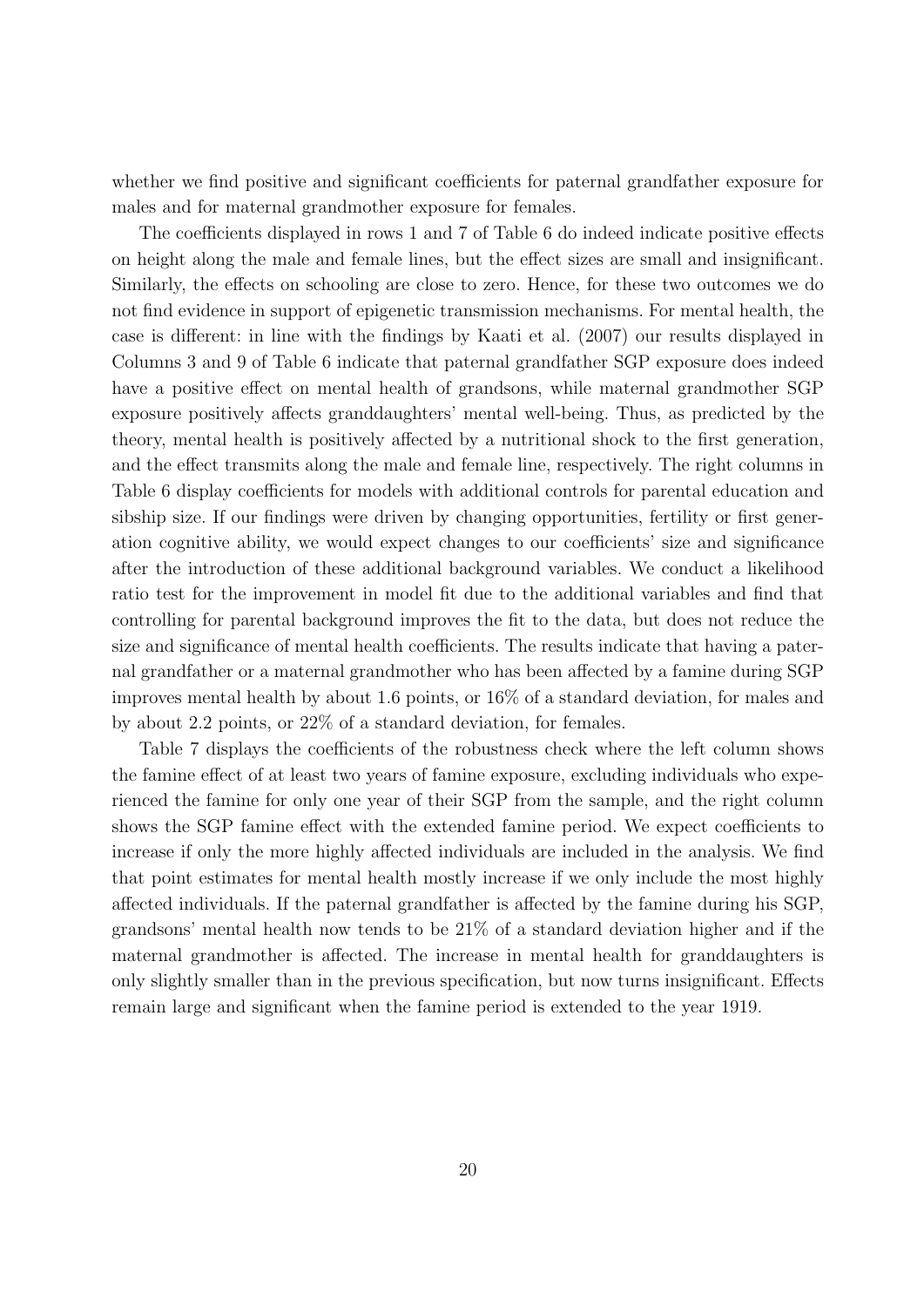| Variables                                                          |                     |                                                                         |                                                                            | Males                                                                             |                                                 |                                                                                                                                                                                                                                                                                                                                    |                                                           |                                                                    |                       | Females                                                                        | Вширин на называющей в предлагает на середина на открытия на открытия на середина на середина в предлагает на с |                                                                                                                               |
|--------------------------------------------------------------------|---------------------|-------------------------------------------------------------------------|----------------------------------------------------------------------------|-----------------------------------------------------------------------------------|-------------------------------------------------|------------------------------------------------------------------------------------------------------------------------------------------------------------------------------------------------------------------------------------------------------------------------------------------------------------------------------------|-----------------------------------------------------------|--------------------------------------------------------------------|-----------------------|--------------------------------------------------------------------------------|-----------------------------------------------------------------------------------------------------------------|-------------------------------------------------------------------------------------------------------------------------------|
|                                                                    |                     |                                                                         | Mental                                                                     | health                                                                            |                                                 | Schooling                                                                                                                                                                                                                                                                                                                          | Height                                                    |                                                                    | Mental                | health                                                                         | Schooling                                                                                                       |                                                                                                                               |
|                                                                    |                     | eight                                                                   |                                                                            |                                                                                   |                                                 |                                                                                                                                                                                                                                                                                                                                    |                                                           |                                                                    |                       |                                                                                |                                                                                                                 |                                                                                                                               |
| Paternal grandfather famine in SGP                                 | 0.191<br>(0.78)     | (0.358)                                                                 | $1.577$ *<br>(0.06)                                                        | $1.749**$<br>(0.04)                                                               | (0.01)                                          | (0.0506)                                                                                                                                                                                                                                                                                                                           | 0.555                                                     | (0.36)<br>0.608                                                    | 0.0246<br>(0.98)      | 0.0482<br>(0.96)                                                               | 0.00395<br>(0.93)                                                                                               |                                                                                                                               |
| Paternal grandmother famine in SGP                                 | 0.550<br>(0.45)     | (0.330)                                                                 | $-0.133$<br>$(0.88)$                                                       | $-0.0825$<br>$(0.92)$                                                             | $\begin{array}{c} 0.0513 \\ (0.30) \end{array}$ |                                                                                                                                                                                                                                                                                                                                    | $\begin{array}{c} (0.41) \\ -0.559 \\ (0.43) \end{array}$ |                                                                    | (0.425)               |                                                                                |                                                                                                                 |                                                                                                                               |
| Maternal grandfather famine in SGP                                 | $-1.101$<br>(0.20)  | (0.20)                                                                  | (0.459)                                                                    | $0.385\newline(0.68)$                                                             | $\begin{array}{c} 0.0415 \\ (0.44) \end{array}$ | $\begin{array}{c} (98.0) \\ (18.0) \\ (18.0) \\ (28.0) \\ (18.0) \\ (28.0) \\ (18.0) \\ (28.0) \\ (38.0) \\ (48.0) \\ (58.0) \\ (68.0) \\ (78.0) \\ (88.0) \\ (98.0) \\ (18.0) \\ (18.0) \\ (28.0) \\ (28.0) \\ (38.0) \\ (48.0) \\ (58.0) \\ (28.0) \\ (28.0) \\ (28.0) \\ (28.0) \\ (28.0) \\ (28.0) \\ (28.0) \\ (28.0) \\ (28$ | (0.805)                                                   | $\begin{array}{c} -0.645 \\ (0.37) \\ 0.743 \\ (0.30) \end{array}$ | $0.297\t\t(0.80)$     | $\begin{array}{c} (61.58) \\ (62.0) \\ (63.0) \\ (65.0) \\ \end{array}$        | $\begin{array}{c} 0.0555 \\ (0.30) \\ 0.0305 \\ (0.57) \end{array}$                                             | $\begin{array}{l} (0.0527 \\ (0.22) \\ (0.0423 \\ (0.37) \\ (0.37) \\ (0.0706 \\ (0.88) \\ (0.0499 \\ (0.0499 \\ \end{array}$ |
| Maternal grandmother famine in SGP                                 | 0.154<br>(0.87)     | (0.77)                                                                  | $-0.535$<br>(0.62)                                                         | $-0.476$<br>$(0.65)$                                                              | (0.434)                                         | $\frac{(0.0561)}{(0.26)}$                                                                                                                                                                                                                                                                                                          | $\begin{array}{c} 0.0685 \\ (0.93) \end{array}$           | (0.101)                                                            | $2.195*$<br>(0.08)    | $2.135*$<br>(0.10)                                                             | $0.00609$<br>$(0.92)$                                                                                           |                                                                                                                               |
| pval LLR-test<br>Observations                                      | 715                 | $\begin{array}{c} 15 \\ 15 \\ 25 \\ 15 \\ 21 \\ 5 \\ 17 \\ \end{array}$ | 715                                                                        |                                                                                   | 715                                             | $\begin{array}{c} 0.017\\ 854\\ 845\\ 212\\ 412\\ 412\\ \end{array}$                                                                                                                                                                                                                                                               | 576                                                       | $576 \newline 13$                                                  | 576                   |                                                                                | 576                                                                                                             | $\begin{array}{c} 576 \\ \text{O} \\ \text{YES} \\ \text{YES} \\ \text{SOS} \\ \text{303.3} \end{array}$                      |
| Basic control variables                                            | <b>XES</b>          |                                                                         |                                                                            |                                                                                   |                                                 |                                                                                                                                                                                                                                                                                                                                    |                                                           |                                                                    |                       |                                                                                |                                                                                                                 |                                                                                                                               |
| Background variables                                               | $\overline{S}$      |                                                                         |                                                                            |                                                                                   | <b>ON</b><br>SHA                                |                                                                                                                                                                                                                                                                                                                                    | <b>ON</b><br>SHA                                          | <b>YES</b><br>YES                                                  | <b>ONN</b>            |                                                                                | YES<br>NO<br>359.4                                                                                              |                                                                                                                               |
| R-squared<br>Log lik.                                              | $-2387.6$<br>0.0630 | 2380.8<br>0.0808                                                        | $\begin{array}{c} \text{YES} \\ \text{NO} \\ 2577.3 \\ 0.0588 \end{array}$ | $\begin{array}{c} 715 \\ 03 \\ \text{YES} \\ \text{XES} \\ 0.0685 \\ \end{array}$ | 478.4                                           |                                                                                                                                                                                                                                                                                                                                    | 1836.1<br>0.0611                                          | 1834.0<br>0.0678                                                   | $-2121.7$<br>$0.0671$ | $\frac{576}{13}$<br>$\frac{13}{YES}$<br>$\frac{95}{19.6}$<br>$\frac{13}{19.6}$ |                                                                                                                 |                                                                                                                               |
| Source: SOEP Data. Own calculations.<br>$p$ -values in parentheses |                     |                                                                         |                                                                            |                                                                                   |                                                 |                                                                                                                                                                                                                                                                                                                                    |                                                           |                                                                    |                       |                                                                                |                                                                                                                 |                                                                                                                               |

Table 6: Main results: Third generation, parental SGP famine effects on height, mental health and schooling. Table 6: Main results: Third generation, parental SGP famine effects on height, mental health and schooling.

**Note**: Standard errors are robust and clustered on the household level. For schooling models, coefficients reported are average marginal effects. *pval LLR-test* is the p-value of a likelihood ratio test for the improvement in model fit due to the background variables. **Basic control variables**: detrended GDP per capita at first generation birth, parental age at birth, individual (G3) birth year Note: Standard errors are robust and clustered on the household level. For schooling models, coefficients reported are average marginal effects. *poal LLR-test* is the p-value of a likelihood ratio test for the improvemen

fixed effects, indicator variables for whether the mother/father was born during World War II (until currency reform). **Background variables**: Parental education, number of siblings.

*p <* 0*.*10, *∗∗ p <* 0*.*05, *∗∗∗ p <* 0*.*01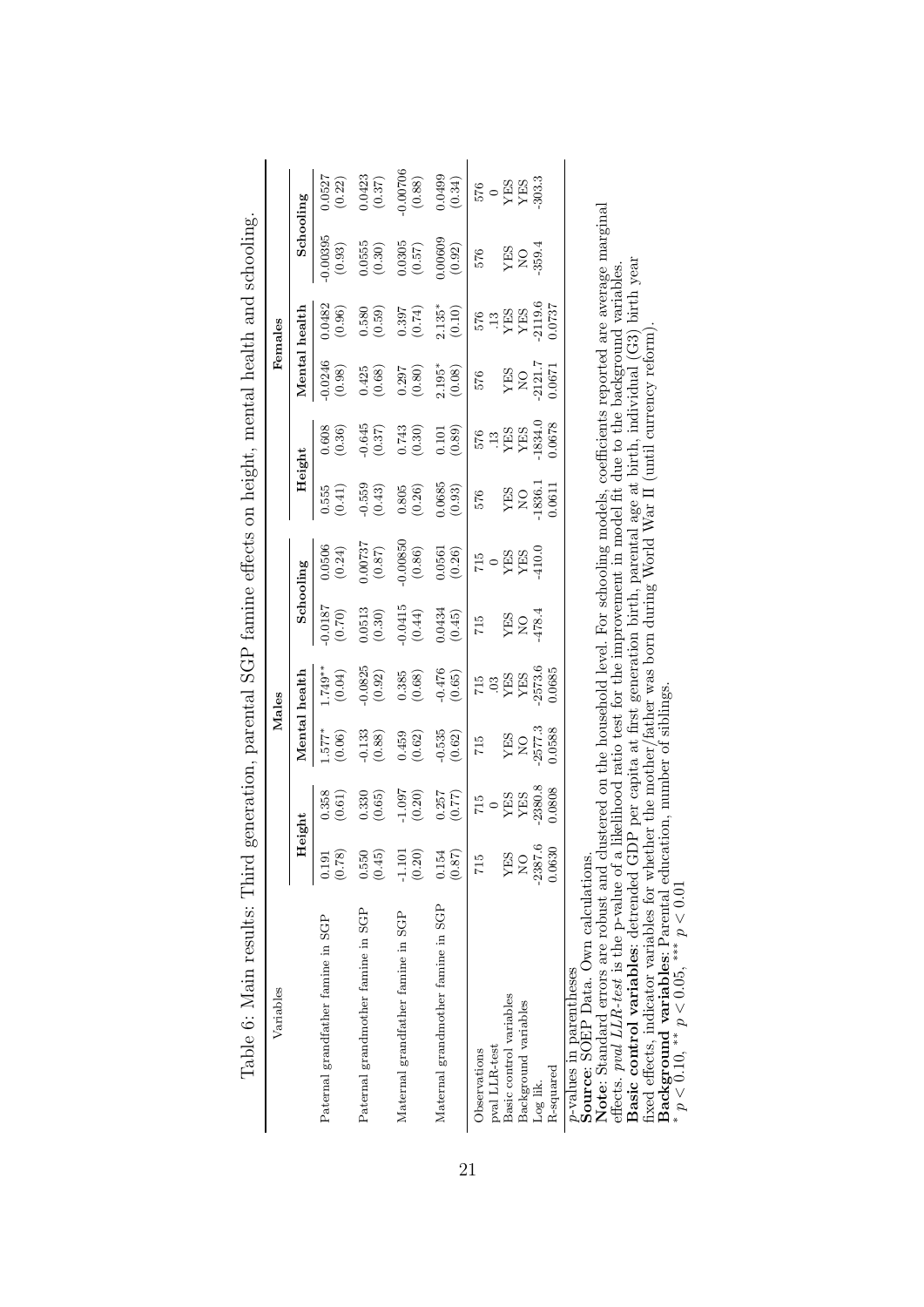| Table 7: Robustness checks:                                                                                                                                                                                                                                                                                                            | Third generation, parental SGP famine effects on height, mental health and schooling.        |                                                       |                                                                 |                                                              |                                                   |                                                 |                                                |                                                                        |                                                                    |                                                    |                                   |                                                                |
|----------------------------------------------------------------------------------------------------------------------------------------------------------------------------------------------------------------------------------------------------------------------------------------------------------------------------------------|----------------------------------------------------------------------------------------------|-------------------------------------------------------|-----------------------------------------------------------------|--------------------------------------------------------------|---------------------------------------------------|-------------------------------------------------|------------------------------------------------|------------------------------------------------------------------------|--------------------------------------------------------------------|----------------------------------------------------|-----------------------------------|----------------------------------------------------------------|
| Variables                                                                                                                                                                                                                                                                                                                              |                                                                                              |                                                       | Males                                                           |                                                              |                                                   |                                                 |                                                |                                                                        |                                                                    | Females                                            |                                   |                                                                |
|                                                                                                                                                                                                                                                                                                                                        | Height                                                                                       |                                                       | Mental health                                                   |                                                              |                                                   | Schooling                                       |                                                | Height                                                                 |                                                                    | Mental health                                      |                                   | Schooling                                                      |
| Paternal grandfather famine in SGP $( \geq 2 \text{ yrs})$                                                                                                                                                                                                                                                                             | $-0.0745$<br>(0.93)                                                                          |                                                       | $2.109**$<br>(0.05)                                             |                                                              | 0.00945<br>(0.86)                                 |                                                 | $-0.0939$<br>(0.91)                            |                                                                        | $-0.617$<br>$(0.61)$                                               |                                                    | 0.0852<br>(0.10)                  |                                                                |
| yrs)<br>Paternal grand<br>mother famine in SGP ( $\geq 2$                                                                                                                                                                                                                                                                              | (0.22)<br>1.057                                                                              |                                                       | $-0.819$<br>(0.49)                                              |                                                              | $-0.00392$<br>(0.95)                              |                                                 | 0.0577<br>(0.95)                               |                                                                        | (15.0)                                                             |                                                    | (0.0513)                          |                                                                |
| yrs)<br>Maternal grandfather famine in SGP ( $\geq 2$                                                                                                                                                                                                                                                                                  | $2.864***$<br>(0.00)                                                                         |                                                       | 0.506<br>(0.70)                                                 |                                                              | 0.0163<br>(0.78)                                  |                                                 | 0.152<br>(0.88)                                |                                                                        | $-0.0959$<br>$(0.96)\,$                                            |                                                    | 0.0223<br>(0.72)                  |                                                                |
| Maternal grandmother famine in SGP ( $\geq 2$ yrs)                                                                                                                                                                                                                                                                                     | 0.994<br>(0.35)                                                                              |                                                       | $-0.0326$<br>(0.98)                                             |                                                              | 0.0143<br>(0.85)                                  |                                                 | $-0.318$<br>(0.78)                             |                                                                        | 1.649<br>(0.41)                                                    |                                                    | $-0.0800$<br>(0.28)               |                                                                |
| 1919)<br>Paternal grandfather famine in SGP (incl.                                                                                                                                                                                                                                                                                     |                                                                                              | $\!0.264\!$<br>(0.69)                                 |                                                                 | $.585**$<br>(0.05)                                           |                                                   | 0.0408<br>(0.33)                                |                                                | 0.582<br>(0.35)                                                        |                                                                    | $-0.0762$<br>(0.94)                                |                                   | 0.0511<br>$\left(0.22\right)$                                  |
| 1919)<br>Paternal grandmother famine in SGP (incl.                                                                                                                                                                                                                                                                                     |                                                                                              | 0.399<br>(0.56)                                       |                                                                 | (0.208)                                                      |                                                   | 0.0393<br>(0.35)                                |                                                | $-0.481$<br>(0.47)                                                     |                                                                    | (0.14)                                             |                                   | $-0.0048$<br>$\left( 0.91\right)$                              |
| 1919)<br>Maternal grandfather famine in SGP (incl.                                                                                                                                                                                                                                                                                     |                                                                                              | $-1.264$<br>(0.12)                                    |                                                                 | 0.458<br>(0.61)                                              |                                                   | 0.0143<br>(0.76)                                |                                                | 0.673<br>(0.35)                                                        |                                                                    | (0.37)<br>1.031                                    |                                   | 0.00746<br>(0.86)                                              |
| Maternal grandmother famine in SGP (incl. 1919)                                                                                                                                                                                                                                                                                        |                                                                                              | 0.730<br>(0.39)                                       |                                                                 | $-0.832$<br>(0.43)                                           |                                                   | $-0.00463$<br>(0.92)                            |                                                | 0.549<br>(0.50)                                                        |                                                                    | $2.181*$<br>(0.09)                                 |                                   | 0.0265<br>(0.61)                                               |
| Note: Standard errors are robust and clustered on the household level. For schooling models, coefficients reported are average marginal<br><i>p</i> -values in parentheses<br><b>Source</b> : SOEP Data. Own calculations<br>Basic control variables<br>Background variables<br>Hunger period<br>Observations<br>R-squared<br>Log lik. | $\geq 2$ yrs<br>$-1680.4$<br><b>SHA</b><br>0.126<br>YES<br>516                               | incl 1919<br>$-2378.5$<br>0.0867<br>YES<br>YES<br>715 | $\geq 2$ yrs<br>$-1839.8$<br>0.0981<br><b>SHA</b><br>YES<br>516 | incl 1919<br>$-2573.0$<br>0.0700<br><b>YES</b><br>YES<br>715 | $\geq 2$ yrs<br>284.8<br><b>AES</b><br>YES<br>516 | incl 1919<br>409.4<br><b>YES<br/>YES</b><br>715 | $-1303.8$<br>0.102<br><b>XES</b><br>YES<br>416 | $\geq 2$ yrs incl 1919<br>1832.3<br>0.0734<br><b>AEZ</b><br>YES<br>576 | $\geq 2$ yrs<br>1512.7<br>0.105<br><b>XES</b><br><b>AES</b><br>416 | incl 1919<br>2117.2<br>0.0814<br>YES<br>YES<br>576 | 204.9<br><b>SHA</b><br>YES<br>416 | $\geq 2$ yrs incl 1919<br>.299.0<br><b>YES<br/>YES</b><br>92.9 |
| effects. pool LLR-test is the p-value                                                                                                                                                                                                                                                                                                  | of a likelihood ratio test for the improvement in model fit due to the background variables. |                                                       |                                                                 |                                                              |                                                   |                                                 |                                                |                                                                        |                                                                    |                                                    |                                   |                                                                |

22

effects. *pval LLR-test* is the p-value of a likelihood ratio test for the improvement in model fit due to the background variables. **Basic control variables**: detrended GDP per capita at first generation birth, parental age at birth, individual (G3) birth year fixed effects, indicator variables for whether the mother/father was born during World War II (until currency reform). **Background variables**: Parental education, number of siblings. **Basic control variables:** deteraded GDP per capita at first generation birth, parental age at birth, individual (G3) birth year  $* p < 0.10$ ,  $* p < 0.054$ ,  $* p < 0.01$  and  $* p < 0.01$  and  $* p < 0.01$  and  $* p < 0.01$  and  $* p < 0.$ 

*p <* 0*.*10, *∗∗ p <* 0*.*054, *∗∗∗ p <* 0*.*01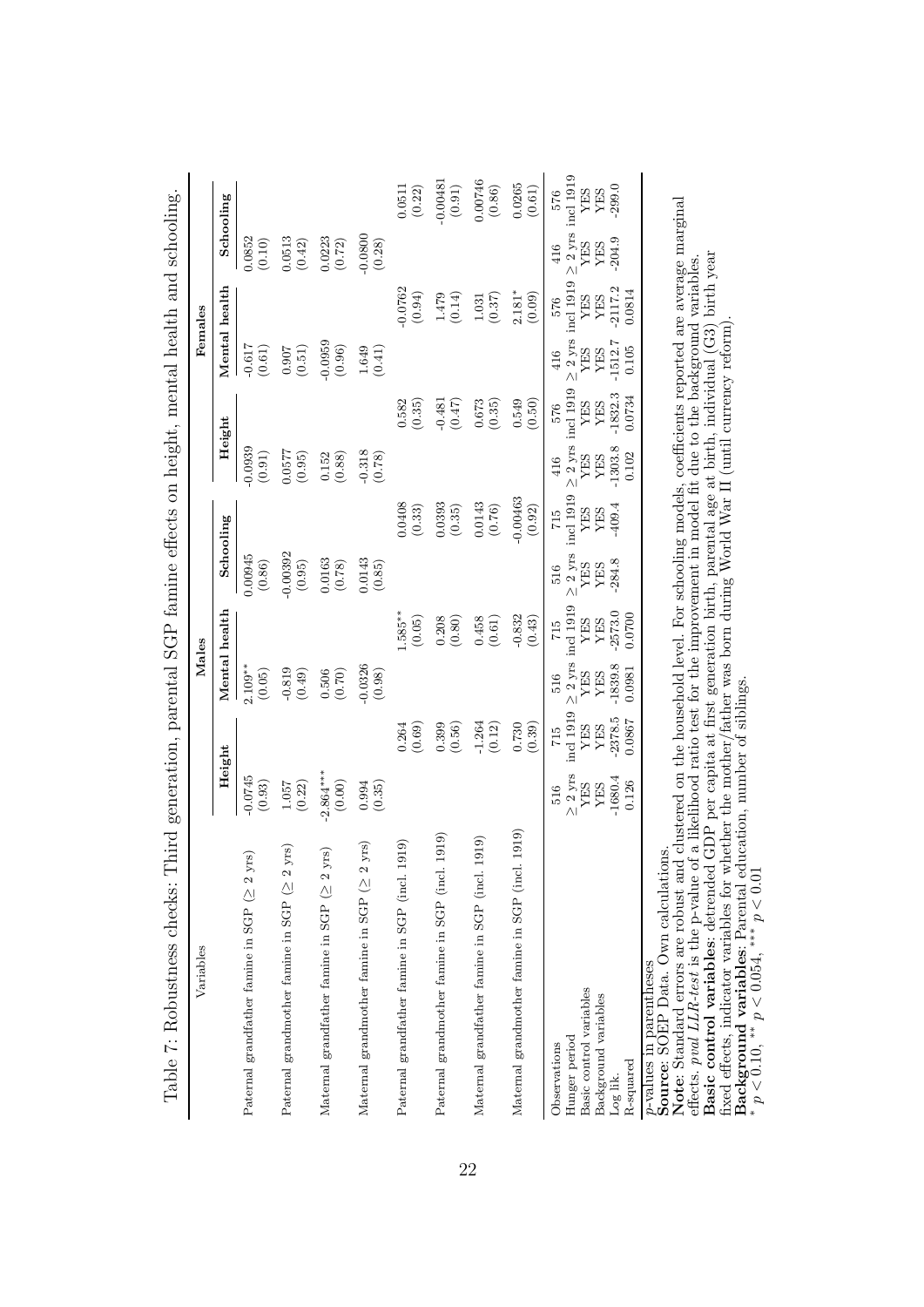If we restrict the sample to only those individuals with all G1-ancestors born during 1902-1913 (results not displayed), we find positive height effects if the paternal grandfather was exposed for both males and females. Moreover, we find highly significant positive mental health effects for females whose maternal grandmothers were exposed but no significant effects for males whose paternal grandfathers were exposed. A problem with this sample is, however, that it is rather small and that almost all individuals in it have at least one first generation ancestor who was exposed to the famine during the SGP. Consequently, the control group of completely unexposed individuals becomes tiny (2 males and 6 females) and the result may be affected by that.<sup>18</sup>

#### **6.2 Second generation**

The analysis so far has focused on the third generation, where any findings most reliably point towards transgenerational epigenetic effects. For two reasons, we also present results for the second generation. First of all, the fact that about 10% of the G2 individuals have died enables us to examine mortality effects, albeit to a limited extent. Second, for the interpretation of the G3 results it is interesting to examine whether the effects on mental health are also present in the second generation.

Table 8 displays the main results for G2 and Table 9 contains the same robustness checks as for G3 discussed above. Overall, we do not find robust effects on G2 mortality or height if a parent has been exposed during the famine during SGP. If at all, males tend to be slightly shorter if the mother, and slightly taller if the father has been affected by the famine. Furthermore, the coefficient on parental SGP famine exposure on schooling is negative and significant in some specifications for males. We suspect that the negative schooling effects of paternal famine exposure on male individuals are nonbiological effects that come about, because fathers who experienced the famine during adolescence received less rigorous training. This presumption is supported by the fact that the effect becomes insignificant in Column 7 of Table 9 where the less severely affected fathers are excluded from the analysis. Turning to second generation mental health, we neither find supportive evidence that paternal SGP famine exposure raises son's mental health nor that maternal SGP famine exposure has positive mental health effects for their daughters.<sup>19</sup>

<sup>18</sup>Our results are robust for varying sets of background control variables. Additional variables we included to test for robustness comprise age at the time of measurement, population growth, indicator variables for whether G1 individuals were born before 1902 or after 1913 as well as parental (G1 and G2) age at the birth of the children. For G3, the results also robust with respect to the inclusion of parental (G2) birth year fixed effects that capture business cycle fluctuations and variation in the probability for an individual to be part of the sample.

<sup>&</sup>lt;sup>19</sup>Similarly, if we restrict the sample to only those G2 individuals for whom both parents were born during 1902-1913, we do not find any significant mental health effects.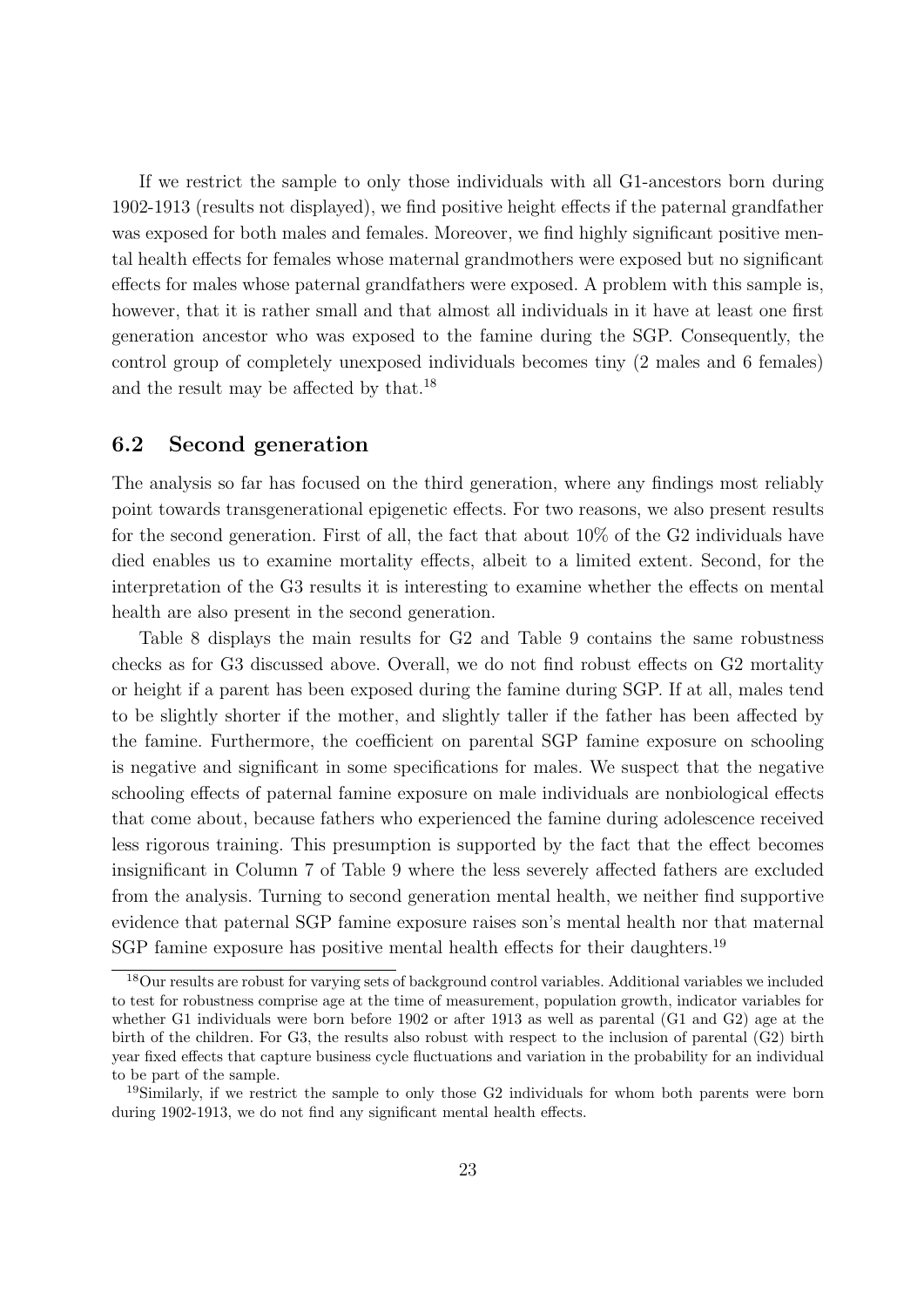#### **6.3 Discussion**

The above findings hint towards the transgenerational epigenetic transmission of effects triggered by a reduction in food access during the ancestors' slow growth period: if the paternal grandfather is affected by a nutritional shock during his SGP, then this improves mental health among the third-generation male offspring. Similarly, if the maternal grandmother is affected by a nutritional shock during her SGP, this leads to an improvement in mental health among the third-generation female offspring. In this subsection we perform some additional analyses to shed light on the plausibility of the presence of an epigenetic pathway.

First, to assess whether our findings are indeed driven by a food shortage in SGP, we exclude all individuals from the analysis who have only been affected by the famine for a single year during their SGP. We find that most second generation results become weaker, but that the positive effect of paternal grandfather SGP exposure on male mental health and the positive effect of maternal grandmother SGP exposure on female mental health remain strong and significant. We interpret this as supportive for the evidence that the pathway starts with a nutritional shortage in the SGP.

Concerning the channels through which the transgenerational effect operates, we cannot be certain that our estimated effects are of epigenetic origin, because our data do not contain methylation patterns. It is interesting to note however, that the findings are to some extent similar to those in the above-described series of papers on the Överkalix data, which conclude that their findings are likely driven by epigenetic mechanisms. All third generation mental health effects appear along sex-specific lines and they are most significant and robust along the male line, which might be reasonable because during the SGP the sperm is still in development. Nevertheless, behavioral mechanisms are another possible explanation for our findings. The experience of economic hardship around the age of 10 has been found to increase resilience and psychological strength (Elder, 1999) and may therefore have positive mental health effects. However, it is not evident why behavioral mechanisms should work exclusively along sex-specific lines. Moreover, if third generation mental health was elevated due to an increase in first generation resilience and psychological strength, we would expect the effect to transmit to the third generation via elevated mental health levels among the second generation. Instead all mental health coefficients are insignificant for the second generation. From this we conclude that the mental health effects we find for the third generation are more likely biological in origin and plausibly the result of epigenetic transmission.

The results on the G3 educational outcome may be affected by causal effects of G1's level of education on G3's level of education. Evidence of positive associations between G3 and G1 levels of education, controlling for G2 levels of education, is provided by Lindahl et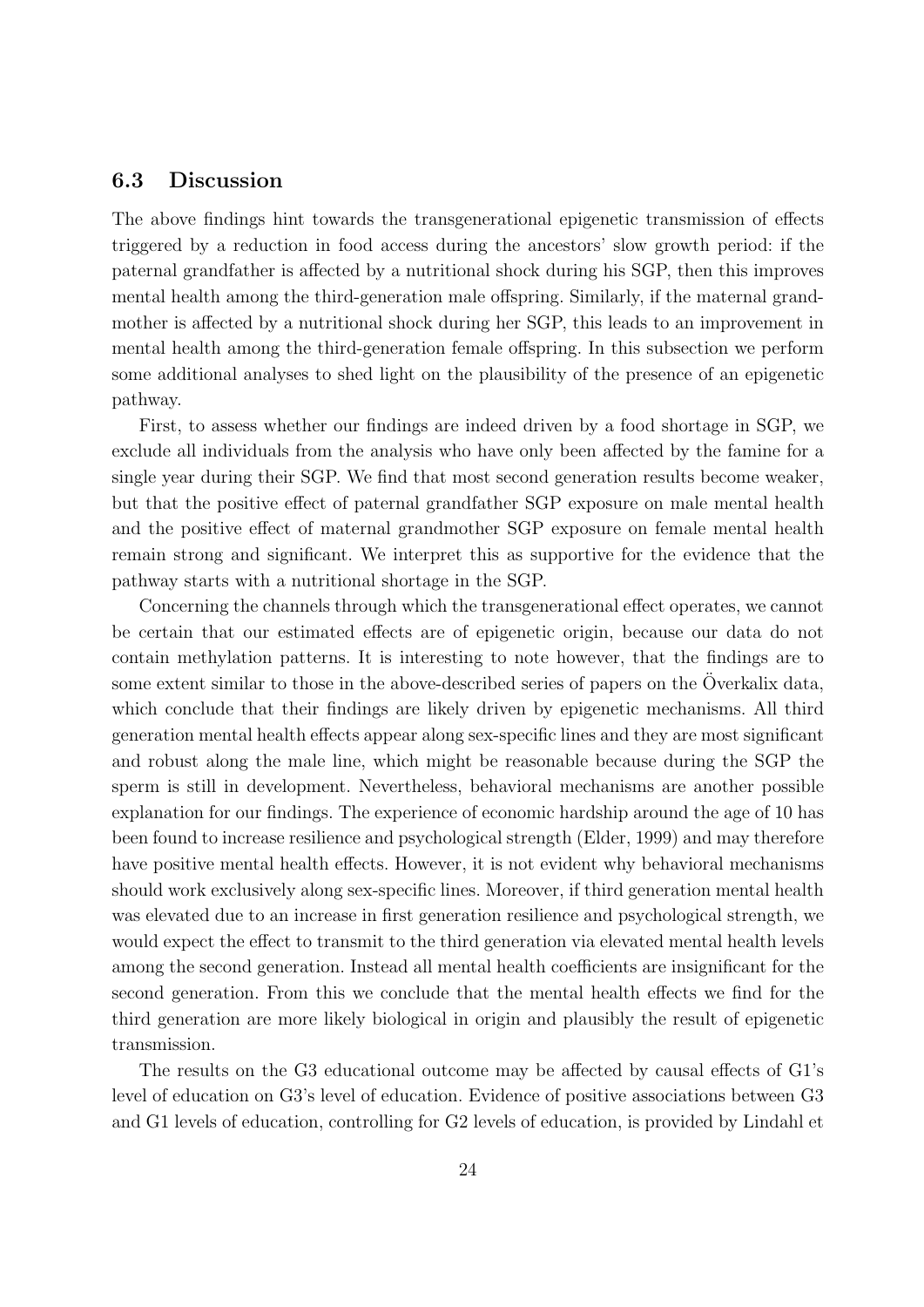al. (2013), using multigenerational data from Sweden. In our setting, it is conceivable that SGP famine exposure has a negative effect on the highest attained level of education of G1. This by itself could then generate a negative effect of G1's SGP famine exposure on G3's level of education. Such a pathway runs opposite to the epigenetic pathway that we focus on. This may explain our empirical finding that the net over-all effect is not significantly different from zero.

In fact, the data allow us to investigate this in some more depth, since they include G1's highest realized level of education. First, we examine whether G1 SGP famine exposure has a negative impact on G1 education. Table 10 presents average marginal effects from a probit analysis. It turns out that the effects are negative for males but not for females. The average effects on male upper secondary and secondary education amount each to a two percentage point reduction. In relative terms, this is quite considerable (around 20 percent), since the share of individuals with upper secondary and secondary education for these cohorts is around 10% each.

We proceed by investigating whether adding G3's realized education levels to our preferred specification impacts the mental health results displayed in 6. Table 11 displays the mental health results for G3 if we do not only account for parental (G2) but also for grandparental (G1) education. The results indicate that the SGP famine effect for males becomes stronger and more significant while for females it becomes less significant. That we do not find a major change in the results for females is not very surprising given that the realized level of education of G1 females was not affected by the famine in the first place. Conversely, controlling for G1's level of education reinforces the mental health effect for males.<sup>20</sup> Another striking result is that paternal grandfather upper secondary education seems to affect male mental health while maternal grandmother secondary education seems to affect female mental health. This result suggests that both investments and shocks on the first generation affect mental health outcomes of the third generation and that the effect operates along sex-specific lines.

# **7 Conclusion**

This paper investigates how a reduction in food supply due to the German World War I famine of 1916-1918 affects descendants of the second and third generation. A wellknown line of literature finds that low food availability during the slow growth period of male individuals positively affects health outcomes of subsequent generations. The studies involved argue that such effects are potentially triggered by methylation of epigenetic marks

<sup>20</sup>The estimated G1 SGP famine effects on G3 height and education hardly change if G1 education variables are included in the main specification.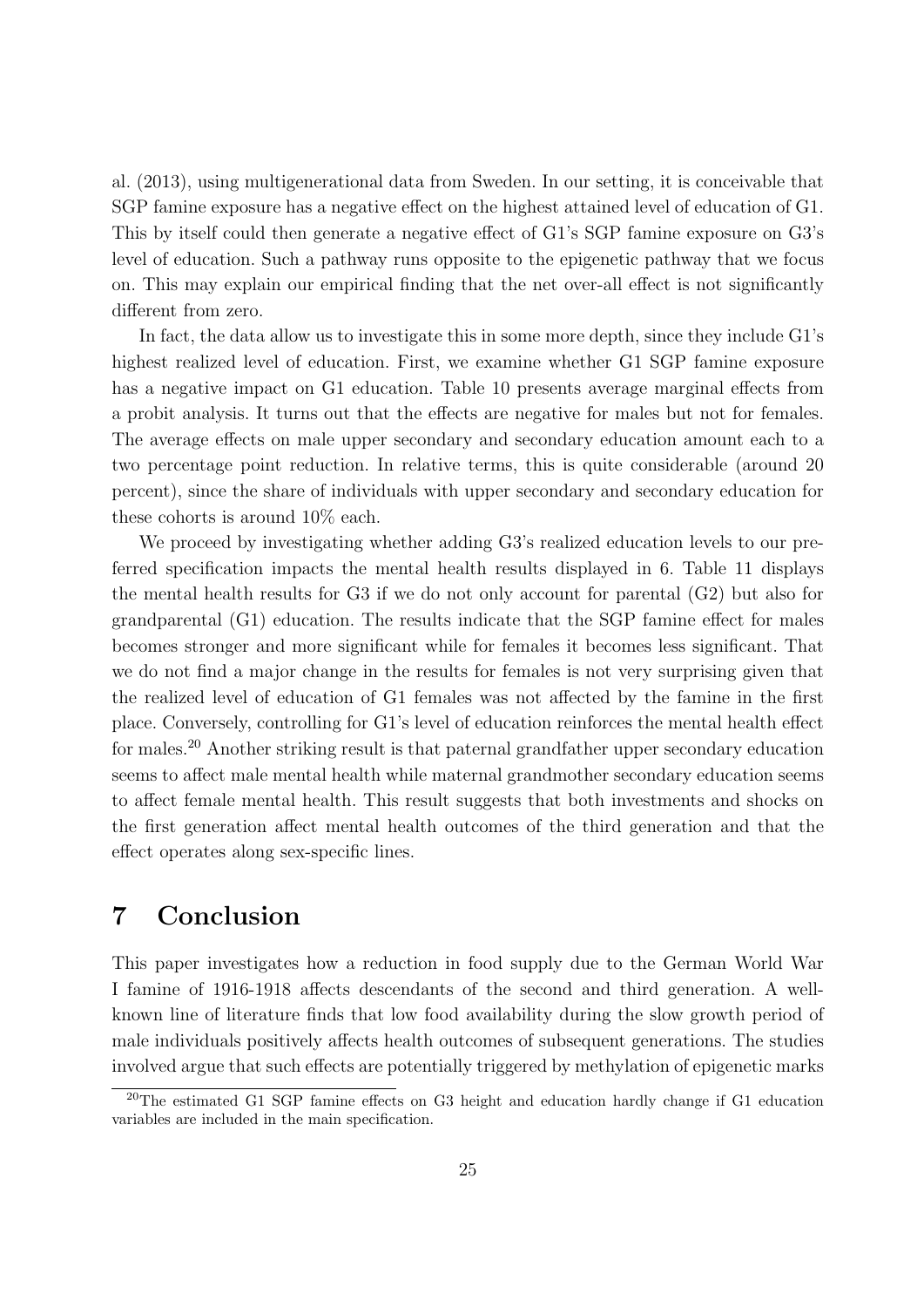in the sperm, with methyl tags being transmitted to subsequent generations via epigenetic imprinting.

We find that paternal grandfather SGP-famine exposure is associated with higher mental health of third generation sons, while maternal grandmother SGP-famine exposure has a positive effect on her granddaughters' mental health. We conclude that these thirdgeneration mental health effects are likely to be causally related to a nutritional shortage during the SGP. The estimated effects are larger if famine exposure is redefined such that only the most severely affected individuals are included. Furthermore, the analyses indicate that it is implausible that the results are driven by behavioral mechanisms. For example, mental health effects are largely absent among the second generation. They take place along sex-specific lines and are stronger for males than for females. We conclude that it is likely that the results are driven by epigenetic imprinting.

Interestingly, mental health is among the most responsive adult health outcomes as a function of nutritional conditions in utero, according to the literature on famine exposure (see the survey in Lumey, Stein and Susser, 2011). This effect should not be confounded with the effect detected in our study. The latter is driven by nutritional conditions in the slow growth period, and it works on subsequent generations. Nevertheless, the results provide a further confirmation that adult mental health is affected by past nutritional shocks within the family.

The mental health results validate findings in the studies based on the Overkalix data. Yet, as an external validation of the studies based on those data, the present study provides mixed evidence. This is to some extent because the sets of observed third-generation outcome variables do not fully overlap. Notably, we are not able to use mortality and cardiovascular diseases as G3 outcome variables. For various reasons outlined in the paper, we may expect effects on mental health to be in line with effects on those outcome variables. However, note that we do not find strong evidence for male-line effects on G2 mortality or on G3 adult height as a proxy of mortality.

Research on transgenerational famine effects and epigenetic inheritance is only starting. Further validation studies are needed that provide evidence on how nutritional shocks transmit across generations, preferably including evidence on methylation changes. The present study may therefore motivate the construction or usage of data sets that contain elaborate retrospective information on nutritional shocks during childhood and adolescence, as well as methylation patterns and health outcomes for several generations.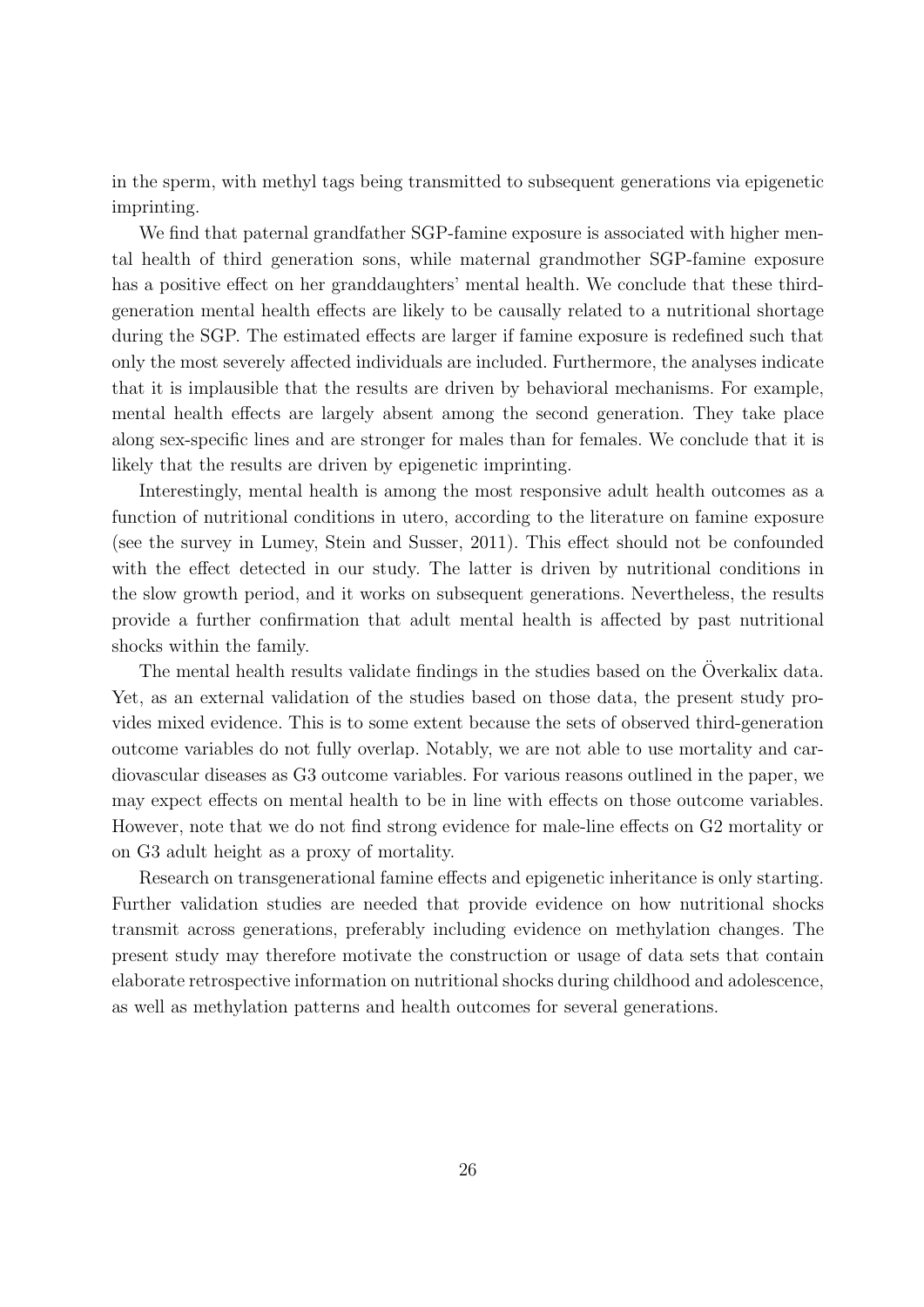|                    | Males                                                                                                                         |                               |                                                                                                                                |                               |                                    |                    | Females            |                          |                                  |                     |                                                                                                                                                                                                                                                                                                                                                                                                                                                      |
|--------------------|-------------------------------------------------------------------------------------------------------------------------------|-------------------------------|--------------------------------------------------------------------------------------------------------------------------------|-------------------------------|------------------------------------|--------------------|--------------------|--------------------------|----------------------------------|---------------------|------------------------------------------------------------------------------------------------------------------------------------------------------------------------------------------------------------------------------------------------------------------------------------------------------------------------------------------------------------------------------------------------------------------------------------------------------|
| Height             | Mental health                                                                                                                 | Schooling                     |                                                                                                                                | Mortality                     |                                    | Height             |                    |                          | Mental health                    | Schooling           |                                                                                                                                                                                                                                                                                                                                                                                                                                                      |
| $0.519*$<br>(0.10) | $-0.346$<br>(0.47)                                                                                                            | (0.00)                        |                                                                                                                                | 1.304<br>$\left( 0.13\right)$ | $1.315$<br>(0.12)                  | (0.20)             | $-0.278$<br>(0.33) | 0.726<br>(0.16)          | 0.780<br>(0.13)                  | (0.70)              | (0.14)                                                                                                                                                                                                                                                                                                                                                                                                                                               |
| (0.14)<br>$-0.496$ | (0.59)<br>0.283                                                                                                               | 0.372<br>(0.14)               | 0.0225<br>(0.33)                                                                                                               | (0.34)<br>1.188               | (0.31)<br>1.198                    | (0.44)<br>$-0.243$ | $-0.356$           | (0.46)<br>0.422          | (0.50)<br>0.388                  | 0.0277              | 0.0127<br>(0.52)                                                                                                                                                                                                                                                                                                                                                                                                                                     |
| 2061               | 2061<br>2061                                                                                                                  | 2061                          | 2061                                                                                                                           | 2077                          | 2077                               | 2077               | 2077               | 2077                     | 2077                             | 2077                | 2077                                                                                                                                                                                                                                                                                                                                                                                                                                                 |
|                    |                                                                                                                               |                               |                                                                                                                                | 0.190                         | 1.91                               |                    |                    |                          |                                  |                     |                                                                                                                                                                                                                                                                                                                                                                                                                                                      |
| <b>SHA</b>         | <b>XES</b><br><b>AES</b>                                                                                                      | YES                           | <b>ATES</b>                                                                                                                    | <b>XES</b>                    | <b>SHA</b>                         | <b>AES</b>         | <b>AES</b>         | YES                      |                                  | <b>AES</b>          | YES<br><b>SHA</b>                                                                                                                                                                                                                                                                                                                                                                                                                                    |
|                    |                                                                                                                               |                               |                                                                                                                                |                               |                                    |                    |                    |                          |                                  |                     |                                                                                                                                                                                                                                                                                                                                                                                                                                                      |
|                    | 0.046<br>0.035                                                                                                                |                               |                                                                                                                                |                               |                                    |                    |                    | 0.038                    | 0.045                            |                     |                                                                                                                                                                                                                                                                                                                                                                                                                                                      |
|                    |                                                                                                                               |                               |                                                                                                                                |                               |                                    |                    |                    |                          |                                  |                     |                                                                                                                                                                                                                                                                                                                                                                                                                                                      |
|                    | YES<br>$-0.390$<br>0.290<br>(0.25)<br>0.068<br>(0.36)<br>YES<br>Source: SOEP Data. Own calculations.<br>2061<br>$\frac{0}{2}$ | YES<br>$\frac{0}{2}$<br>0.108 | $-188.228 - 181.673 - 6.8e + 03 - 6.7e + 03 - 7.6e + 03 - 7.6e + 03 - 1.3e + 03$<br>$\frac{1}{2}$<br>(0.68)<br>(0.66)<br>0.226 | (0.01)<br>YES                 | $-0.198$ $-0.0838***$ $-0.0534***$ | YES                | $\overline{Q}$     | YES<br>0.036<br>$-0.368$ | $\frac{1}{2}$<br>0.059<br>(0.26) | <b>NES<br/>SELA</b> | $-1.2e+03$ $-178.558 - 175.655 - 6.6e+03 - 6.6e+03 - 7.8e+03 - 7.8e+03 - 965.675 - 842.614$<br>0.00736 0.0271<br>Note: For mortality models coefficients are hazard rates. For schooling models, coefficients reported are average marginal effects. poal LLR-test<br>(0.21)<br>is the p-value of a likelihood ratio test for the improvement in model fit due to the background variables. $\gamma$ is an ancillary parameter that<br>$\frac{0}{2}$ |

Table 8: Main results: Second generation, parental SGP famine effects on longevity height, mental health and schooling Table 8: Main results: Second generation, parental SGP famine effects on longevity, height, mental health and schooling. parametrizes the Gompertz baseline hazard function. Standard errors are robust and clustered at the household level. **Basic control variables**: detrended GDP per capita at first generation birth, individual (G2) birth year fixed effects, indicators for whether G1 individuals were born during the famine and for whether G2 individuals were born during World War II (until currency reform).

**Background variables**: Parental education, number of siblings. *p <* 0*.*10, *∗∗ p <* 0*.*05, *∗∗∗ p <* 0*.*01

*∗*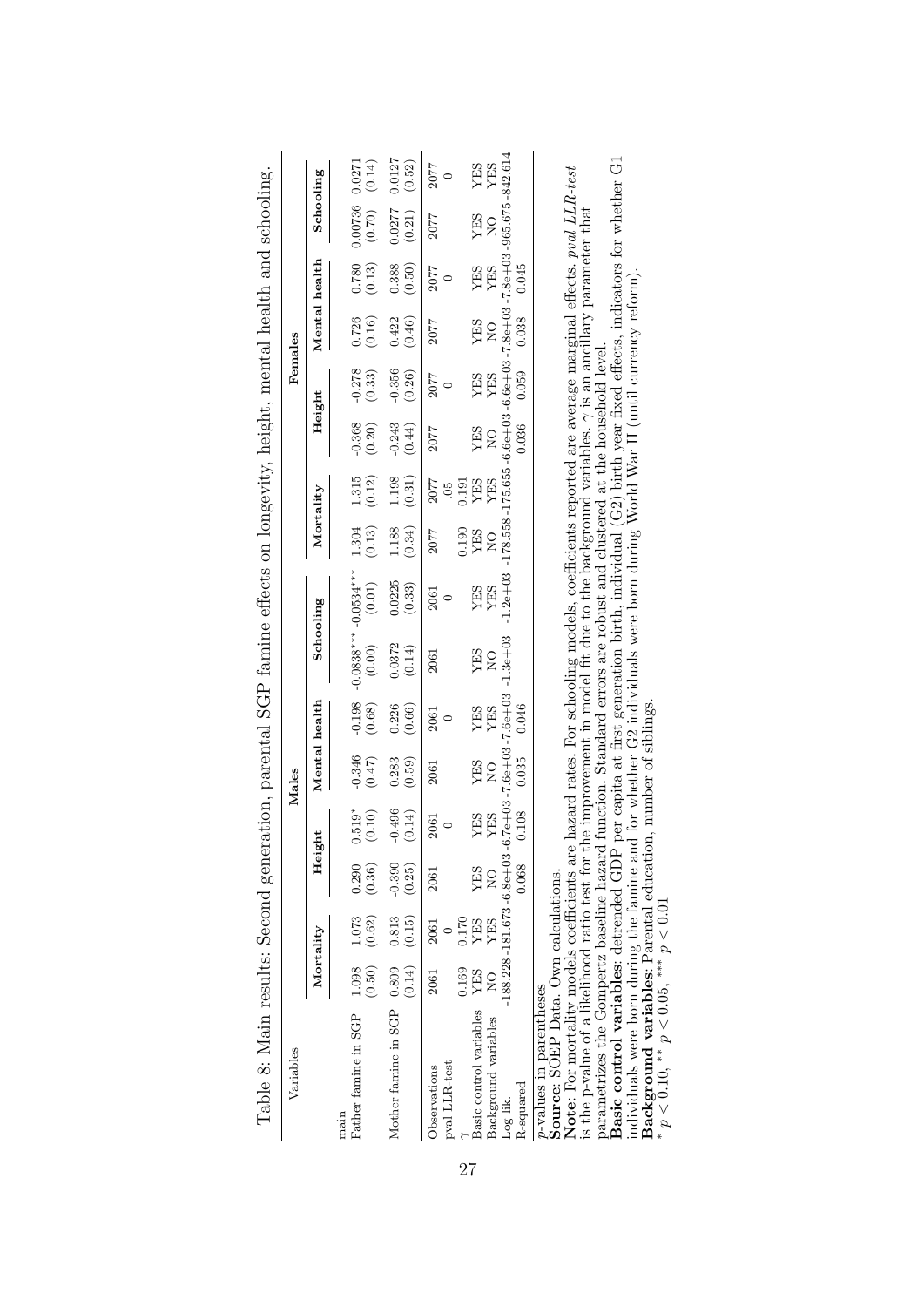| Tannes: Donardes: Citecks: Decond Senteranton, parementa Dorr annine einects on rongevity, neight, inementarinam and announg.                                                                                               |                                                                                                                                                                                                                                                                                    |                                                                                                       |                             |                    |                     |                       |                                |                                      |                    |                    |                   |                    |
|-----------------------------------------------------------------------------------------------------------------------------------------------------------------------------------------------------------------------------|------------------------------------------------------------------------------------------------------------------------------------------------------------------------------------------------------------------------------------------------------------------------------------|-------------------------------------------------------------------------------------------------------|-----------------------------|--------------------|---------------------|-----------------------|--------------------------------|--------------------------------------|--------------------|--------------------|-------------------|--------------------|
| Variables                                                                                                                                                                                                                   |                                                                                                                                                                                                                                                                                    |                                                                                                       | Males                       |                    |                     |                       |                                |                                      | Females            |                    |                   |                    |
|                                                                                                                                                                                                                             | Mortality                                                                                                                                                                                                                                                                          | Height                                                                                                |                             | Mental health      | Schooling           |                       | Mortality                      | Height                               |                    | Mental health      |                   | Schooling          |
| Father famine in SGP $(\geq 2~{\rm yrs})$<br>main                                                                                                                                                                           | (0.78)<br>0.947                                                                                                                                                                                                                                                                    | 0.618<br>(0.11)                                                                                       | (0.52)<br>0.367             |                    | $-0.0252$<br>(0.34) |                       | 1.386<br>(0.14)                | $-0.183$<br>(0.60)                   | 0.125<br>(0.85)    |                    | 0.00844<br>(0.70) |                    |
| Mother famine in SGP ( $\geq 2$ yrs)                                                                                                                                                                                        | (0.46)<br>0.867                                                                                                                                                                                                                                                                    | $-0.948**$<br>(0.02)                                                                                  | $-0.541$<br>(0.41)          |                    | 0.0134<br>(0.66)    |                       | (0.26)<br>1.300                | $-0.120$<br>(0.76)                   | 0.292<br>(0.69)    |                    | 0.0242<br>(0.35)  |                    |
| Father famine in SGP (incl. 1919)                                                                                                                                                                                           | (77)<br>1.041                                                                                                                                                                                                                                                                      | 0.506<br>(0.10)                                                                                       |                             | $-0.396$<br>(0.41) |                     | $-0.0470**$<br>(0.02) | (0.58)<br>1.104                |                                      | $-0.259$<br>(0.37) | $-0.185$<br>(0.72) |                   | 0.00522<br>(0.76)  |
| Mother famine in SGP (incl. 1919)                                                                                                                                                                                           | $0.765*$<br>(0.06)                                                                                                                                                                                                                                                                 | $-0.153$<br>(0.65)                                                                                    |                             | $-0.233$<br>(0.66) |                     | 0.0311<br>(0.19)      | (0.46)<br>1.149                |                                      | $-0.164$<br>(0.61) | 0.936<br>(0.12)    |                   | 0.0307<br>(0.15)   |
| Observations                                                                                                                                                                                                                | 0.257<br>2061<br>0.167<br>1537                                                                                                                                                                                                                                                     | 2061<br>1537                                                                                          | 1537                        | 2061               | 1537                | 2061                  | 0.253<br>2077<br>0.196<br>1552 | 1552                                 | 1552<br>2077       | 2077               | 1552              | 2077               |
| Hunger period                                                                                                                                                                                                               |                                                                                                                                                                                                                                                                                    |                                                                                                       |                             |                    |                     |                       |                                |                                      |                    |                    |                   | incl 1919          |
| Basic control variables<br>Background variables                                                                                                                                                                             | $\geq$ 2 yr<br>sind 1919 $\geq$ 2 yr<br>sind 1919 $\geq$ 2 yr<br>sind 1919 $\geq$ 2 yr<br>sind 1919<br>$\geq$ 2 yr<br>Sind 1919<br>$\geq$ 2 yr<br>Sind 1919<br>$\geq$ 2 yr<br>Sind 1919<br>$\geq$ 2 yr<br>Sind 1919<br>$\geq$ 2 yr<br>Sind XES YES YES YES YES YES YES YES YES YES |                                                                                                       |                             |                    |                     |                       |                                | <b>SHA<br/>SHA</b>                   |                    |                    |                   | <b>YES<br/>YES</b> |
| Log lik.                                                                                                                                                                                                                    | $-143.9$<br>$-131.3$                                                                                                                                                                                                                                                               | $-4985.5$                                                                                             | $-6706.7 - 5621.9 - 7574.1$ |                    | $-886.5$            | $-1160.2$             | $-158.2$<br>$-125.4$           | $-4911.5 - 6616.0 - 5850.6 - 7819.5$ |                    |                    | $-615.5$          | 842.9              |
| R-squared                                                                                                                                                                                                                   |                                                                                                                                                                                                                                                                                    | 0.107<br>0.109                                                                                        |                             | 0.0411 0.0460      |                     |                       |                                | 0.0746                               | 0.0460<br>0.0585   | 0.0450             |                   |                    |
| Note: For mortality models coefficients are hazard rates. For schooling models, coefficients reported are average marginal effects. <i>pool LLR-test</i><br>Source: SOEP Data. Own calculations.<br>p-values in parentheses |                                                                                                                                                                                                                                                                                    |                                                                                                       |                             |                    |                     |                       |                                |                                      |                    |                    |                   |                    |
| parametrize the Comporta baseline hazard function. Standard organe and relate and clustered at the household loyel<br>is the p-value of a likelihood ratio test for                                                         |                                                                                                                                                                                                                                                                                    | the improvement in model fit due to the background variables. $\gamma$ is an ancillary parameter that |                             |                    |                     |                       |                                |                                      |                    |                    |                   |                    |

ontol hoolth and cohooling Table 9: Robustness checks: Second generation, parental SGP famine effects on longevity, height, mental health and schooling.  $\frac{1}{2}$  $...$  $\sim 1$  $_{\rm{max}}$  CMD family affacts  $-11$ as alaceles: Casand  $T_{\alpha}$ bla $\alpha$ . Dabuata

parametrizes the Gompertz baseline hazard function. Standard errors are robust and clustered at the household level.

**Basic control variables**: detrended GDP per capita at first generation birth, individual (G2) birth year fixed effects, indicators for whether G1 individuals were born during the famine and for whether G2 individuals were born during World War II (until currency reform). parametrizes the Gompertz baseline hazard function. Standard errors are robust and clustered at the household level.<br>**Basic control variable**s: detrended GDP per capita at first generation birth, individual (G2) birth yea

**Background variables**: Parental education, number of siblings.

*p <* 0*.*10, *∗∗ p <* 0*.*05, *∗∗∗ p <* 0*.*01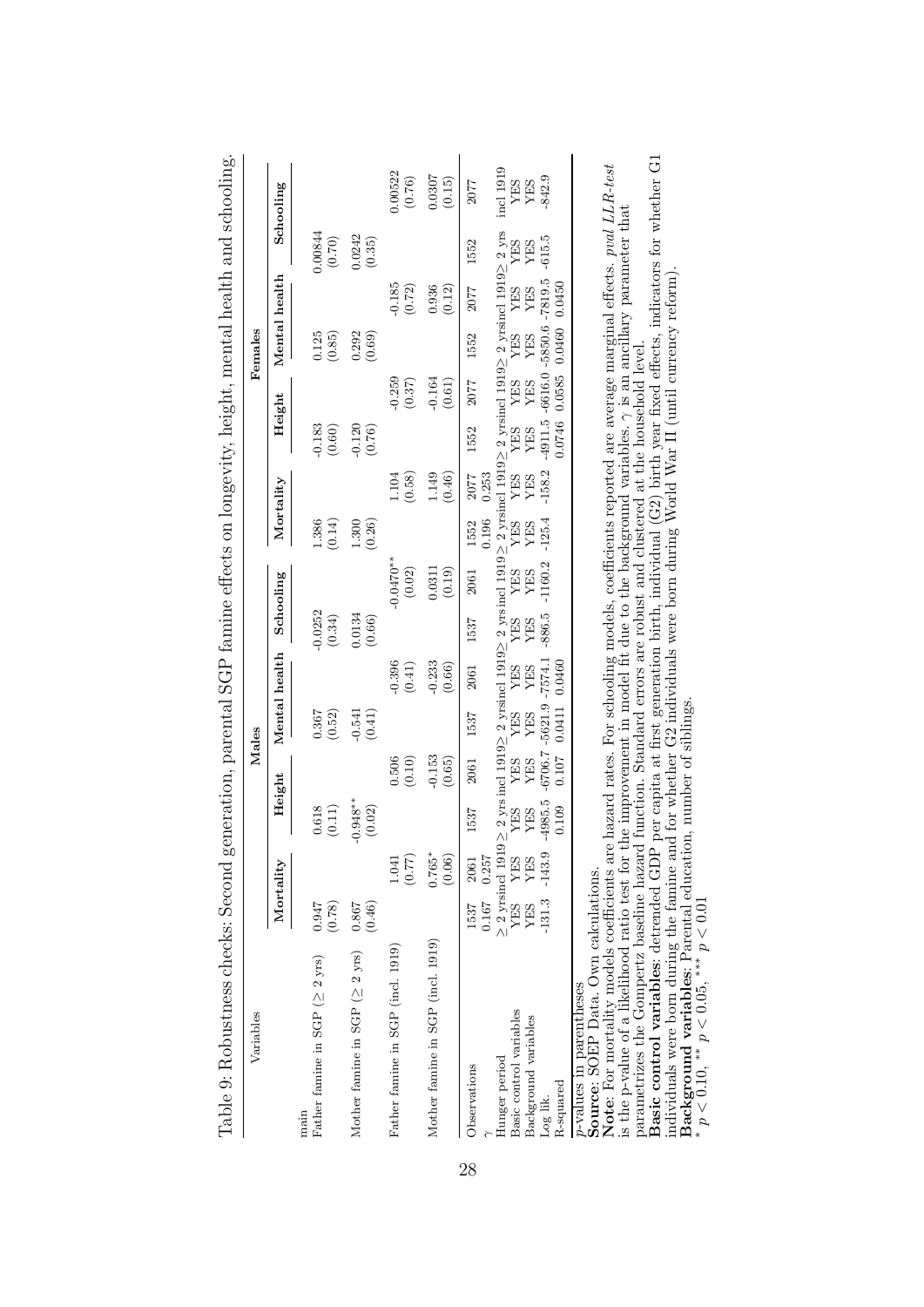Table 10: Famine effect on first-generation education outcomes.

| Variables                     |                        | G1 male               |                   | G1 female         |
|-------------------------------|------------------------|-----------------------|-------------------|-------------------|
|                               | Upper sec              | Secondary             | Upper sec         | Secondary         |
| G1 male SGP famine exposure   | $-0.0240***$<br>(0.01) | $-0.0176**$<br>(0.05) |                   |                   |
| G1 female SGP famine exposure |                        |                       | 0.00567<br>(0.36) | 0.00942<br>(0.37) |
| Observations                  | 4138                   | 4138                  | 4138              | 4138              |
| Birth year trend              | <b>YES</b>             | <b>YES</b>            | <b>YES</b>        | YES               |
| Log likelihood                | -1334.9                | $-1213.9$             | $-572.9$          | $-1399.3$         |
| Pseudo R-squared              | 0.00473                | 0.00162               | 0.00838           | 0.00335           |

*p*-values in parentheses

**Source**: SOEP Data. Own calculations.

**Note**: Table displays average marginal effects.

Standard errors are robust and clustered on the household level. Upper sec and Secondary refer to *upper secondary school education* and *secondary school education* respectively (the base being lower secondary school education).

*<sup>∗</sup> p <* 0*.*10, *∗∗ p <* 0*.*05, *∗∗∗ p <* 0*.*01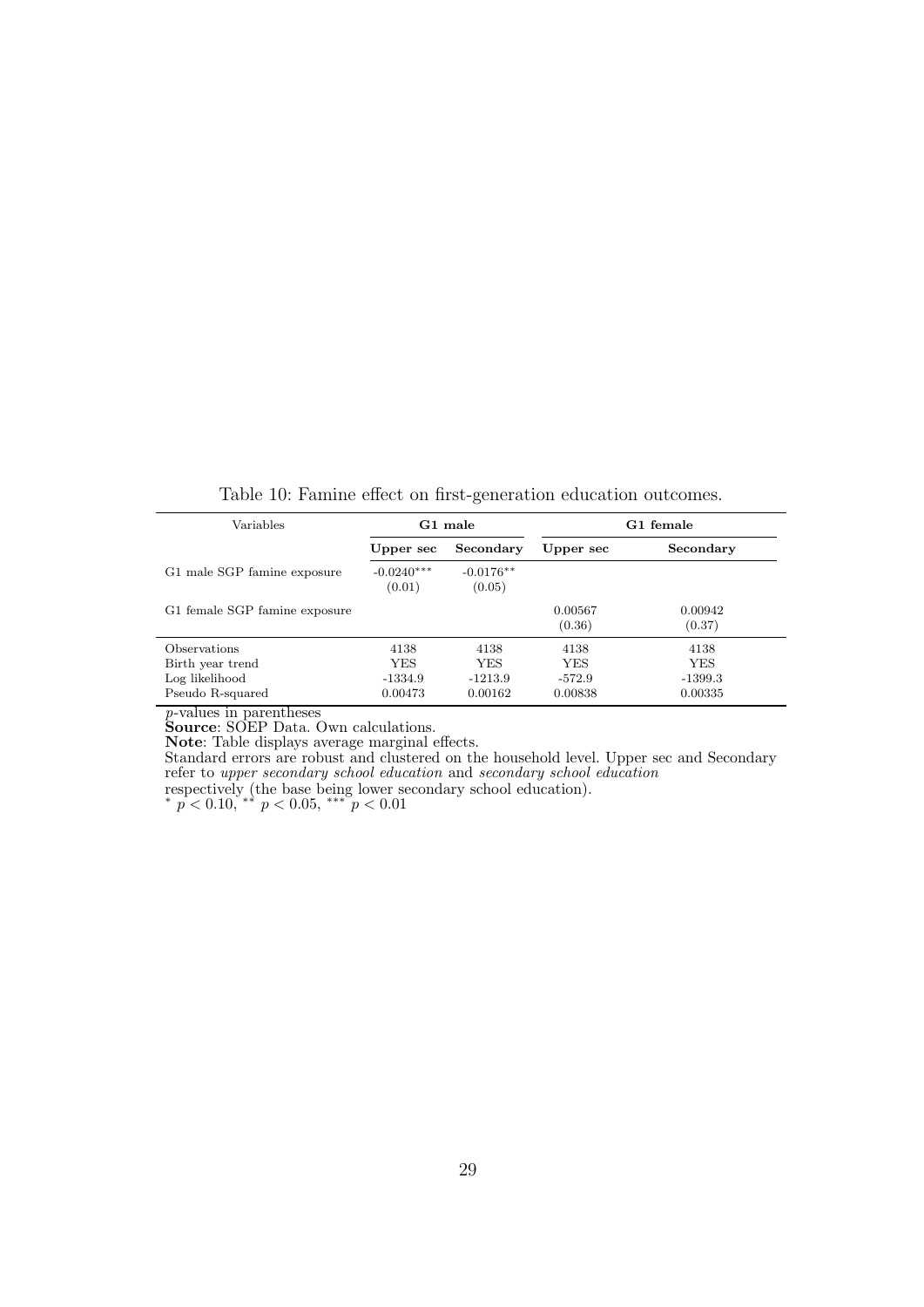| Variables                                   |           | Males      |               | Females    |
|---------------------------------------------|-----------|------------|---------------|------------|
|                                             |           |            | Mental health |            |
| Paternal grandfather famine in SGP          | $1.647**$ | $1.801**$  | 0.0876        | 0.0996     |
|                                             | (0.04)    | (0.03)     | (0.93)        | (0.92)     |
| Paternal grandmother famine in SGP          | $-0.197$  | $-0.148$   | 0.430         | 0.611      |
|                                             | (0.82)    | (0.86)     | (0.68)        | (0.56)     |
| Maternal grandfather famine in SGP          | 0.449     | 0.377      | 0.525         | 0.690      |
|                                             | (0.63)    | (0.69)     | (0.65)        | (0.56)     |
| Maternal grandmother famine in SGP          | $-0.703$  | $-0.636$   | 1.807         | 1.693      |
|                                             | (0.52)    | (0.55)     | (0.15)        | (0.18)     |
| Paternal grandfather upper secondary school | $3.631**$ | $3.526**$  | $-0.195$      | $-0.258$   |
|                                             | (0.01)    | (0.01)     | (0.93)        | (0.91)     |
| Maternal grandfather upper secondary school | $-1.797$  | $-1.733$   | $-1.421$      | $-1.287$   |
|                                             | (0.27)    | (0.28)     | (0.38)        | (0.44)     |
| Paternal grandmother upper secondary school | $-1.804$  | $-1.837$   | 3.178         | 3.101      |
|                                             | (0.35)    | (0.33)     | (0.27)        | (0.30)     |
| Maternal grandmother upper secondary school | 1.442     | 2.022      | $-5.272*$     | $-5.095$   |
|                                             | (0.55)    | (0.41)     | (0.10)        | (0.11)     |
| Paternal grandfather secondary school       | $-0.0867$ | 0.00125    | 1.908         | 2.125      |
|                                             | (0.95)    | (1.00)     | (0.23)        | (0.18)     |
| Paternal grandmother secondary school       | $-1.147$  | $-1.463$   | $-0.817$      | $-0.564$   |
|                                             | (0.44)    | (0.33)     | (0.63)        | (0.74)     |
| Maternal grandfather secondary school       | $-0.140$  | 0.0142     | 0.582         | 0.843      |
|                                             | (0.91)    | (0.99)     | (0.72)        | (0.62)     |
| Maternal grandmother secondary school       | $-0.0805$ | 0.581      | $4.303***$    | $4.291***$ |
|                                             | (0.95)    | (0.66)     | (0.00)        | (0.00)     |
| Observations                                | 715       | 715        | 576           | 576        |
| Basic control variables                     | YES       | <b>YES</b> | <b>YES</b>    | YES        |
| Background variables                        | NO        | <b>YES</b> | NO            | <b>YES</b> |
| Log lik.                                    | $-2573.5$ | $-2569.9$  | $-2114.4$     | $-2112.6$  |
| R-squared                                   | 0.0687    | 0.0781     | 0.0904        | 0.0960     |

Table 11: Effects of first-generation SGP famine and first-generation education on third-generation mental health outcomes.

*p*-values in parentheses

**Source**: SOEP Data. Own calculations.

**Note**: Standard errors are robust and clustered on the household level. **Basic control variables**: detrended GDP p.c. at first generation birth, parental age at birth, individual (G3) birth year fixed effects, indicators for mother/father born during World War II (until currency reform). **Background variables**: Parental education, number of siblings.

*<sup>∗</sup> p <* 0*.*10, *∗∗ p <* 0*.*05, *∗∗∗ p <* 0*.*01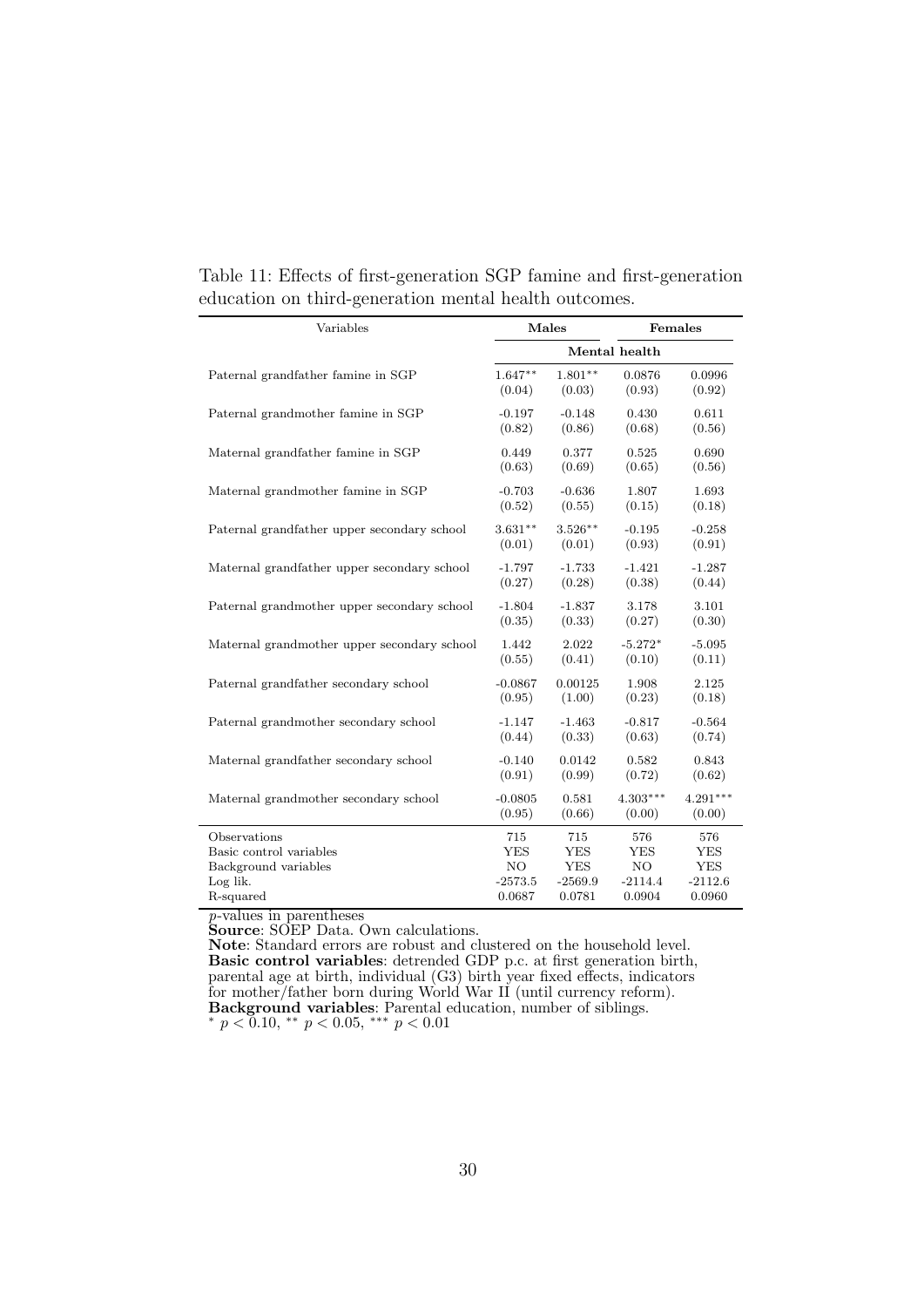# **References**

- Andersen, H., Mühlbacher, A., Nübling, M., Schupp, J., and Wagner, G. (2007). Computation of standard values for physical and mental health scale scores using the SOEP version of SF-12v2. *Schmollers Jahrbuch*, 127(1): 171–182.
- Baten, J., Dorothee C., and Voth, H.-J. (forthcoming). Poor, hungry and stupid: numeracy and the impact of high food prices in industrializing Britain, 1780–1850. *Review of Economics and Statistics*.
- Birg, H. (2001). *Die demographische Zeitenwende: der Bevölkerungsrckgang in Deutschland und Europa* (Vol. 1426). CH Beck.
- Blum, M. (2011). Government decisions before and during the First World War and the living standards in Germany during a drastic natural experiment. *Explorations in Economic History*, 48(4): 556–567.
- Bygren, L., Kaati, G., and Edvinsson, S. (2001). Longevity determined by paternal ancestors nutrition during their slow growth period. *Acta Biotheoretica*, 49(1): 53–59.
- Cooney, C. A. (2006). Germ cells carry the epigenetic benefits of grandmother's diet. *Proceedings of the National Academy of Sciences*, 103(46): 17071–17072.
- Doblhammer, G., van den Berg, G. J. and Fritze, T. (2013). Economic conditions at the time of birth and cognitive abilities late in life: evidence from ten European countries. *PLoS ONE*, 8(9), e74915.
- Elder, G. (1999). *Children of the Great Depression: Social Change in Life Experience*. Westview Press.
- Farooq, A. (2010). Tales of adversity. *Nature*, 468(7327): 20.
- Fraga, M. F., Ballestar, E., Paz, M. F., Ropero, S., Setien, F., Ballestar, M. L. et al. (2005). Epigenetic differences arise during the lifetime of monozygotic twins. *Proceedings of the National Academy of Sciences of the United States of America*, 102(30): 10604–10609.
- Francis, R. C. (2011). *Epigenetics: The ultimate mystery of inheritance.* WW Norton.
- Gasser, T. (1996). Development of fat tissue and body mass index from infancy to adulthood. *Pediatric Nephrology*, 10(3): 340–342.
- Gasser, T., Ziegler, P., Largo, R. H., Molinari, L., and Prader, A. (1994). A longitudinal study of lean and fat areas at the arm. *Annals of Human Biology*, 21(4): 303–314.
- Gräff, J. and Mansuy, I. M. (2008). Epigenetic codes in cognition and behaviour. *Behavioural Brain Research*, 192(1): 70–87.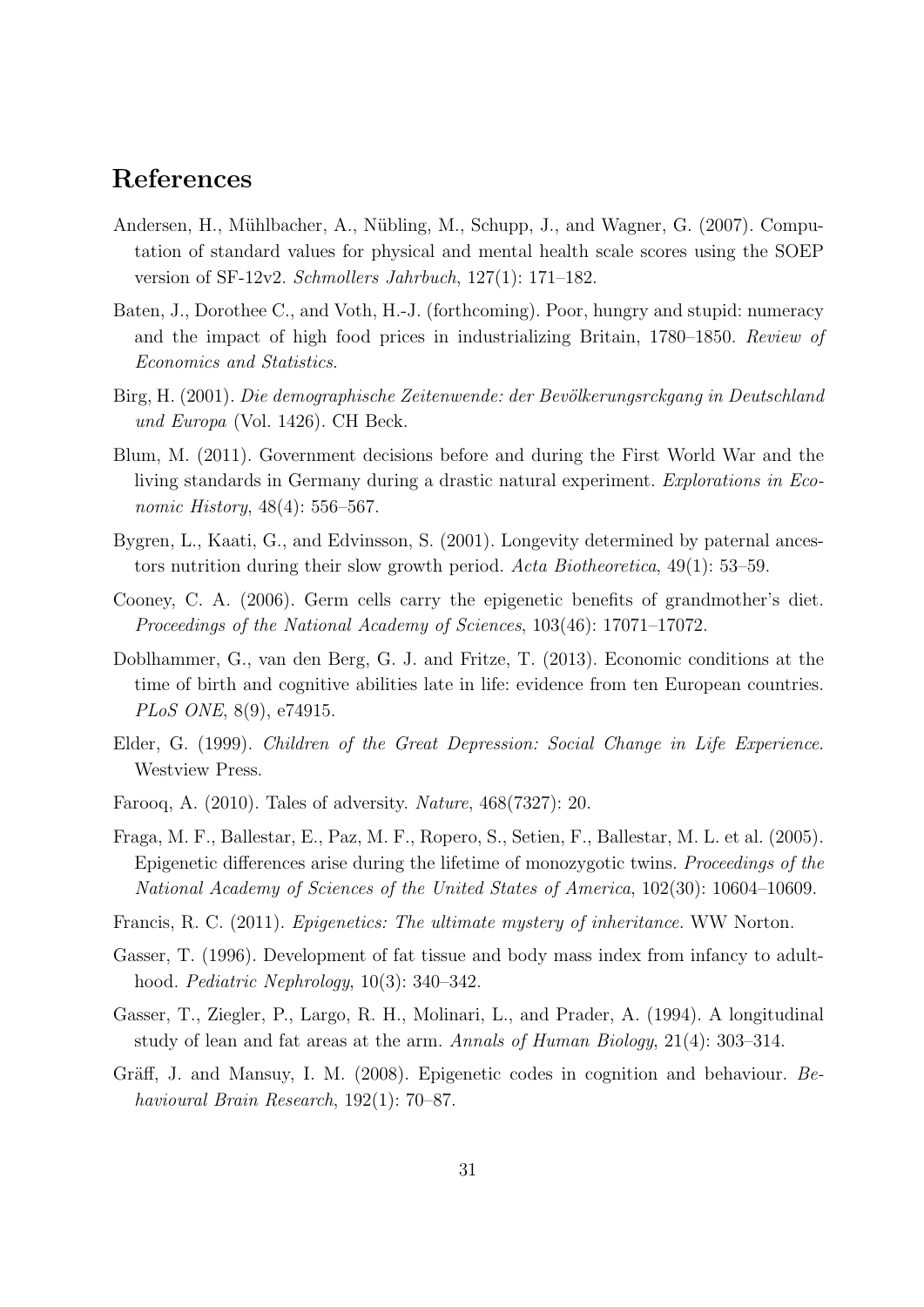- Grossniklaus, U., Kelly, B., Ferguson-Smith, A. C., Pembrey, M. and Lindquist, S. (2013). Transgenerational epigenetic inheritance: how important is it? *Nature Reviews Genetics*, 14(3): 228–235.
- Harper, L. V. (2005). Epigenetic inheritance and the intergenerational transfer of experience. *Psychological Bulletin*, 131(3): 340–360.
- Heijmans, B. T., Tobi, E. W., Stein, A. D., Putter, H., Blauw, G. J., Susser, E. et al. (2008). Persistent epigenetic differences associated with prenatal exposure to famine in humans. *Proceedings of the National Academy of Sciences*, 105(44): 17046–17049.
- Hochberg, Z., Feil, R., Constancia, M., Fraga, M., Junien, C., Carel, J.-C. et al. (2011). Child health, developmental plasticity, and epigenetic programming. *Endocrine Reviews*, 32(2): 159–224.
- Horiuchi S. (1983). The long-term impact of war on mortality: old-age mortality of the First World War survivors in the Federal Republic of Germany. *Population Bulletin UN*, 15: 80-92.
- Huber, D. R. and Fogel, E. M. (1920). Food conditions and agricultural production. *The Annals of the American Academy of Political and Social Science*, 92(1): 131–136.
- Huegel, A. (2003). *Kriegsernährungswirtschaft Deutschlands während des Ersten und Zweiten Weltkrieges im Vergleich*. Hartung-Gorre.
- Jones, P. A., and Baylin, S. B. (2002). The fundamental role of epigenetic events in cancer. *Nature Reviews Genetics*, 3(6): 415–428.
- Kaati, G. (2010). Case studies on epigenetic inheritance, in: A. Haslberger and S. Gressler, eds., *Epigenetics and Human Health: Linking Hereditary, Environmental and Nutritional Aspects*. John Wiley & Sons.
- Kaati, G., Bygren, L. O., and Edvinsson, S. (2002). Cardiovascular and diabetes mortality determined by nutrition during parents' and grandparents' slow growth period. *European Journal of Human Genetics*, 10(11): 682–688.
- Kaati, G., Bygren, L. O., Pembrey, M., and Sjöström, M. (2007). Transgenerational response to nutrition, early life circumstances and longevity. *European Journal of Human Genetics*, 15(7): 784–790.
- Kimura, M., Cherkas, L. F., Kato, B. S., Demissie, S., Hjelmborg, J. B., Brimacombe, M. et al. (2008). Offspring's leukocyte telomere length, paternal age, and telomere elongation in sperm. *PLOS Genetics*, 4(2): e37.
- Klein, F. (1968). *Deutschland im ersten Weltkrieg*. Leipziger Universitätsverlag.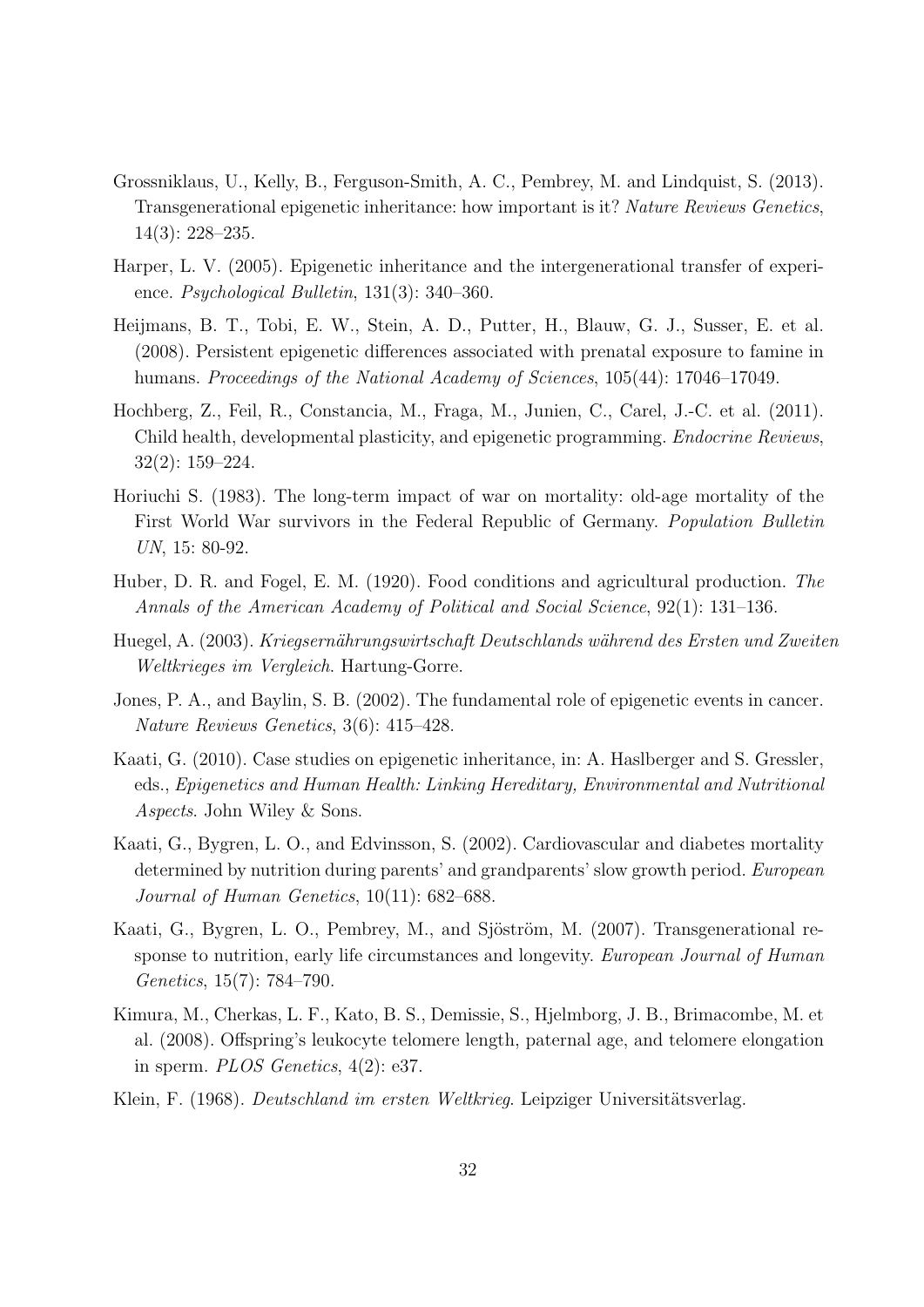- Kuzawa, C. W. and Thayer, Z. M. (2011). Timescales of human adaptation: the role of epigenetic processes. *Epigenomics*, 3(2): 221–234.
- Lindahl, M., Palme, M., Sandgren Massih, S., and Sjögren, A. (2013), Dynastic capital and long-term intergenerational persistence of earnings and educational attainment. Working paper, Stockholm University.
- Lindeboom, M., Portrait, F. and van den Berg, G. J. (2010). Long-run effects on longevity of a nutritional shock early in life: The Dutch Potato famine of 18461847. *Journal of Health Economics*, 29(5): 617–629.
- Low, F. M., Gluckman, P. D., and Hanson, M. A. (2012). Developmental plasticity, epigenetics and human health. *Evolutionary Biology*, 39(4): 650–665.
- Lumey L. H., A. D. Stein, and Susser, E. (2011). Prenatal famine and adult health. *Annual Review of Public Health*, 32: 237–262.
- Lundborg, P. and Stenberg, A. (2010). Nature, nurture and socioeconomic policy What can we learn from molecular genetics? *Economics & Human Biology*, 8(3): 320–330.
- Mamelund, S. E. (2003). Effects of the Spanish influenza pandemic of 1918-19 on later life mortality of Norwegian cohorts born about 1900. *Research Memorandum, University of Oslo.*
- Marshall, W. and Tanner, J. (1968). Growth and physiological development during adolescence. *Annual Review of Medicine*, 19(1): 283–300.
- Masterpasqua, F. (2009). Psychology and epigenetics. *Review of General Psychology*, 13(3): 194–201.
- Mayer, W., Niveleau, A., Walter, J., Fundele, R., and Haaf, T. (2000). Demethylation of the zygotic paternal genome. *Nature*, 403(6769): 501–502.
- McGowan, P. O., Sasaki, A., Huang, T. C. T., Unterberger, A., Suderman, M., Ernst, C. et al. (2008). Promoter-wide hypermethylation of the ribosomal RNA gene promoter in the suicide brain. *PlOS ONE*, 3(5): e2085.
- Ordov´as, J. M., and Smith, C. E. (2010). Epigenetics and cardiovascular disease. *Nature Reviews Cardiology*, 7(9): 510–519.
- Painter, R. C., Osmond, C., Gluckman, P., Hanson, M., Phillips, D. I. W., and Roseboom, T. J. (2008). Transgenerational effects of prenatal exposure to the Dutch famine on neonatal adiposity and health in later life. *BJOG : An International Journal of Obstetrics and Gynaecology*, 115(10): 1243–1249.
- Pembrey, M. E. (2002). Time to take epigenetic inheritance seriously. *European Journal of Human Genetics*, 10(11): 669–671.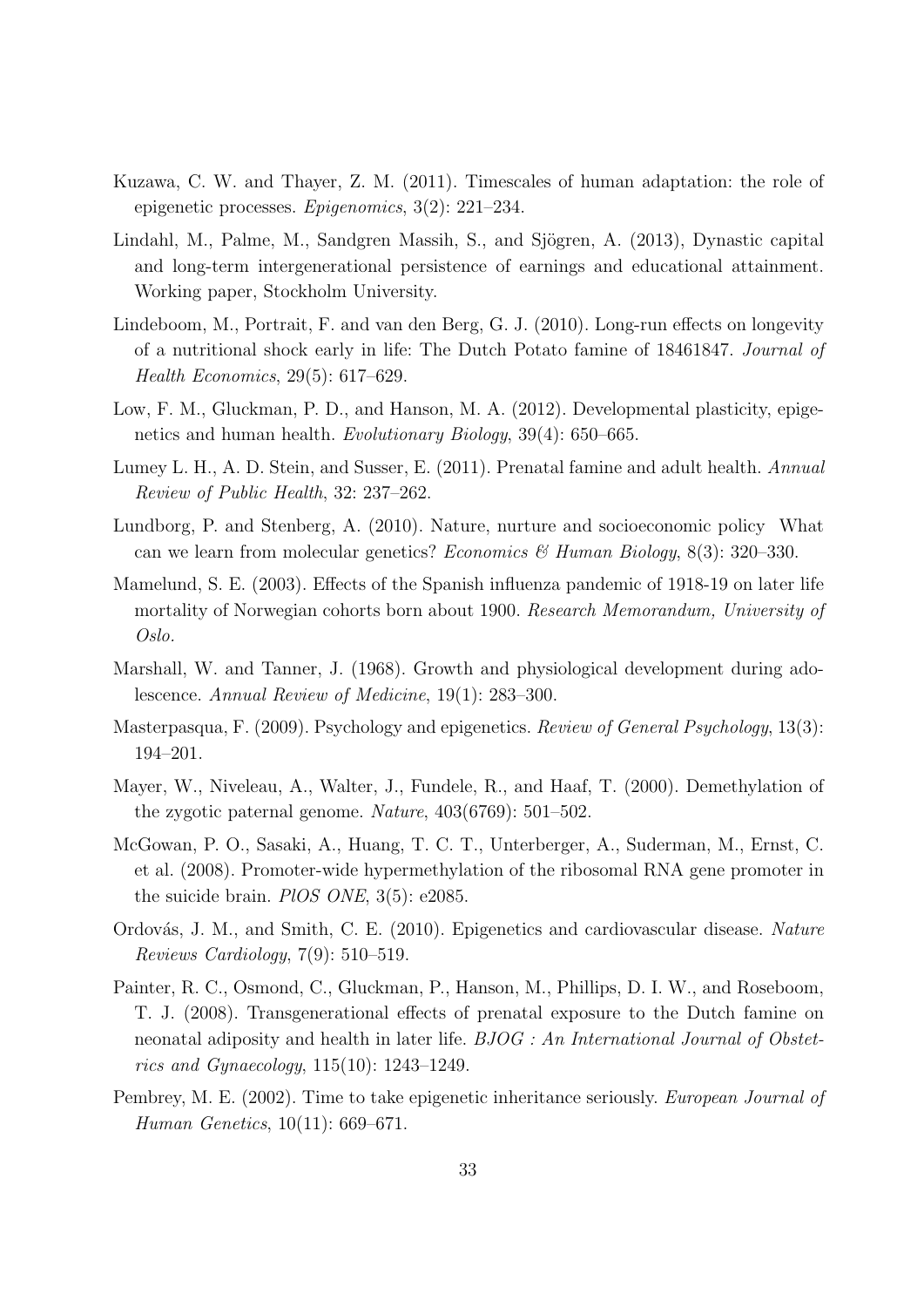- Pembrey, M. E. (2010). Male-line transgenerational responses in humans. *Human Fertility*, 13(4): 268–271.
- Pembrey, M. E., Bygren, L. O., Kaati, G., Edvinsson, S., Northstone, K., Sjöström, M. et al. (2006). Sex-specific, male-line transgenerational responses in humans. *European Journal of Human Genetics*, 14(2): 159–166.
- Radtke, K. M., Ruf, M., Gunter, H. M., Dohrmann, K., Schauer, M., Meyer, A. et al. (2011). Transgenerational impact of intimate partner violence on methylation in the promoter of the glucocorticoid receptor. *Translational Psychiatry*, 1(7): e21.
- Raico, R. (1989). The politics of hunger: a review. *The Review of Austrian Economics*, 3(1): 253–259.
- Roesle, E. E. (1928). Die Geburts- und Sterblichkeitsverhltnisse. In Bumm, F. (Ed.). *Deutschlands Gesundheitsverhltnisse unter dem Einfluss des Weltkrieges (Vol. 7)*. Deutsche Verlags-Anstalt.
- Scholte, R., van den Berg, G. J. and Lindeboom, M. (2012). Long-run effects of gestation during the Dutch hunger winter famine on labor market and hospitalization outcomes. *IZA Working Papers*, (6307).
- Sparén, P., Vagerö, D., Shestov, D. B., Plavinskaja, S., Parfenova, N., Hoptiar, V. et al. (2004). Long term mortality after severe starvation during the siege of Leningrad: prospective cohort study. *British Medical Journal*, 328(7430): 11.
- Starling, E. H. (1919). *Report on Food Conditions in Germany*. HMSO.
- Steckel, R. H. (2008). Biological measures of the standard of living. *The Journal of Economic Perspectives*, 22(1): 129–152.
- Sunder, M., and Woitek, U. (2005). Boom, bust, and the human body: further evidence on the relationship between height and business cycles. *Economics & Human Biology*, 3(3): 450–466.
- Tobi, E. W., Lumey, L. H., Talens, R. P., Kremer, D., Putter, H., Stein, A. D. et al. (2009). DNA methylation differences after exposure to prenatal famine are common and timingand sex-specific. *Human Molecular Genetics*, 18(21): 4046–4053.
- van den Berg, G. J., Doblhammer-Reiter, G., and Christensen, K. (2011). Being born under adverse economic conditions leads to a higher cardiovascular mortality rate later in life: evidence based on individuals born at different stages of the business cycle. *Demography*, 48(2): 507–530.
- van den Berg, G. J., Lundborg, P., Nystedt, P., and Rooth, D.-O. (2009). Critical periods during childhood and adolescence: A study of adult height among immigrant siblings.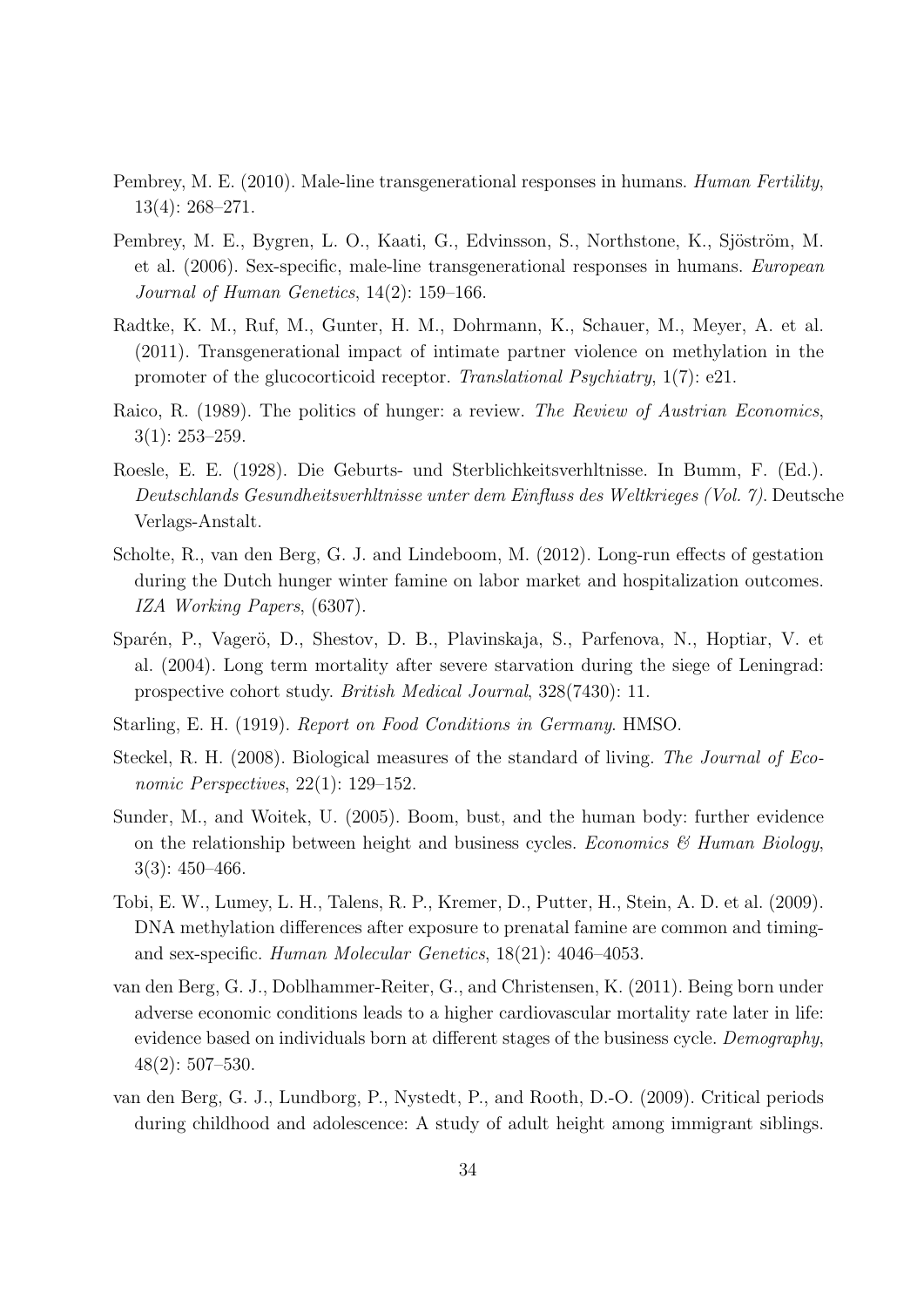*IZA Working Papers*, (4140).

- van den Berg, G. J., Pinger, P. R., and Schoch, J. (2011). Instrumental variable estimation of the causal effect of hunger early in life on health later in life. *IZA Working Papers*, (6110).
- Vincent, C. (1985). *The Politics of Hunger: The Allied Blockade of Germany, 1915-1919*. Ohio University Press.
- Waaler, H. (1984). Height, weight and mortality the Norwegian experience. *Acta Medica Scandinavica*, 215(S679): 1–56.
- Wagner, G. G., Frick, J. R., and Schupp, J. (2007). The German socio-economic panel study (SOEP) – scope, evolution and enhancements. *Schmollers Jahrbuch*, 127(1): 139–169.
- Witte, W. (2008). *Tollkirschen und Quarantäne: Die Geschichte der Spanischen Grippe.* Wagenbach.
- Woitek, U. (2003). Height cycles in the 18th and 19th centuries. *Economics & Human Biology*, 1(2): 243–257.
- Zeisel, S. H. (2007). Nutrigenomics and metabolomics will change clinical nutrition and public health practice: insights from studies on dietary requirements for choline. *American Journal of Clinical Nutrition*, 86(3): 542–548.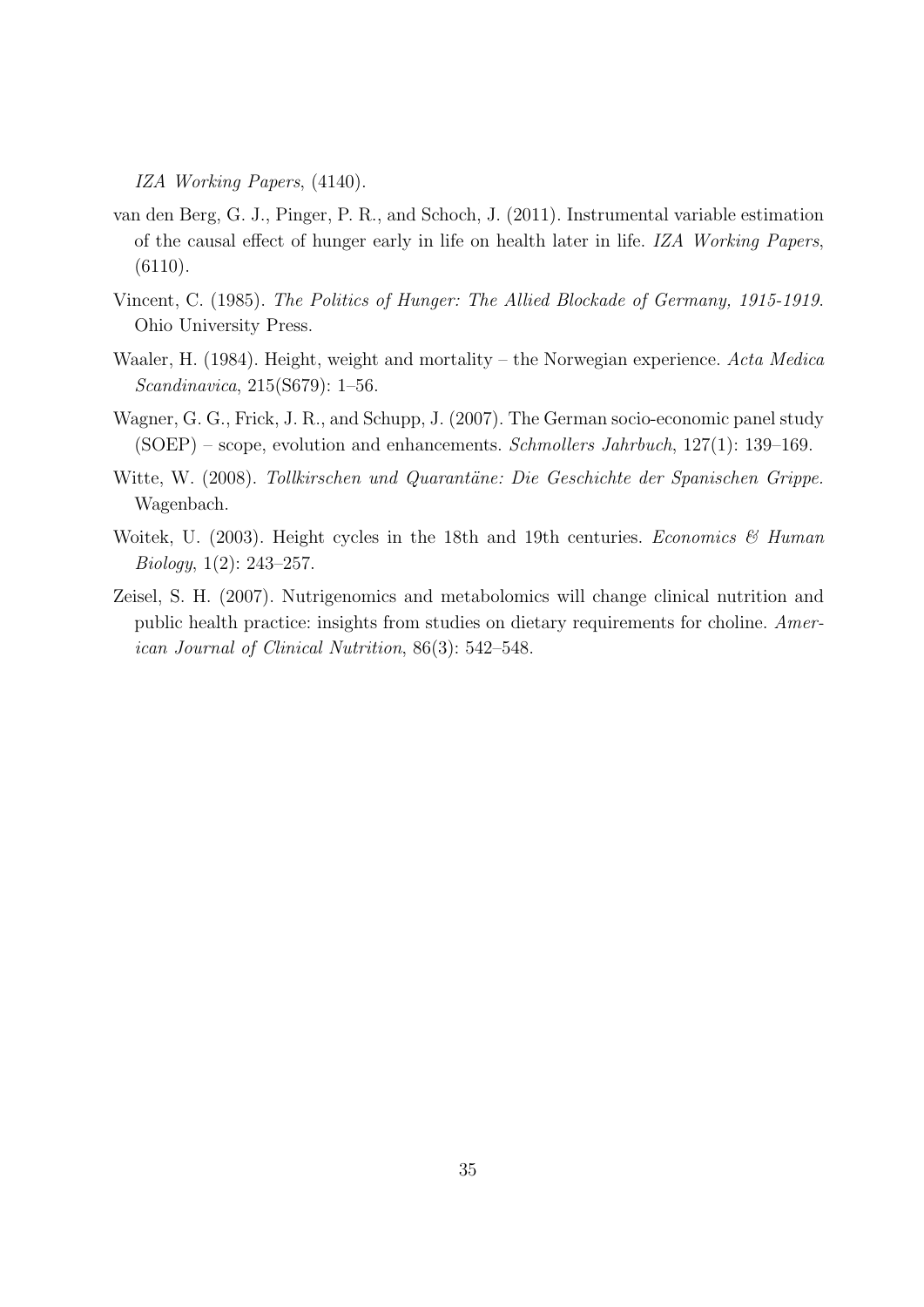# **Appendix**

| Item          | <b>July 1916</b><br>until June 1917 | <b>July 1917</b><br>until June 1918 | <b>July 1918</b><br>until December 1918 |
|---------------|-------------------------------------|-------------------------------------|-----------------------------------------|
| Meat          | 31                                  | 20                                  | 12                                      |
| Fish          | 51                                  |                                     | 5                                       |
| Eggs          | 18                                  | 13                                  | 15                                      |
| Lard          | 14                                  | 11                                  | 7                                       |
| <b>Butter</b> | 22                                  | 21                                  | 28                                      |
| Cheese        | 3                                   | $\overline{4}$                      | 15                                      |
| Rice          | $\overline{4}$                      |                                     |                                         |
| Pulse         | 14                                  |                                     | 7                                       |
| Sugar         | 49                                  | 56-67                               | 80                                      |
| Vegetable oil | 39                                  | 41                                  | 17                                      |
| Potatoes      | 71                                  | 94                                  | 94                                      |
| Flour         | 53                                  | 47                                  | 48                                      |

Table A. 1: Food consumption before and during the famine (percent of pre-war level)

*Sources:*

reprinted from Arnulf Huegel, 2003, Kriegsernährungswirtschaft Deutschlands während des Ersten und Zweiten Weltkrieges im Vergleich (pp 180).